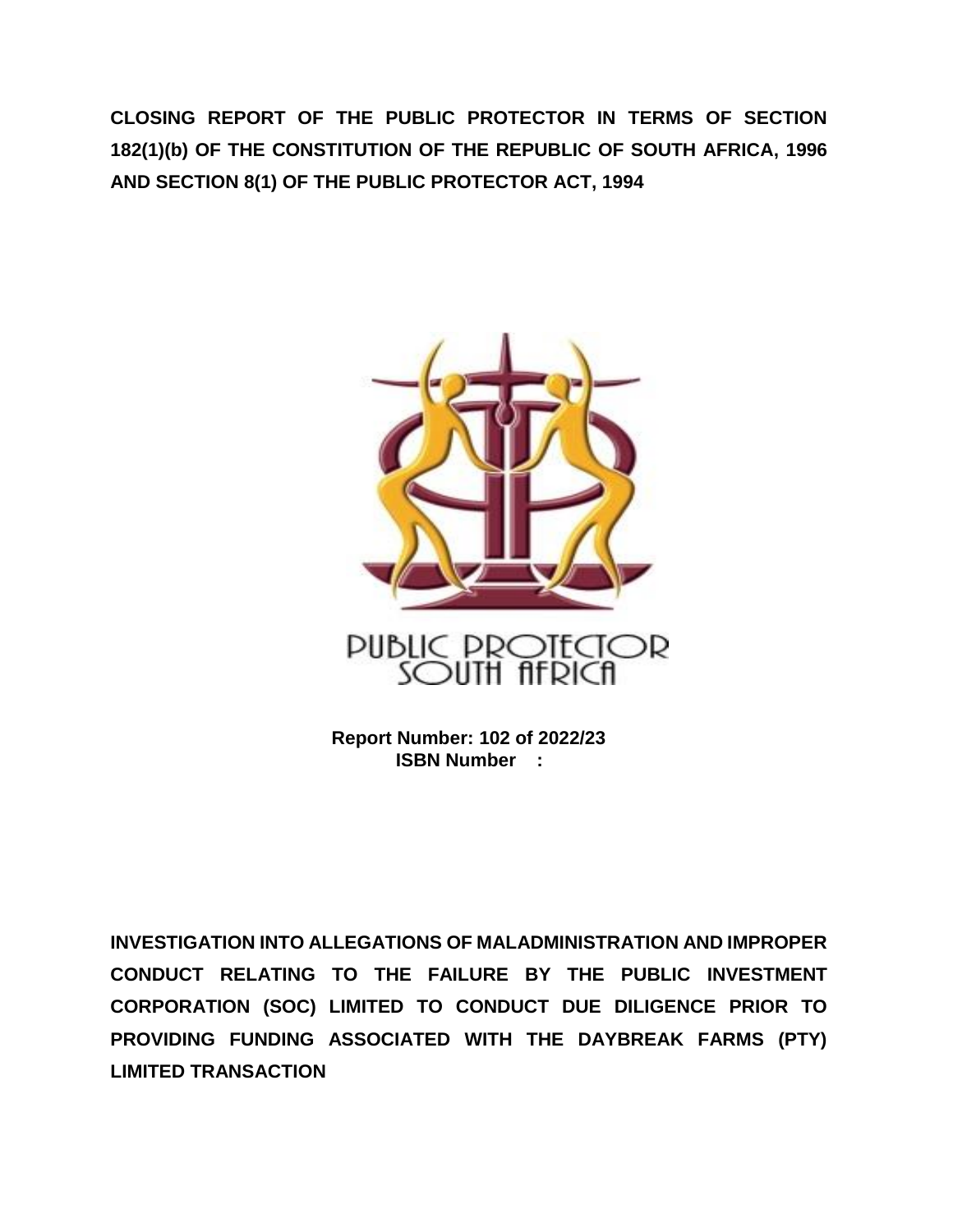

## **INDEX**

| 1.               | <b>EXECUTIVE SUMMARY</b>                                                                                                                                   | 4                             |
|------------------|------------------------------------------------------------------------------------------------------------------------------------------------------------|-------------------------------|
| 2.               | <b>INTRODUCTION</b>                                                                                                                                        | 9                             |
| 3.               | THE COMPLAINT                                                                                                                                              | 9                             |
| 4.               | <b>ISSUES IDENTIFIED AND INVESTIGATED</b>                                                                                                                  | 10                            |
| 5.               | POWERS AND JURISDICTION OF THE PUBLIC PROTECTOR                                                                                                            | 11                            |
| 6.               | <b>THE INVESTIGATION</b>                                                                                                                                   | 11                            |
| $\overline{7}$ . | THE DETERMINATION OF THE ISSUES IN RELATION TO THE EVIDENCE<br>AND CONCLUSIONS MADE WITH REGARD<br><b>OBTAINED</b><br><b>APPLICABLE LAW AND PRESCRIPTS</b> | <b>THE</b><br><b>TO</b><br>18 |
| 8.               | <b>FINDINGS</b>                                                                                                                                            | 64                            |
| 9.               | <b>REASON FOR CLOSURE</b>                                                                                                                                  | 65                            |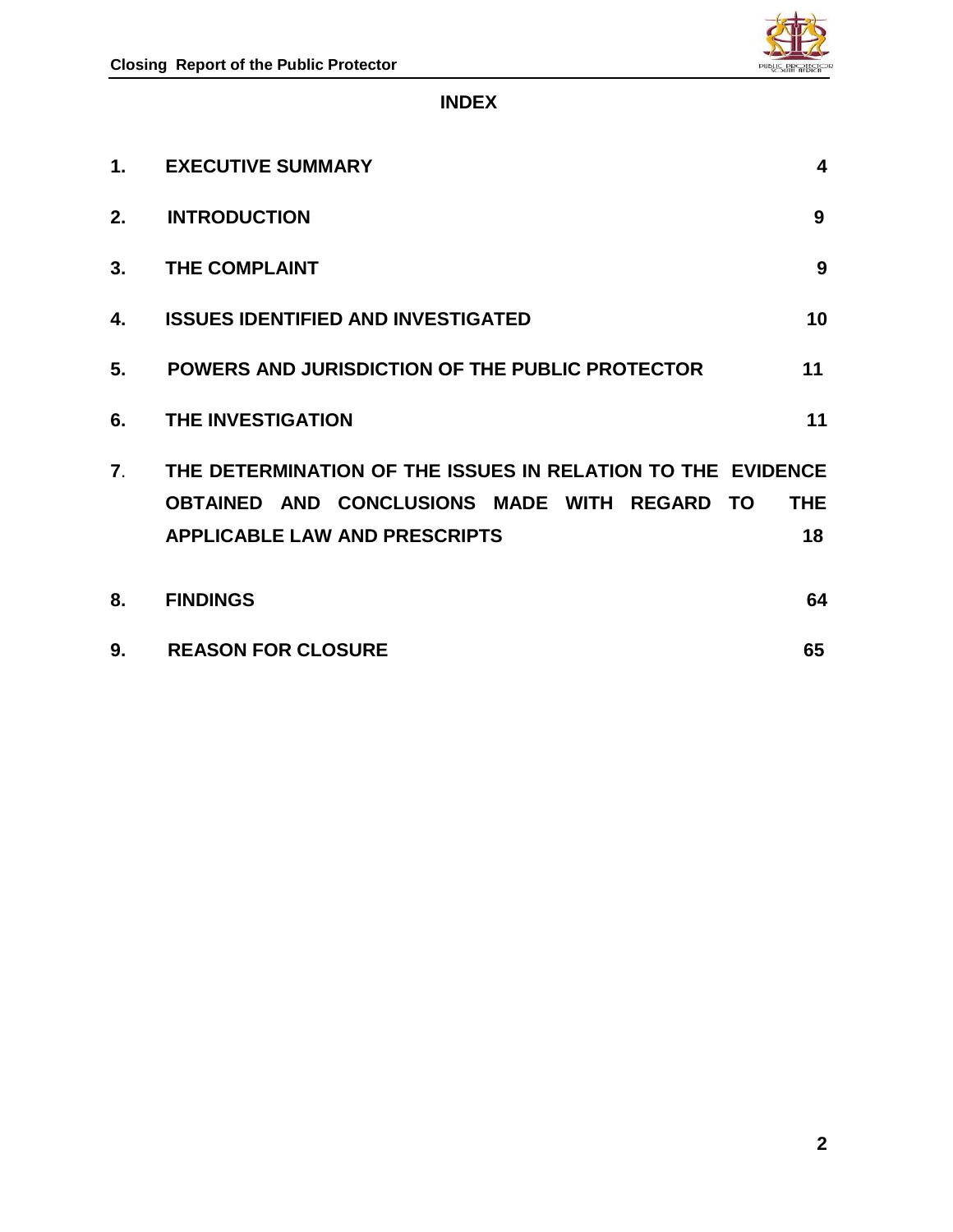

# **List of acronyms**

| Adv                  | Advocate                                                                    |
|----------------------|-----------------------------------------------------------------------------|
| <b>BPC</b>           | Basis Points Capital (Pty) Ltd                                              |
| <b>ACEO</b>          | Acting Chief Executive Officer of the PIC, Mr Vuyani Hako                   |
| <b>AFPO</b>          | Afrgri Poultry Consortium                                                   |
| <b>AIPF</b>          | Associated Institutions Pension Fund                                        |
| <b>CDH</b>           | Cliffe Dekker Hofmeyer Incorporated Attorneys                               |
| CEO                  | <b>Chief Executive Officer</b>                                              |
| <b>B-BBEE</b>        | Broad-Based Black Economic Empowerment                                      |
| <b>BoD</b>           | <b>Board of Directors</b>                                                   |
| Complainant          | Mr PL Mahlangu                                                              |
| <b>CCF</b>           | <b>Compensation Commissioner Fund</b>                                       |
| <b>CCPF</b>          | <b>Compensation Commissioner Pension Fund</b>                               |
| Constitution         | The Constitution of the Republic of South Africa, 1996                      |
| Daybreak             | Daybreak Farms Limited registered under registration number 2011/015025/07  |
| <b>DoA</b>           | Delegation of Authority                                                     |
| Dr Khoza             | Dr Reuel Khoza, the Chairperson of the PIC Board of Directors               |
| <b>EBITDA</b>        | Earnings Before Interest, Taxes, Depreciation, and Amortization             |
| Email                | Electronic mail correspondence                                              |
| <b>GDP</b>           | <b>Gross Domestic Product</b>                                               |
| <b>GEPF</b>          | Government Employees Pension Fund                                           |
| Hlehle               | Hlehle-Lwazi 2013 Solutions (Pty) Ltd                                       |
| McKenzie             | McKenzie and Company                                                        |
| MP                   | Member of Parliament                                                        |
| PEPSSME FIP          | Private Equity, Priority Sector and Small Medium Enterprise Fund Investment |
|                      | Panel                                                                       |
| PIC                  | Public Investment Corporation (SOC) Ltd established on 1 April 2005 in      |
|                      | accordance with the Public Investment Corporation Act, 2004 [Act No. 23 of  |
|                      | 2004]                                                                       |
| PMC: UI              | Portfolio Management Committee: Unlisted Investments                        |
| Public Protector Act | Public Protector Act 23 of 1994                                             |
| <b>RIC</b>           | RIC Solutions 2013 (Pty) Ltd                                                |
| <b>UIF</b>           | Unemployed Insurance Fund                                                   |
| <b>SCA</b>           | Supreme Court of Appeal                                                     |
| SOC                  | <b>State Owned Company</b>                                                  |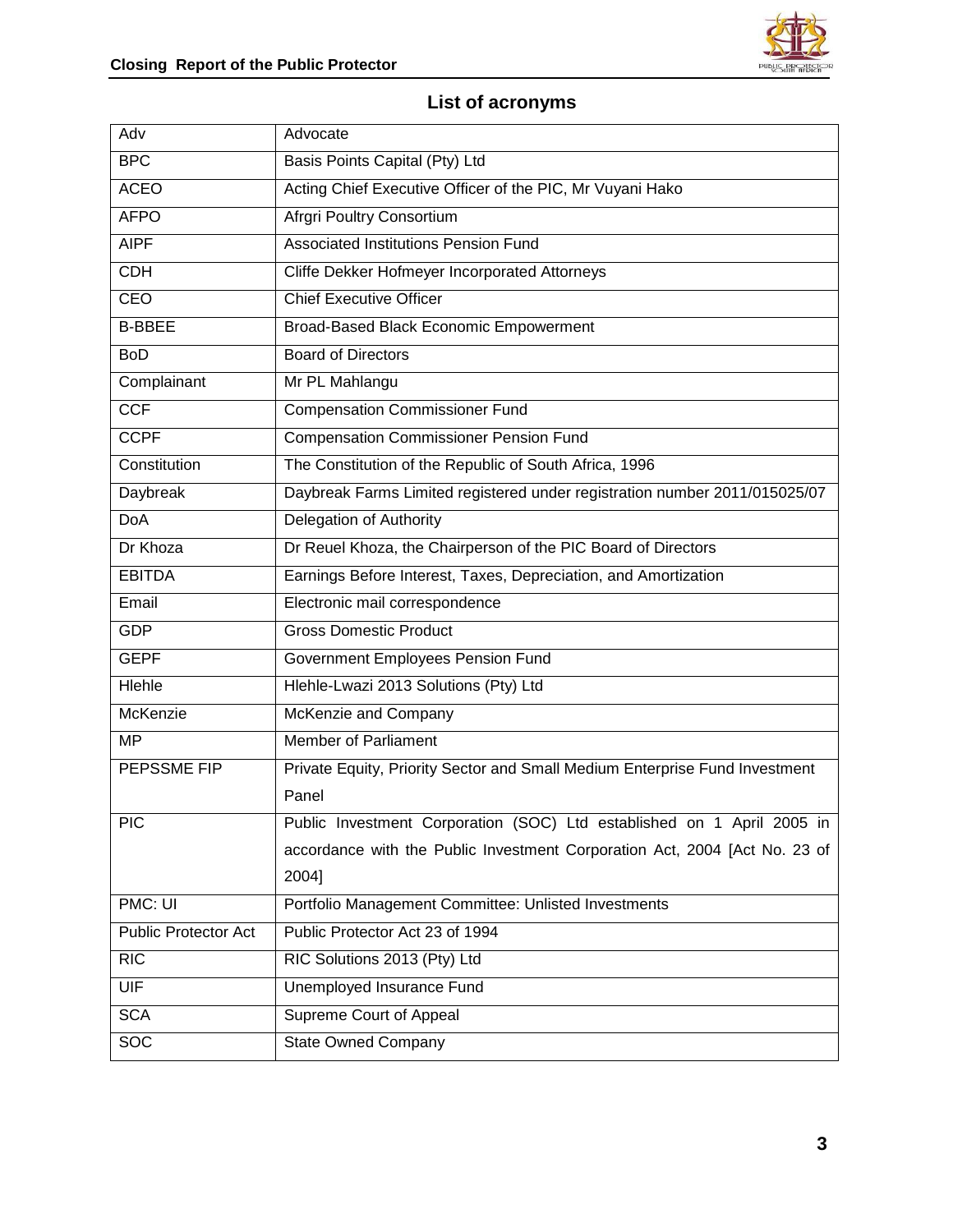

## **Executive Summary**

- (i) This is the Public Protector's closing report in terms of section 182(1)(b) of the Constitution of the Republic of South Africa Act, [Act No. 108 of 1996] (the Constitution) and published in terms of section 8(1) of the Public Protector Act, [Act No. 23 of 1994] ("the Public Protector Act").
- (ii) The closing report communicates the findings in terms of section 182(1)(b) of the Constitution, following an investigation into allegations of maladministration and improper conduct relating to the failure by the Public Investment Corporation (SOC) Limited ("the PIC") to conduct due diligence prior to providing funding relating to the Daybreak Farms (Pty) Limited transaction.
- (iii) The closing report is submitted to Mr PL Mahlangu ("the Complainant"), the Chairperson of the PIC Board of Directors, Dr David Masondo and the Chief Executive Officer of the PIC, Mr Abel Sithole, in terms of section 8(1) read with section 8(3) of the Public Protector Act, 1994.
- (iv) The complaint was lodged by Mr PL Mahlangu (the Complainant) on 03 September 2019.
- (v) In essence, the allegations by the Complainant are that:
- (a) On 23 August 2018, Daybreak Farms Ltd (Daybreak), a company duly registered and incorporated in accordance with the applicable laws of the Republic of South Africa under registration number 2011/015025/07, approached Hlehle-Lwazi 2013 Solutions (Pty)Ltd (Hlehle) to falsify documents for the purposes of their Broad-Based Black Economic Empowerment ( the B-BBEE) verification.
- (b) That, in August 2018 (whilst he was Hlehle's Representative), Hlehle was approached and requested by Daybreak to enter into a B-BBEE Development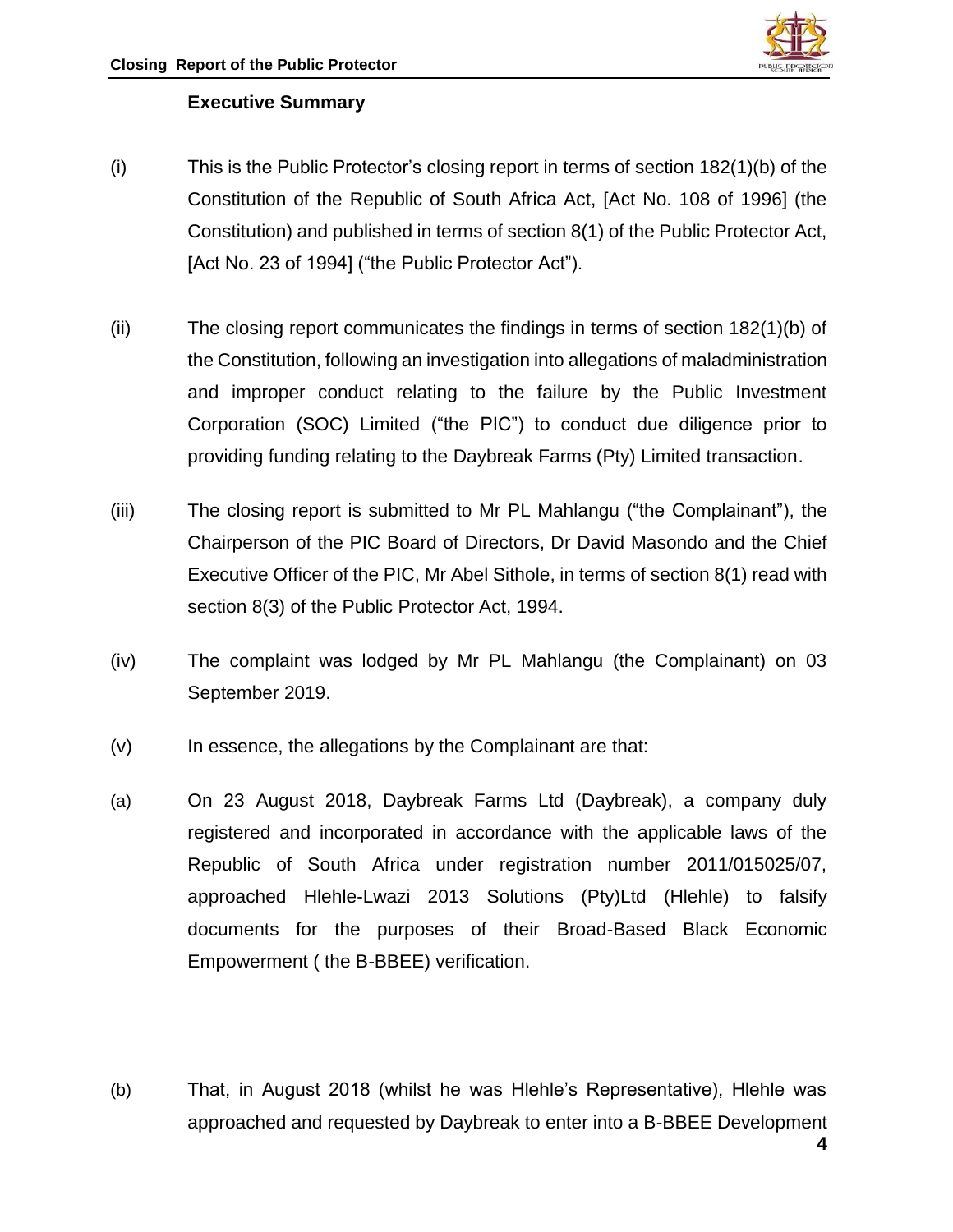

Agreement (a business to black business transaction, where the aim is to provide contributions to assist in the operating, financial and development towards business sustainability) (the Agreement), as well as to backdate and sign the Agreement to reflect a date of 1 April 2016.

- (c) That the PIC did not conduct due diligence prior to providing funding to Daybreak through allocations (public funds) from the Government Employees Pension Fund (the GEPF) the Unemployment Insurance Fund (the UIF) and the Compensation Commission Fund (the CCF).
- (vi) As a consequence, the Complainant approached the Public Protector and requested that an investigation be instituted with a view to determine whether the conduct of the PIC constituted maladministration and improper conduct.
- (vii) Based on the analysis of the complaint, the following issue was identified to inform and focus the investigation:
- (a) Whether the PIC failed to conduct due diligence when providing funding to Daybreak through public funds which it (the PIC) administered on behalf of the GEPF, the UIF and the CCF, and if so, whether the conduct constituted maladministration and improper conduct.
- (viii) Key laws taken into account to help me determine if there was improper conduct were principally those imposing ethical standards that should have been upheld by PIC. They are the following:
- (a) **The Constitution of the Republic of South Africa, 1996** which is the supreme law of the Republic and provides that any law or conduct inconsistent with it is invalid, and the obligations imposed by it must be fulfilled.
- (b) **Public Protector Act No. 23 of 1994**, which confers investigatory powers in respect of any alleged maladministration in connection with the affairs of government at any level and the manner in which such powers are exercised.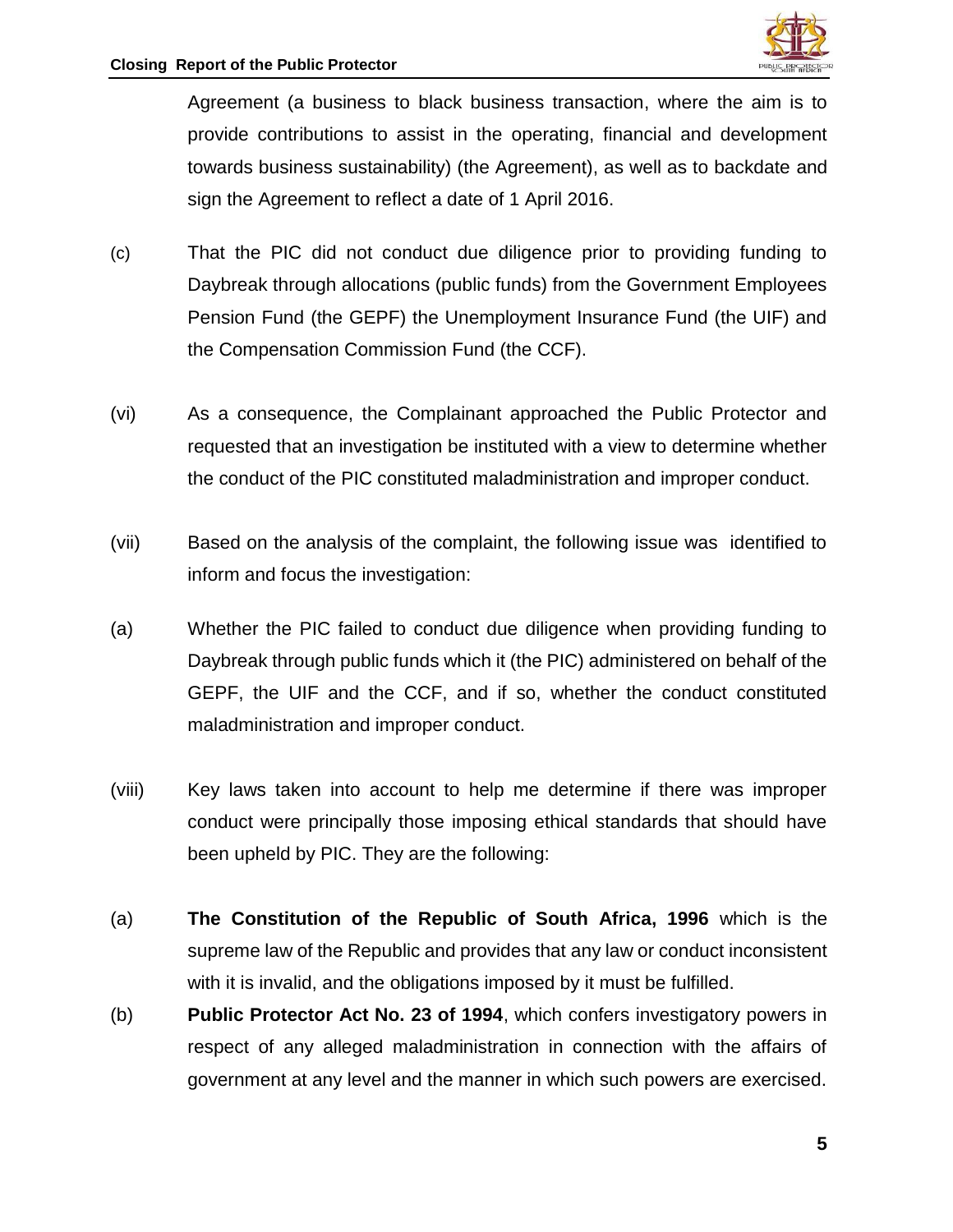

- (c) **The Public Investment Corporation Act No. 23 of 2004**, which established the PIC as a juristic person outside the public service.
- (d) **The Companies Act No. 71 of 2008**, which provides for the powers of the directors of companies and their functions, as well as the manner in which such powers are exercised when acting in that capacity.
- (e) **The Public Finance Management Act No. 1 of 1999**, which provides for the fiduciary duties of the accounting authorities, as well as regulating financial management in the national government and provincial governments; to ensure that all revenue, expenditure, assets and liabilities of those governments are managed efficiently and effectively; to provide for the responsibilities of persons entrusted with financial management in those governments.
- (f) **The Financial Advisory and Intermediary Services Act No. 32 of 2002**, which regulates the rendering of certain financial advisory and intermediary services to clients.
- (ix) Having considered the evidence as well as the regulatory framework determining the standard that should have been complied with by the PIC and/or any other persons that were involved in the facilitation of funding associated with the Daybreak transaction, I now make the following findings:
- (a) **Regarding whether the PIC failed to conduct due diligence when providing funding to Daybreak through public funds which it (the PIC) administered on behalf of the GEPF, the UIF and the CCF, and if so, whether the conduct constituted maladministration and improper conduct:**
- (aa) The allegation that the PIC failed to conduct due diligence when providing funding to Daybreak through public funds which it (the PIC) administered on behalf of the GEPF, the UIF and the CCF, **is not substantiated.**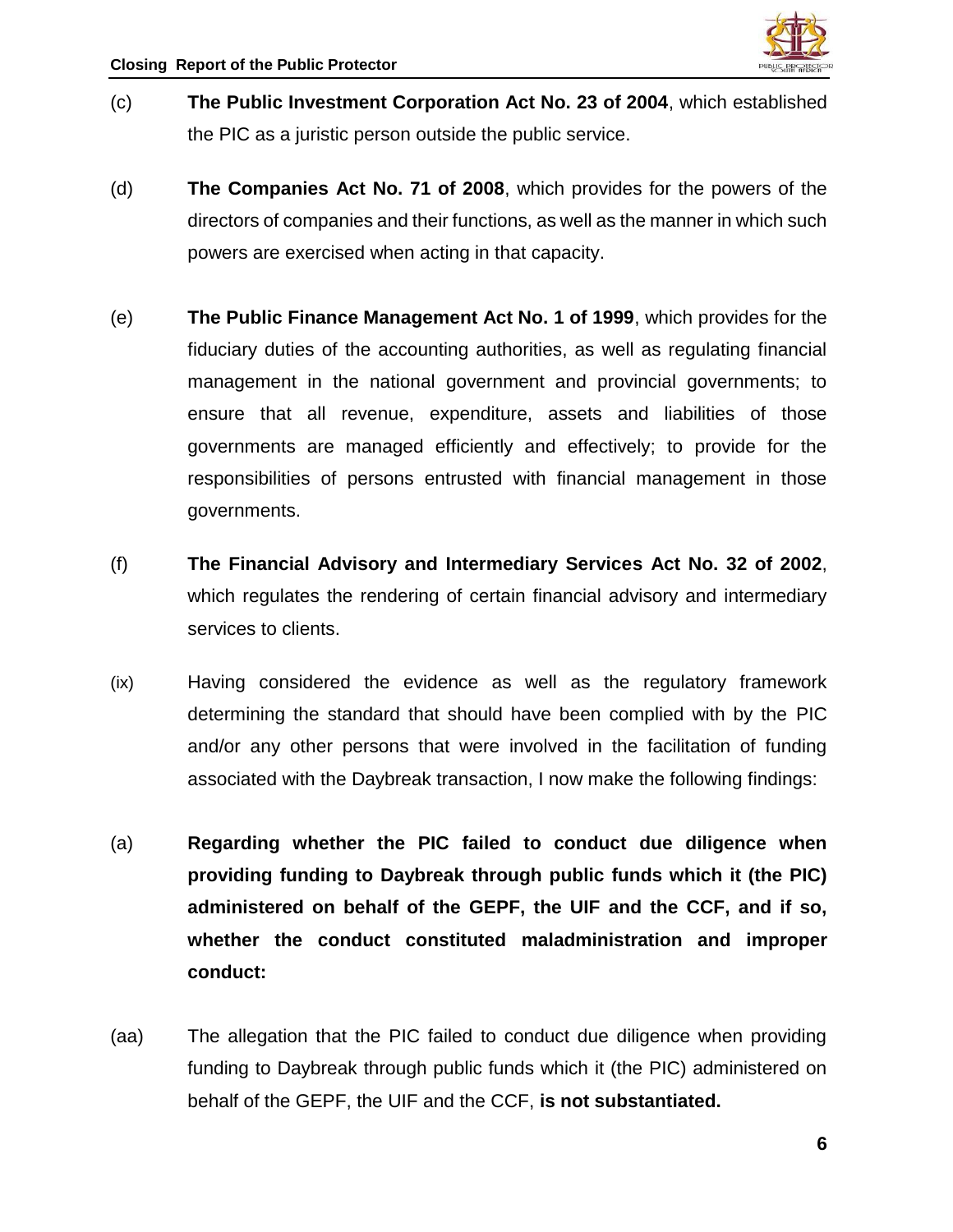

- (bb) In terms of section  $76(3)(a)$ , (b) and (c)(i) to(iii) of the Companies Act, 2008 read with section 76(3(a)(b) and (d) of the PFMA, 1999, the members of the PIC Board of Directors, as the accounting authority, are required to exercise the duty of utmost care to ensure reasonable protection of the assets of the PIC and act solely in the best interests of the PIC with fidelity, honesty and integrity in managing the financial affairs of the PIC.
- (cc) The evidence obtained during the investigation indicates that, prior to approval by the PIC's PEPSSME FIP of the PIC's participation in the acquisition of Daybreak, the PIC Board directed the PIC to appoint service providers to conduct due diligence.
- (dd) In particular, RIC Solutions (Pty) Ltd was appointed to conduct technical due diligence, McKinsey and Company was appointed to conduct commercial due diligence, Cliffe Dekker Hofmeyr Incorporated Attorneys was appointed to conduct Legal due diligence and drafting of Legal Agreements, Basis Points Capital (Pty) Limited was appointed to conduct Financial Model Review; Investec was appointed to conduct valuation of the business and Genesis Analytics (Pty) Limited was appointed to prepare a social impact and strategy in respect of the transaction.
- (ee) Therefore, by appointing service providers to conduct due diligence the PIC Board and the PIC complied with the provisions of section 195 of the Constitution, 1996, section 76(3)(a), (b) and (c)(i) to(iii) of the Companies Act, 2008 read with sections  $50(a)(b)$  and  $(d)$ ,  $76(3(a)(b)$  and  $(d)$  of the PFMA, 1999.
- (ff) In the circumstances, the conduct of the PIC Board and the PIC did not constitute improper conduct as envisaged by section 182(1) of the Constitution, 1996 and maladministration as envisaged in section 6(4)(a)(i) of the Public Protector Act, 1994.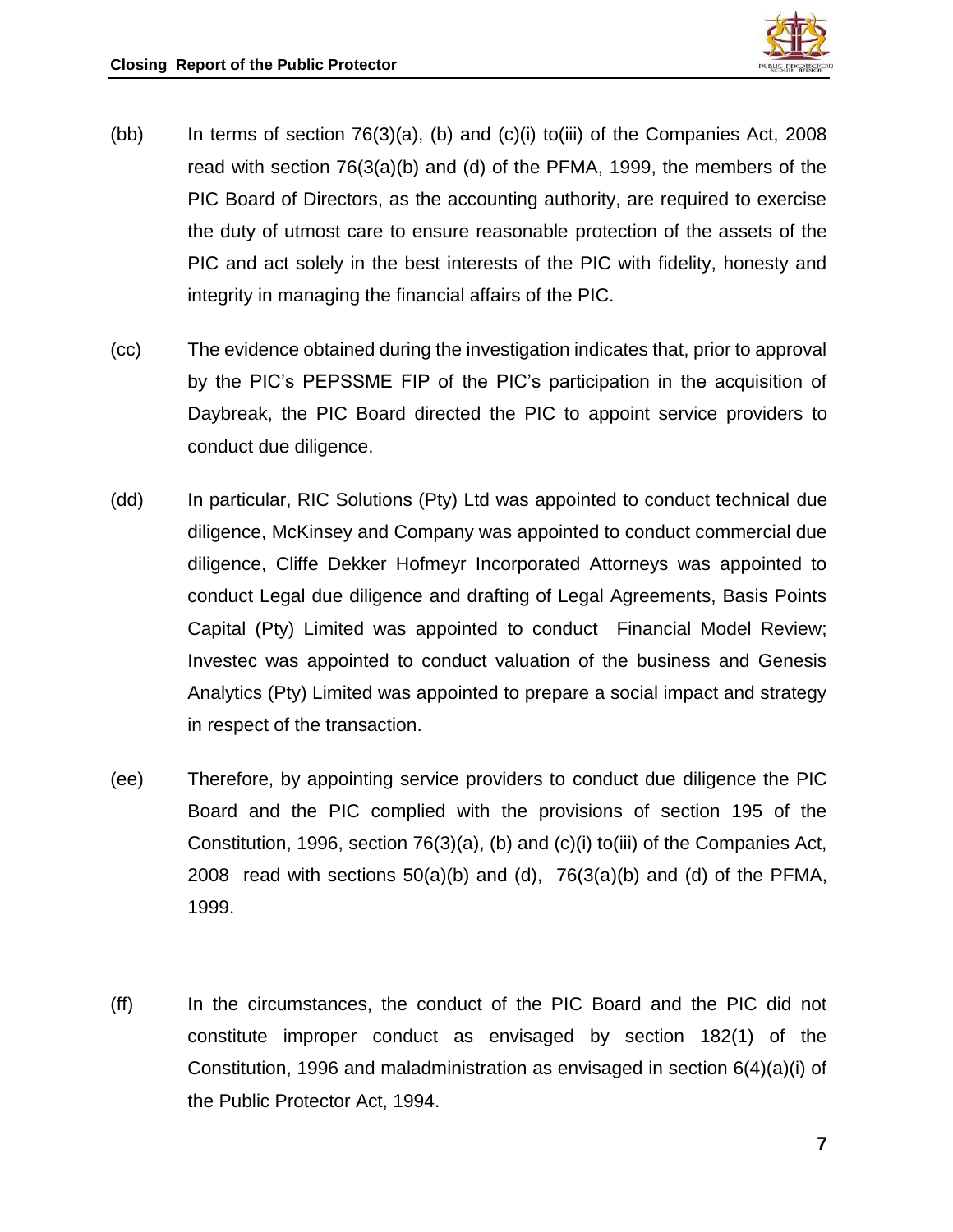

(gg) In light of the foregoing, there is no remedial to be taken by the Public Protector as contemplated in section 182(1)(c) of the Constitution.

**INVESTIGATION INTO ALLEGATIONS OF MALADMINISTRATION AND IMPROPER CONDUCT RELATING TO THE FAILURE BY THE PUBLIC INVESTMENT CORPORATION (SOC) LIMITED TO CONDUCT DUE DILIGENCE PRIOR TO PROVIDING FUNDING ASSOCIATED WITH THE DAYBREAK FARMS (PTY) LIMITED TRANSACTION**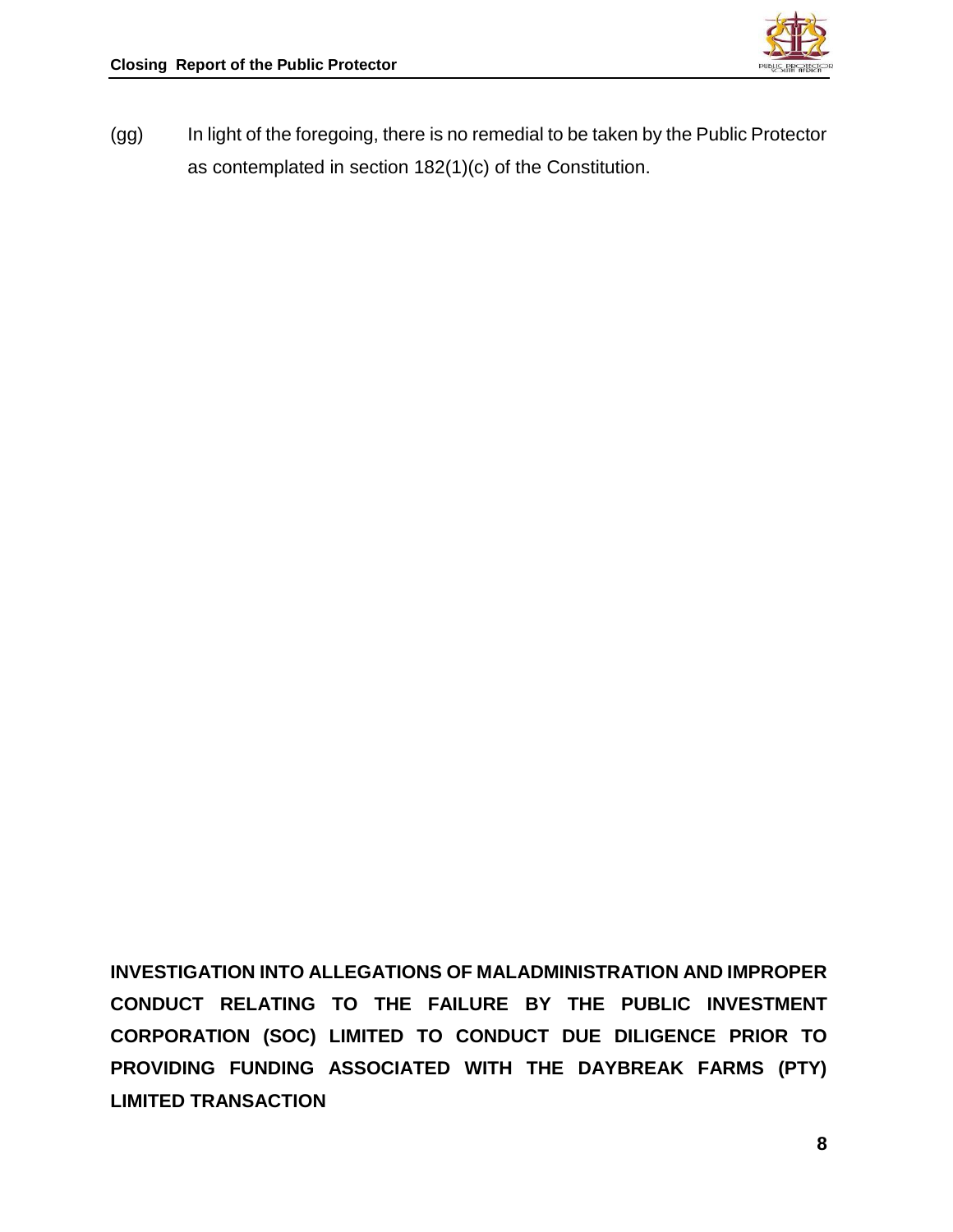

## 1. **INTRODUCTION**

- 1.1. This is the Public Protector's advisory report in terms of section 182(1)(b) of the Constitution of the Republic of South Africa Act, [Act No. 108 of 1996] (the Constitution) and published in terms of section 8(1) of the Public Protector Act, [Act No. 23 of 1994] ("the Public Protector Act").
- 1.2. The report communicates the findings in terms of section 182(1)(b) of the Constitution, following an investigation into allegations of maladministration and improper conduct relating to the failure by the Public Investment Corporation (SOC) Limited ("the PIC") to conduct due diligence prior to providing funding relating to the Daybreak Farms (Pty) Limited transaction
- 1.3. The closing report is submitted to Mr PL Mahlangu ("the Complainant"), the Chairperson of the PIC Board of Directors, Dr David Masondo and the Chief Executive Officer of the PIC, Mr Abel Sithole, in terms of section 8(1) read with section 8(3) of the Public Protector Act, as well as 8(3) of the Public Protector Act, 1994.

## 1.4. **THE COMPLAINT**

- 1.4.1. The complaint was lodged by Mr PL Mahlangu (the Complainant) on 03 September 2019.
- 1.4.2. In essence, the allegations by the Complainant are that:
- 1.4.2.1. On 23 August 2018, Daybreak Farms Ltd (Daybreak), a company duly registered and incorporated in accordance with the applicable laws of the Republic of South Africa under registration number 2011/015025/07, approached Hlehle-Lwazi 2013 Solutions (Pty) Ltd (Hlehle) to falsify documents for the purposes of their Broad-Based Black Economic Empowerment ( the B-BBEE) verification.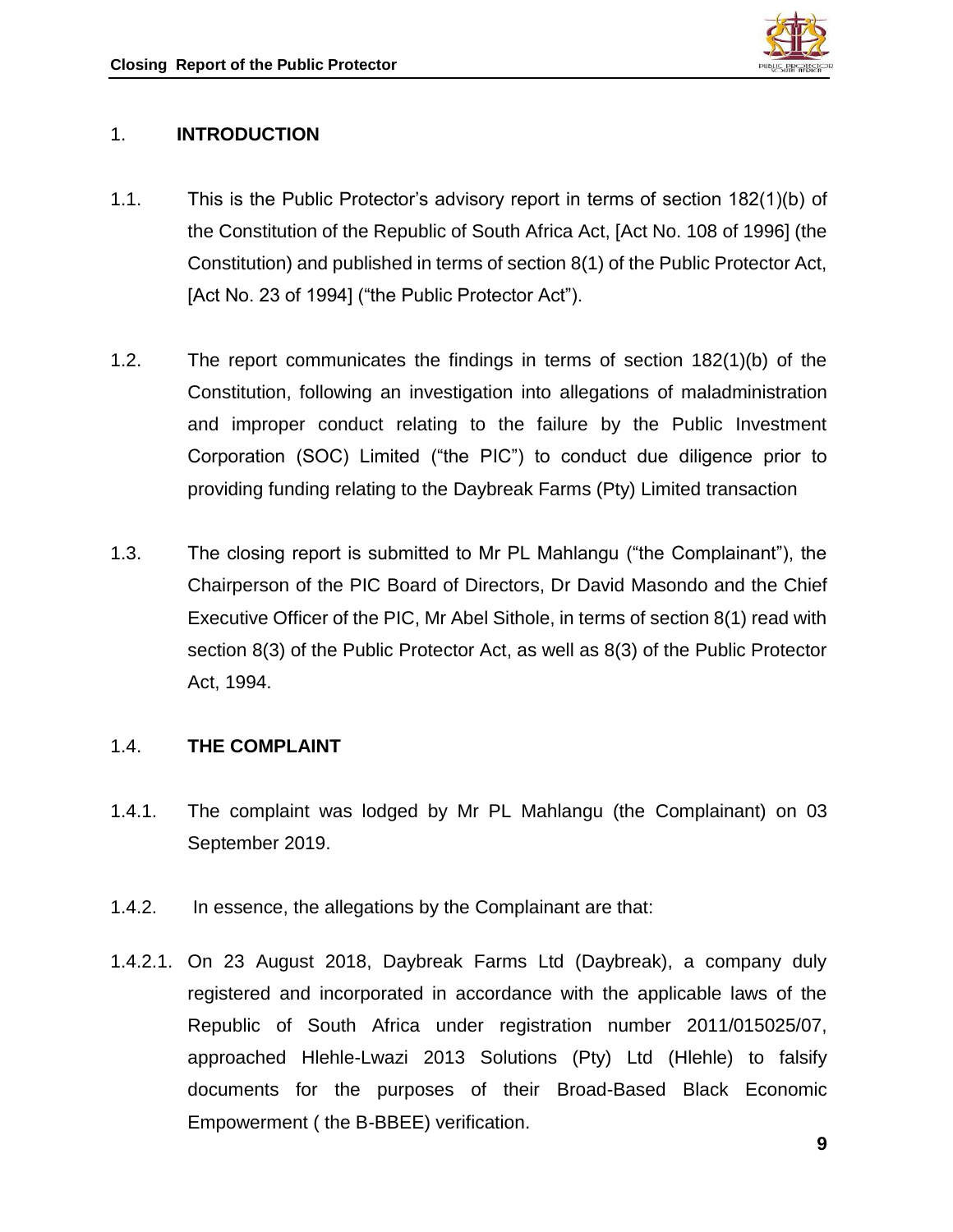

- 1.4.2.2. It is the Complainant's contention that, in August 2018 (whilst he was Hlehle's Representative), Hlehle was approached and requested by Daybreak to enter into a B-BBEE Development Agreement (a business to black business transaction, where the aim is to provide contributions to assist in the operating, financial and development towards business sustainability) (the Agreement), as well as to backdate and sign the Agreement to reflect a date of 1 April 2016.
- 1.4.2.3. That the PIC did not conduct due diligence prior to providing funding to Daybreak through allocations (public funds) from the Government Employees Pension Fund (the GEPF) the Unemployment Insurance Fund (the UIF) and the Compensation Commission Fund (the CCF).
- 1.5. As a consequence, the Complainant approached the Public Protector and requested that an investigation be instituted with a view to determine whether the conduct of the PIC constituted maladministration and improper conduct.

## 2. **ISSUES IDENTIFIED AND INVESTIGATED**

# 2.1. **Based on the analysis of the complaint, the following issue was identified to inform and focus the investigation:**

2.1.1. Whether the PIC failed to conduct due diligence when providing funding to Daybreak through public funds which it (the PIC) administered on behalf of the GEPF, the UIF and the CCF, and if so, whether the conduct constituted maladministration and improper conduct.

## 3. **POWERS AND JURISDICTION OF THE PUBLIC PROTECTOR**

3.1. The Public Protector is an independent constitutional body established under section 181(1)(a) of the Constitution of the Republic of South Africa, 1996 (the Constitution) to strengthen constitutional democracy through investigating and redressing improper conduct in state affairs.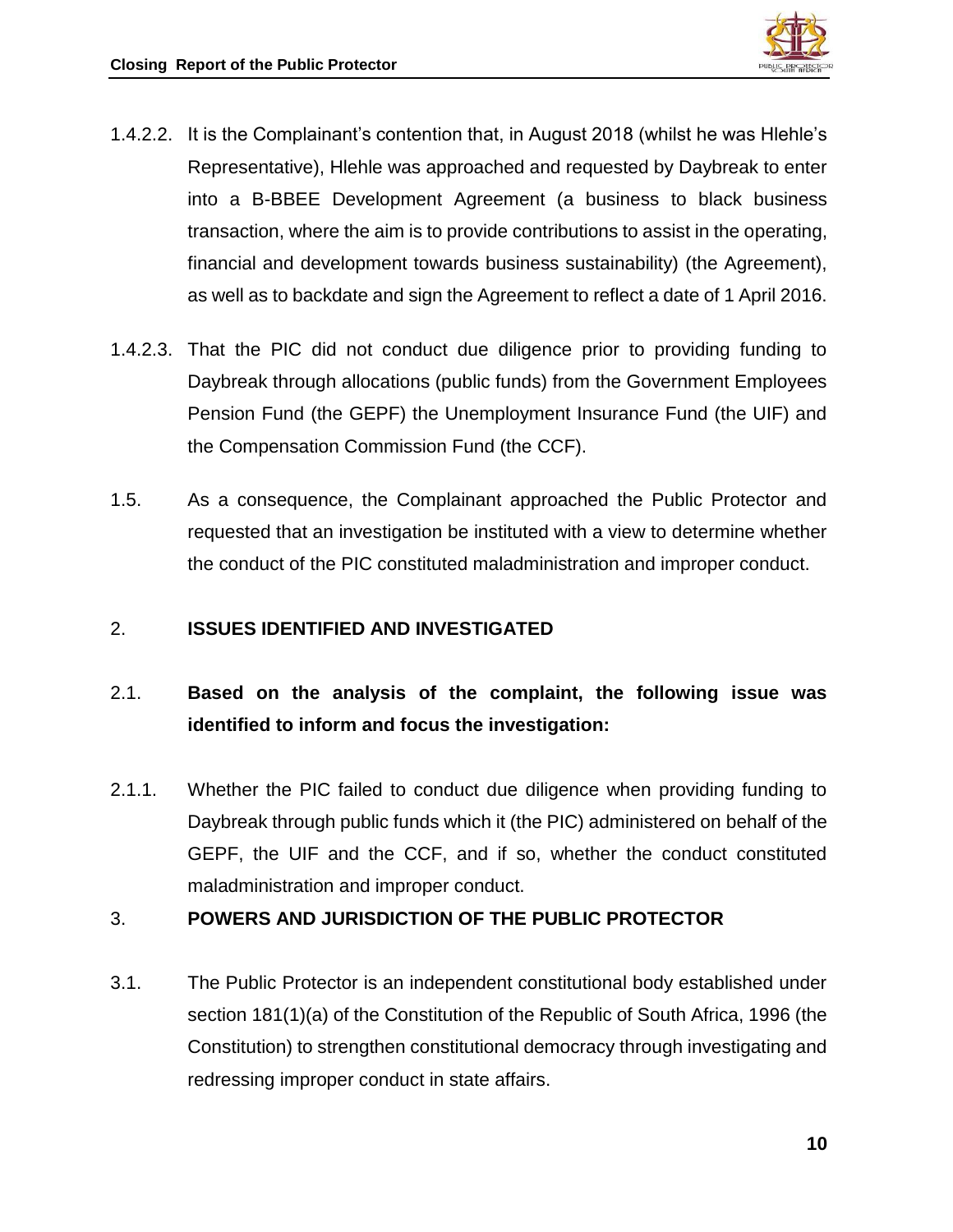

- 3.2. Section 182(1) of the Constitution provides that: *"The Public Protector has power as regulated by national legislation –*
	- *(a) to investigate any conduct in state affairs, or in the public administration in any sphere of government, that is alleged or suspected to be improper or to result in any impropriety or prejudice;*
	- *(b) to report on that conduct ; and*
	- *(c) to take appropriate remedial action".*
- 3.3. Section 182(2) directs that the Public Protector has additional powers and functions prescribed by national legislation.
- 3.4. The Public Protector is further mandated by the Public Protector Act to investigate and redress maladministration and related improprieties in the conduct of state affairs. The Public Protector is also given power to resolve disputes through conciliation, mediation, negotiation, advising the complainant regarding appropriate remedies or any other means that may be expedient under the circumstances.

#### 4. **THE INVESTIGATION**

#### 4.1. **The investigation process**

- 4.1.1. The Public Protector conducted a preliminary investigation into the matter in terms of section 7(1) of the Public Protector Act, 1994, to determine the merits of the complaint and also to determine how the matter concerned should be dealt with.
- 4.1.2. The investigation process included correspondence and the exchange of documentation between the Public Protector and the Chairman of the PIC's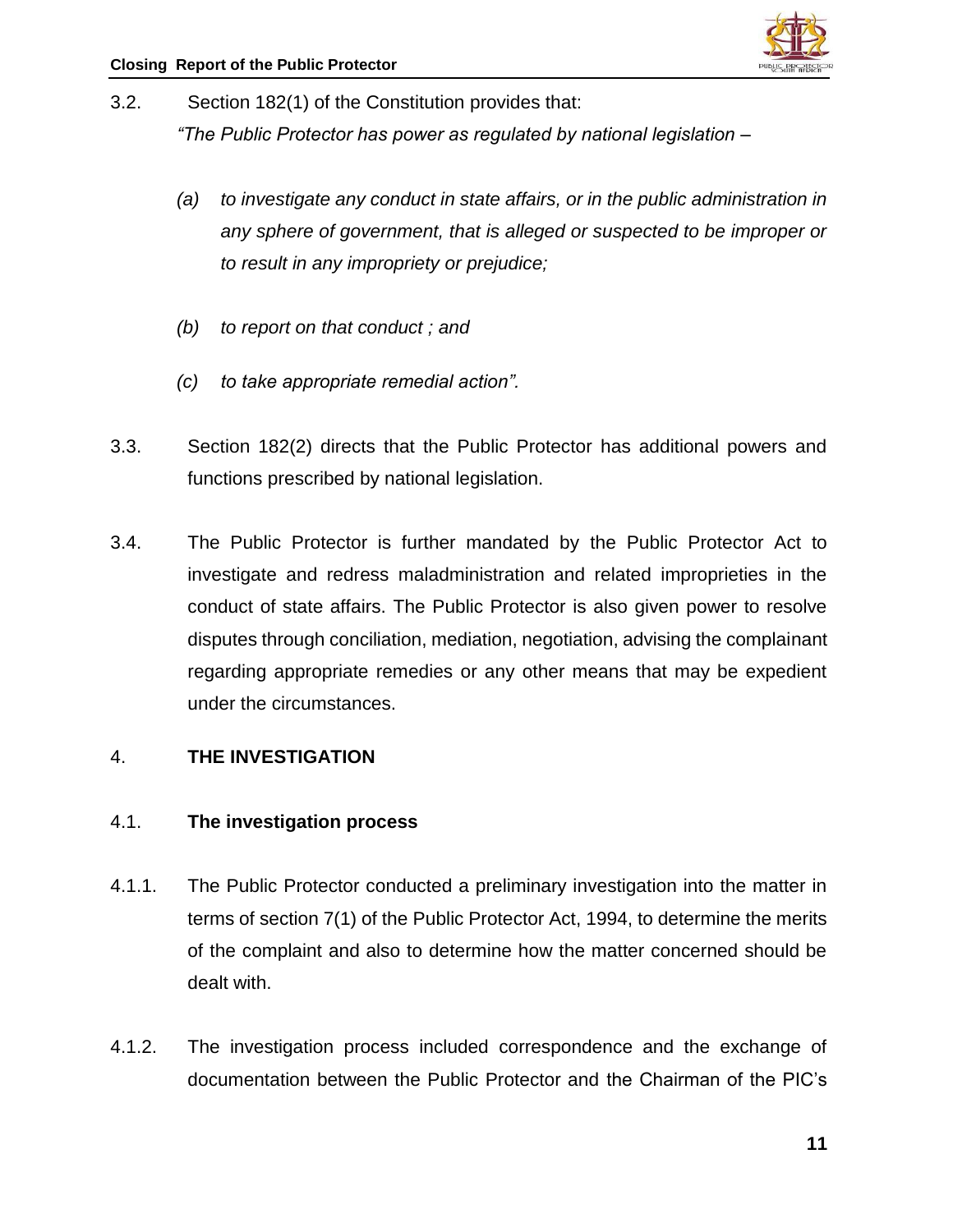

Board of Directors, Dr Reuel Khoza and the PIC's Acting Head of Legal, Ms Lindiwe Dlamini.

- 4.1.3. In line with section 7(4)(b) of the Public Protector Act, 1994, as well as the principles enunciated in the matters between the *Public Protector v Mail and*  Guardian<sup>1</sup>, as well as *Mdwaba Mthunzi v Nonxuba Zuko*<sup>2</sup>, on 15 November 2019, a letter in terms of the section supra was issued to the Chairman of the PIC's Board of Directors, Dr Reuel Khoza requesting him to submit a detailed response to the allegations made by the Complainant, as well as documents and/or information relevant to the matter under investigation by the Public Protector.
- 4.1.4. All relevant documents and correspondence were obtained and analysed. Relevant laws, policies and related prescripts were also considered and applied throughout the investigation.

#### 4.2. **Approach to the investigation**

- 4.2.1. The investigation was approached using an enquiry process that seeks to find out:
- (a) What happened?
- (b) What should have happened?
- (c) Is there a discrepancy between what happened and what should have happened and does that deviation amount to maladministration?
- (d) In the event of maladministration what would it take to remedy the wrong or to place the Complainant as close as possible to where they would have been but for the maladministration or improper conduct?

 $\overline{\phantom{a}}$ 1 (422/10 [2011] ZASCA 108 (1 June 2011)

<sup>2</sup> [2018] ZAGPJHC 44 (9 March 2018)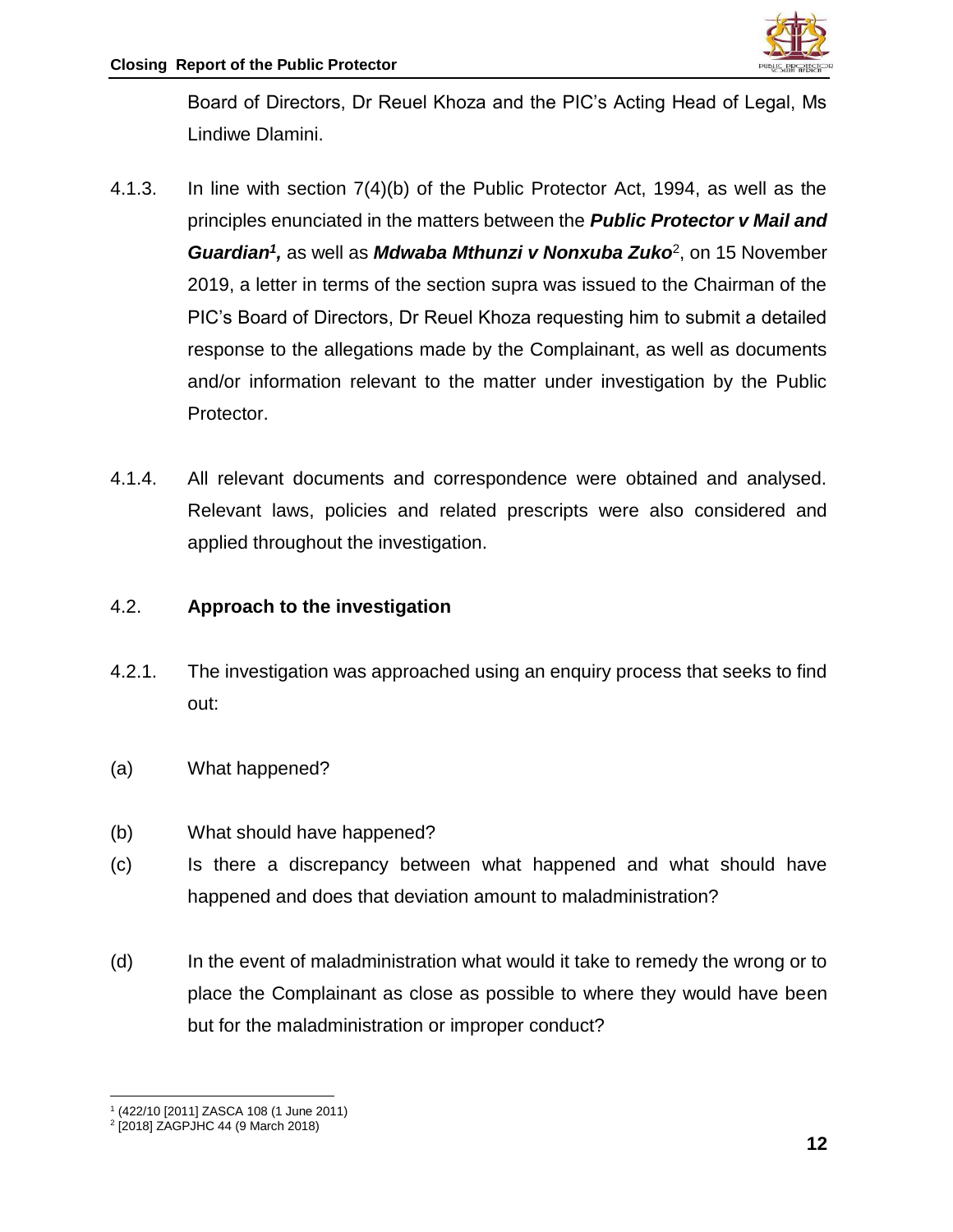- 4.2.2. The question regarding what happened is resolved through a factual enquiry relying on the evidence provided by the parties and independently sourced during the investigation. Evidence was evaluated and a determination made on what happened based on a balance of probabilities.
- 4.2.3. The enquiry regarding what should have happened, focuses on the law or rules that regulate the standard that should have been met or complied with by the Department and/or its employees to prevent maladministration and improper conduct.
- 4.2.4. The enquiry regarding the remedial or corrective action seeks to explore options for redressing the consequences of maladministration or improper conduct. Where a Complainant has suffered prejudice, the idea is to place him or her as close as possible to where they would have been had the Department and/or its employees complied with the regulatory framework setting the applicable standards for good administration.
- 4.2.5. At the outset of the investigation it was noted that, the origin of the complaint was the alleged approval by the PIC Private Equity, Priority Sector and Small Medium Enterprise Fund Investment Panel (the PEPSSME FIP) of the participation of the PIC in the acquisition of Daybreak for a total investment of One Billion One Hundred and Ninety One Million Rand Only (R1, 191 billion) on 2 April 2015 i.e. four (4) years before the complaint was lodged with the Public Protector.
- 4.2.6. Section 6(9) of the Public Protector Act, 1994 provides that, *"Except where the Public Protector in special circumstances, within his or her discretion, so permits, a complaint or matter referred to the Public Protector shall not be entertained unless it is reported to the Public Protector within two (2) years from the occurrence of the incident or matter concerned".*
- 4.2.7. Undeniably, in terms of section 6(9) of the Public Protector Act, 1994 (the Act) the Public Protector is barred from entertaining complaints reported after two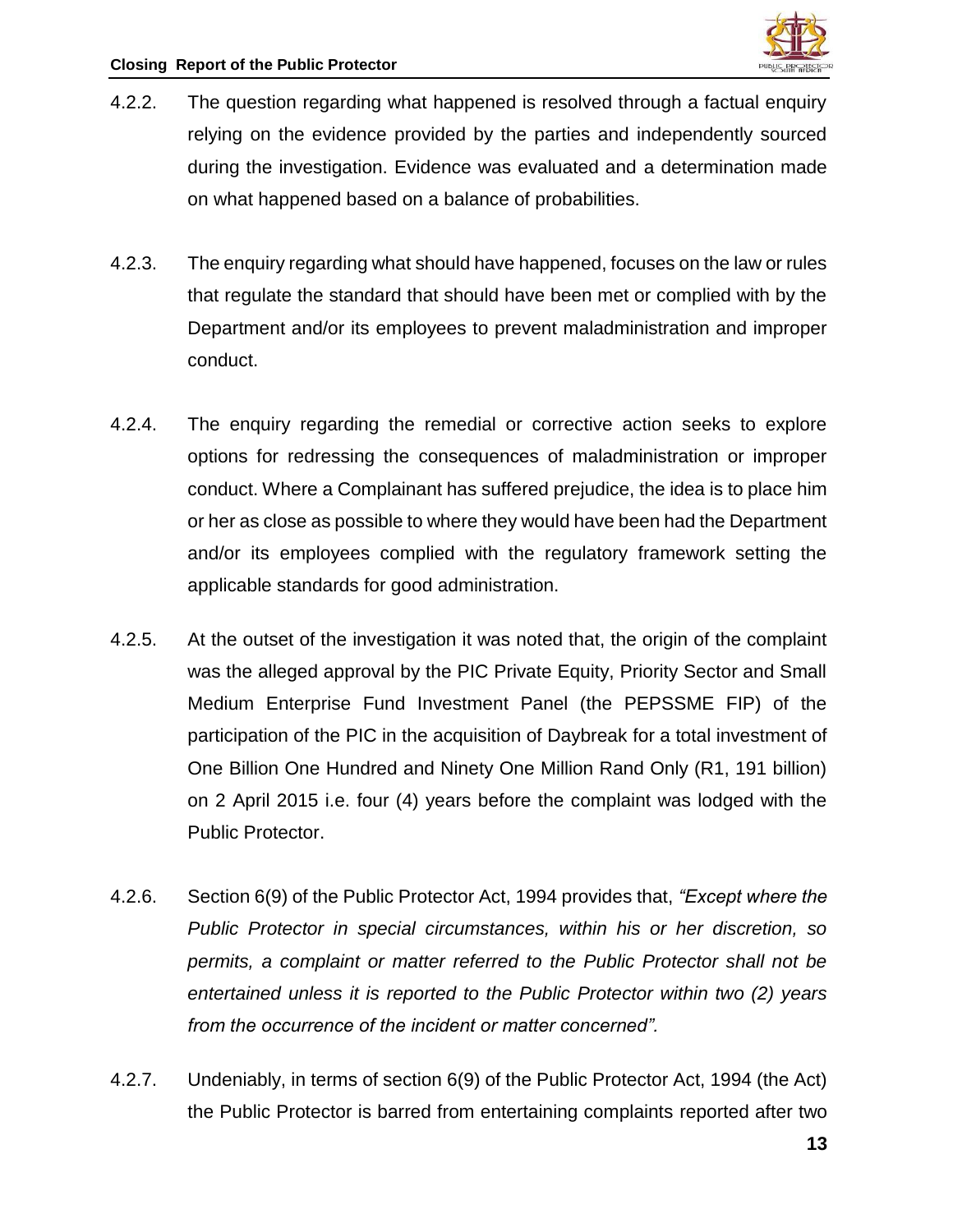

(2) years from the date of an incident unless special circumstances exist. However, the mere fact that the incident occurred more than two years before being reported does not, in itself, bar the Public Protector from investigating. Instead, it is mainly the interest of justice that dictates whether it should be investigated or not. In this case, it is in the interest of justice to investigate and establish whether the PIC failed to conduct due diligence to providing funding associated with the Daybreak Farms (Pty) Limited transaction.

4.2.8. In the case between *South African Bureau of Standards v The Public*  Protector<sup>3</sup>, the North Gauteng High Court the court held that,

> *"As with most claims and complaints, there is for good reason, time-frames within which such must be instituted or laid. In this instance, the Public Protector Act has set a time-limit of 2 years. Entertaining a complaint which is older than 2 years certainly calls for exceptional circumstances. The underlying reason for time-frames is the trite maxim; justice delayed is justice denied. Underpinning this principle is the prejudice parties suffered when time has lapsed. To mention, but a few; no finality of a matter, evidence lost, memories failing and legislation and policies evolving".*

4.2.9. As supplementary jurisprudence in respect of the issue of "special circumstances" it is clear that in the case between *Gordhan v Public Protector and Others* the North Gauteng High Court held that,

> *"In view of the provisions of section 6(9) and the fact that the complaints emanate from a decade ago, one would expect the Public Protector to set out why she had jurisdiction to entertain this complaint".*

4.2.10. Therefore, regarding the exercise of the discretion in terms of section 6(9) to entertain matters which arose more than two (2) years from the occurrence of the incident, and in deciding what constitute 'special circumstances', some of

 $\overline{\phantom{a}}$ 

<sup>3</sup> 34290/15A) [2019] ZAGPPHC 101 (27 March 2019)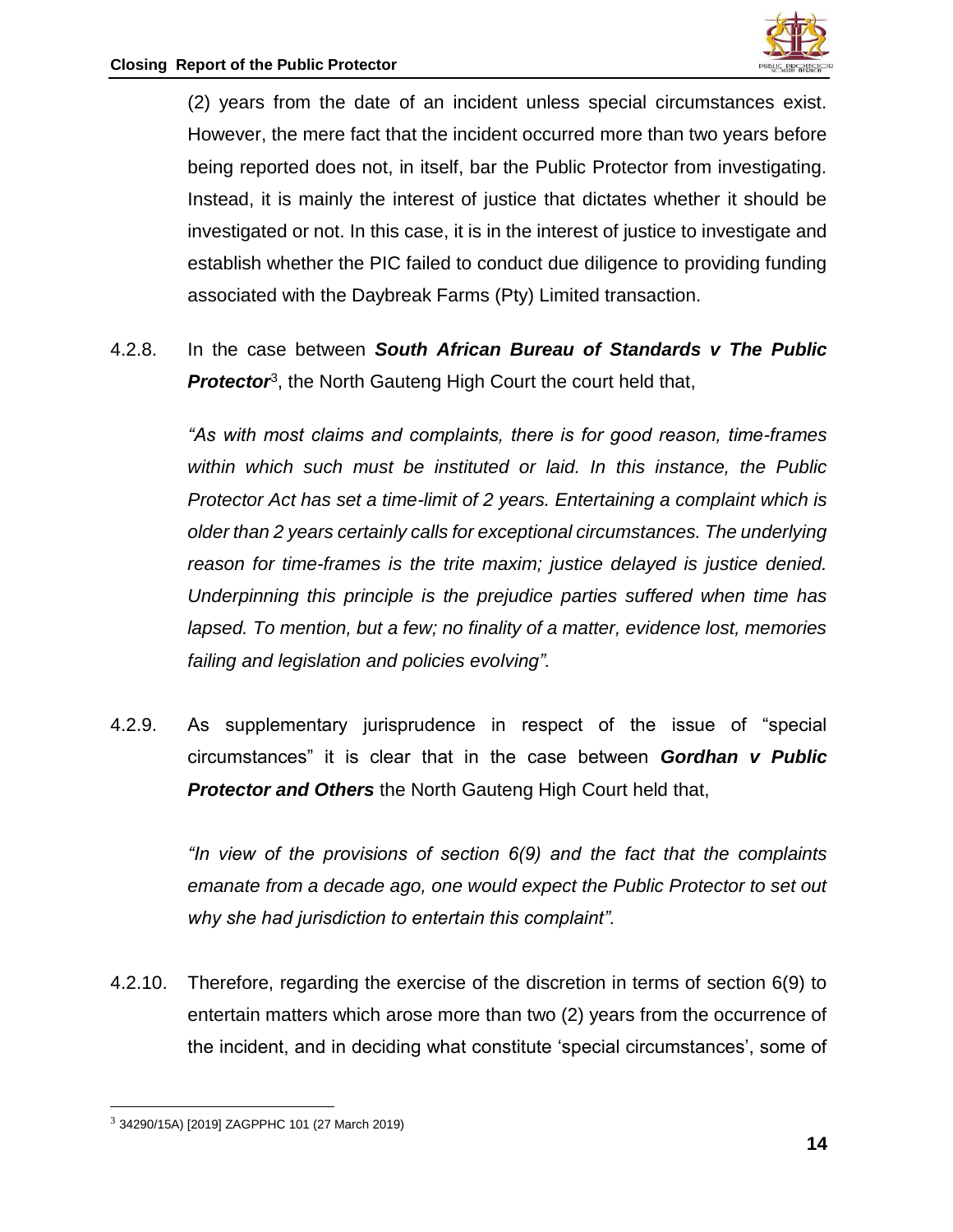

the special circumstances that was taken into account to exercise the discretion favourably to accept this complaint, include the nature of the complaint and the seriousness of the allegations; whether the outcome could rectify systemic problems in state administration; whether this office would be able to successfully investigate the matter with due consideration to the availability of evidence and/or records relating to the incident(s); whether there are any competent alternative remedies available to the Complainant and the overall impact of the investigation; whether the prejudice suffered by the Complainant persists; whether a refusal to investigate perpetuates the violation of section 195 of Constitution; whether any remedial action will redress the imbalances of the past. What constitutes 'special circumstances' depends on the merits of each case.

4.2.11. Since the incident or matter concerned occurred more than two (2) years prior to the reporting of the matter, the Public Protector exercised her discretion in terms of section 6(9) of the Act to entertain the complaint based on the fact that the alleged failure by the PIC to conduct due diligence prior to providing funding associated with the Daybreak Farms (Pty) Ltd transaction had the potential of exposing the PIC to the possible loss of public funds thereby impacting negatively on the fiscus.

#### 4.3. **The Key Sources of Information**

#### 4.3.1. **Documents**

- 4.3.1.1. A copy of the Complainant's complaint document dated on 4 April 2019;
- 4.3.1.2. A copy of a Notice dated 15 November 2019 issued in terms of section 7(4)(b) of the Act containing the allegations made by the Complainant, as well as requesting for the submission of a response to the allegations and documentation relevant to the issue under investigation addressed to the Chairperson of the Public Investment Corporation's Board of Directors, Dr Reuel Khoza;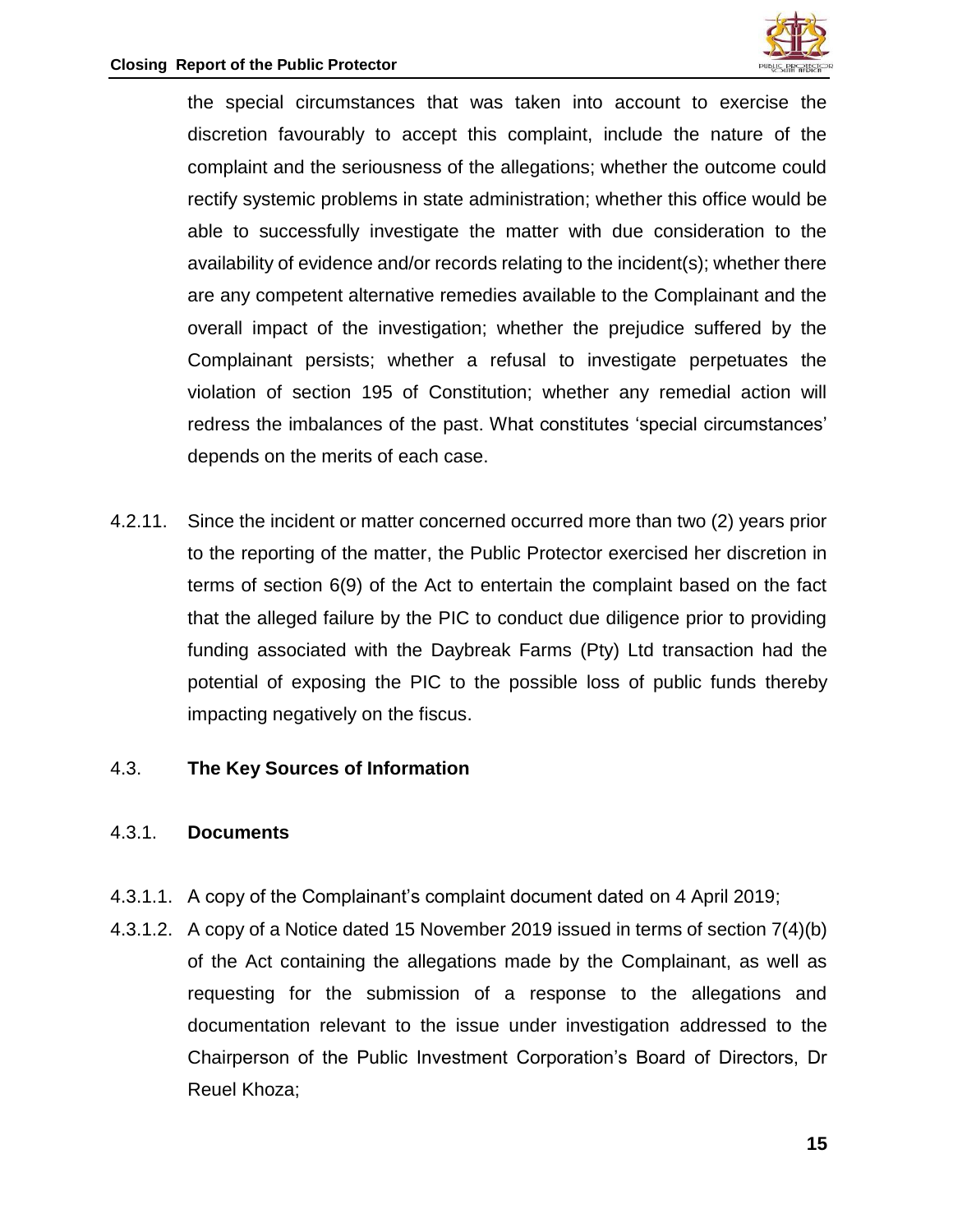- 4.3.1.3. A copy of a response from the Chairperson of the Public Investment Corporation's Board of Directors, Dr Reuel Khoza dated 15 January 2020, addressed to the Public Protector;
- 4.3.1.4. A copy of a Report compiled by Investec Investment Banking entitled *"Afgri Poultry Indicative Valuation"* dated June 2013;
- 4.3.1.5. A copy of an extract of the PIC's Portfolio Management Committee: Unlisted Investments dated 18 November 2014;
- 4.3.1.6. A copy of a Report compiled by Genesis Analytics (Pty) Ltd entitled "Social Impact and Strategy for the Public Investment Corporation dated 23 January 2015;
- 4.3.1.7. A copy of a Report compiled by RIC Solutions (Pty) Ltd entitled *"Project Bluebird Technical Due Diligence"* dated 10 February 2015;
- 4.3.1.8. A copy of a Report compiled by Cliffe Dekker Hofmeyr Incorporated entitled *"Legal due diligence in respect of the business of Afgri Poultry (Pty) Ltd"* dated 13 February 2015;
- 4.3.1.9. A copy of a Report compiled by Basis Points Capital (Pty) Ltd entitled *"Afgri Poultry Financial Model Review"* dated February 2015;
- 4.3.1.10. A copy of commercial due diligence conducted by McKinsey and Company;
- 4.3.1.11. A copy of the Resolution passed on 2 April 2015 by the members of PIC's Private Equity, Priority Sector and Small Medium Enterprise Fund Investment Panel.

#### 4.3.2. **Correspondence Sent and Received**

4.3.2.1. A copy of a Notice dated 15 November 2019 issued in terms of section 7(4)(b) of the Act containing the allegations made by the Complainant, as well as requesting for the submission of a response to the allegations and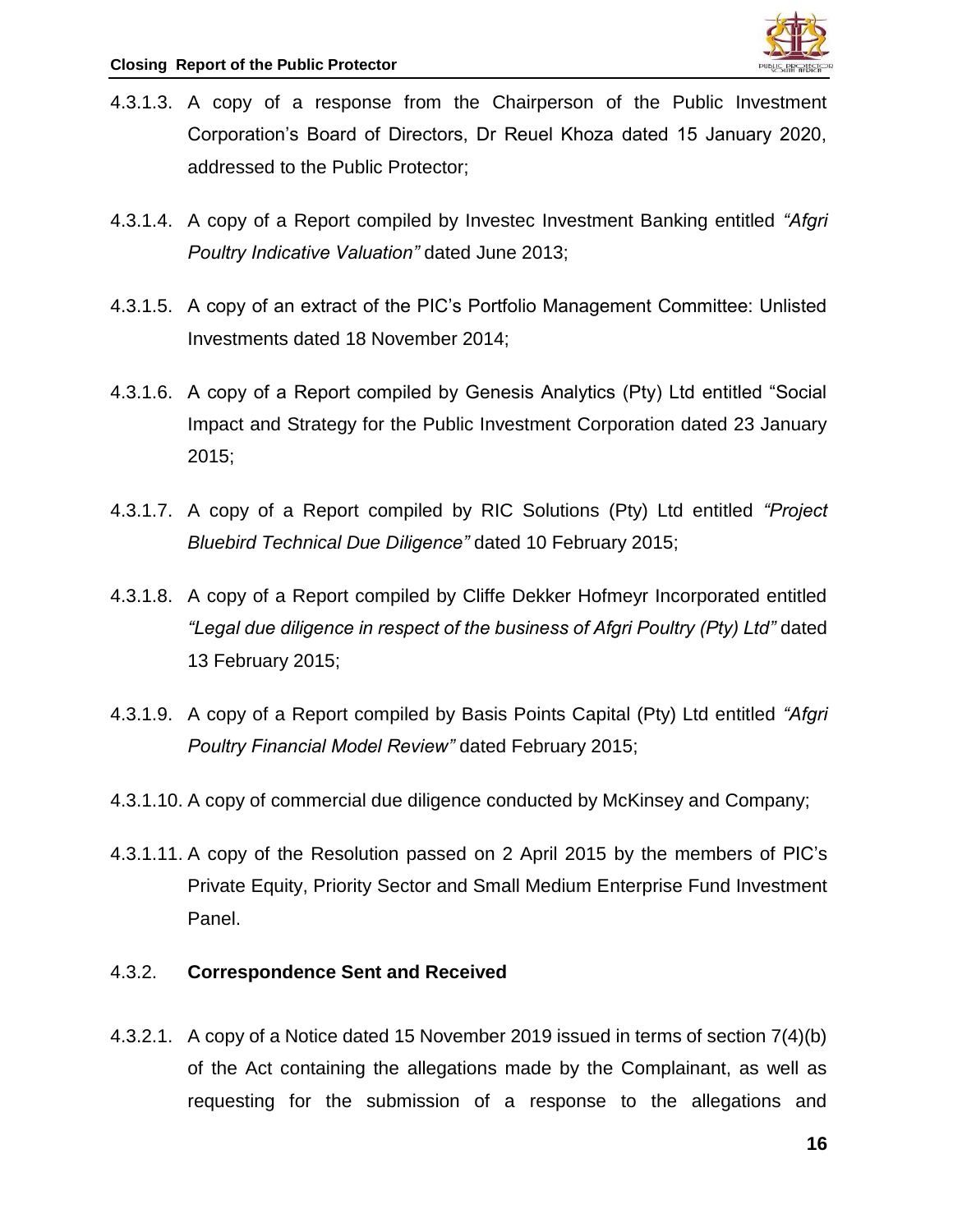

documentation relevant to the issue under investigation addressed to the Chairperson of the Public Investment Corporation's Board of Directors, Dr Reuel Khoza;

- 4.3.2.2. A copy of a response from the Chairperson of the Public Investment Corporation's Board of Directors, Dr Reuel Khoza dated 15 January 2020, addressed to the Public Protector;
- 4.3.2.3. A copy of a Notice dated 17 March 2022 in terms of Rule 42(1) of the Public Protector's Investigation Rules addressed to the Complainant affording him the opportunity to make representations in connection with the intended closure of the complaint within fourteen (14) days of delivery of the notification.

#### 4.3.3. **Legislation and other prescripts**

- 4.3.3.1. The Constitution, 1996;
- 4.3.3.2. The Public Protector Act, 1994 [Act No. 23 of 1994];
- 4.3.3.3. The Public Investment Corporation Act No. 23 of 2004;
- 4.3.3.4. The Companies Act No. 71 of 2008;
- 4.3.3.5. The Public Finance Management Act No. 1 of 1999;
- 4.3.3.6. The Financial Advisory and Intermediary Services Act No. 32 of 2002;
- 4.3.3.7. The PIC's Treating Customers Fairly ("TCF") Policy.

#### 4.4. **Websites**

- 4.4.1.1. [www.pic.gov.za;](http://www.pic.gov.za/)
- 4.4.1.2. [www.publicprotector.org;](http://www.publicprotector.org/)
- 4.4.1.3. [www.daybreakfarms.co.za;](http://www.daybreakfarms.co.za/)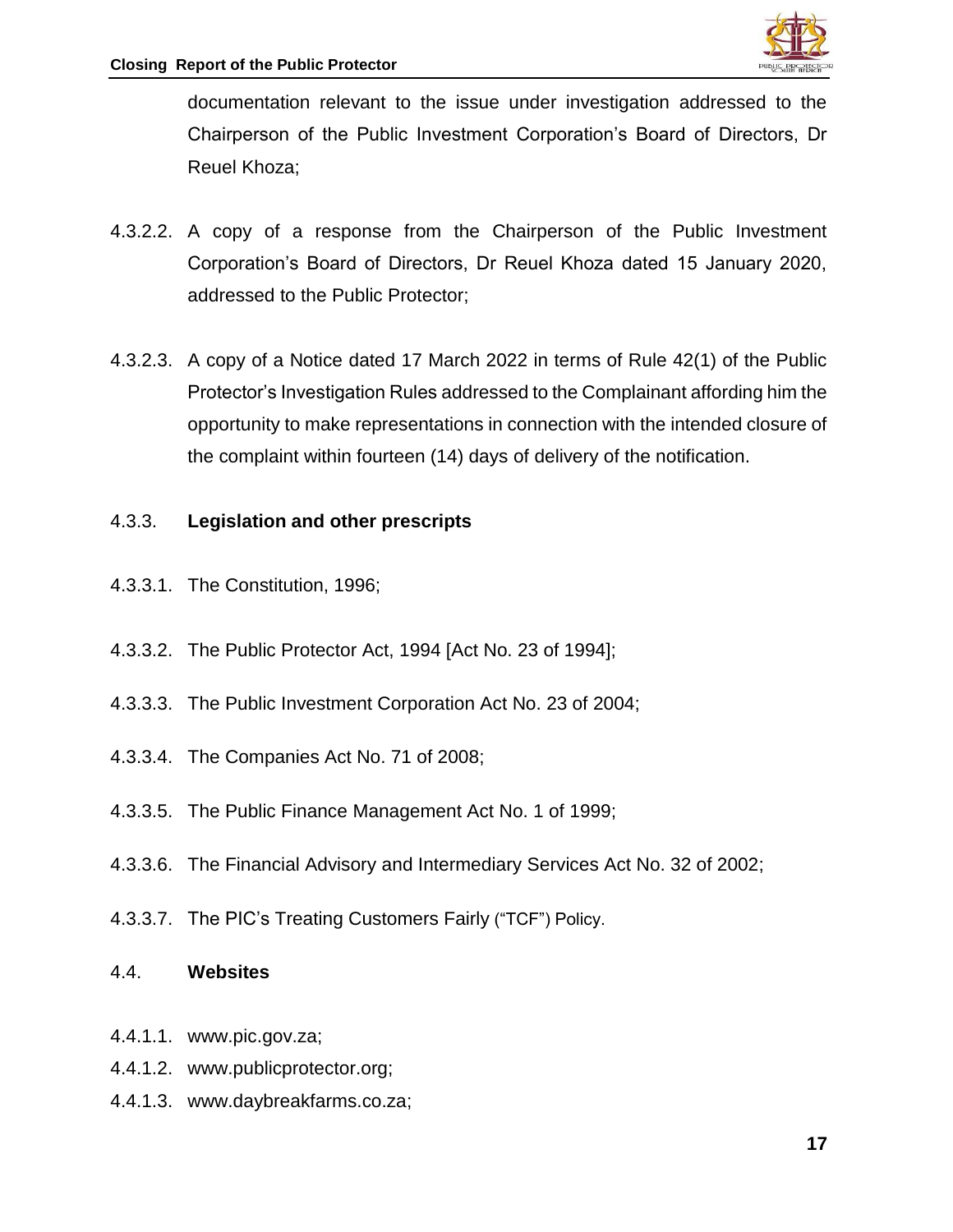

#### 4.4.2. **Case Law**

- 4.4.2.1. *Public Protector v Mail and Guardian* (422/10 [2011] ZASCA 108 (1 June 2011);
- 4.4.2.2. *Mdwaba Mthunzi v Nonxuba Zuko [2018] ZAGPJHC 44 (9 March 2018);*
- 4.4.2.3. *South African Bureau of Standards v The Public Protector 34290/15A) [2019] ZAGPPHC 101 (27 March 2019);*
- 4.4.2.4. *Fisheries Development Corporation of S A Ltd v Jorgensen and Another; Fisheries Development Corporation of SA Ltd v AWJ Investments (Pty) td and Others 1980(4) SA 156 (W)*
- 5. **THE DETERMINATION OF THE ISSUES IN RELATION TO THE EVIDENCE OBTAINED AND CONCLUSIONS MADE WITH REGARD TO THE APPLICABLE LAW AND PRESCRIPTS:**
- 5.1. **Regarding whether the PIC failed to conduct due diligence when providing funding to Daybreak through public funds which it (PIC) administered on behalf of the GEPF, the UIF and the CCF, and if so, whether the conduct constituted maladministration and improper conduct:**

## *Common Cause Issues*

5.1.1. On 2 April 2015, the PIC's Private Equity, Priority Sector and Small Medium Enterprise Fund Investment Panel (the PEPSSME FIP) approved the participation of the PIC in the acquisition of Daybreak for a total investment of One Billion One Hundred and Ninety One Million Rand Only (R1, 191 billion).

## *Issue in Dispute*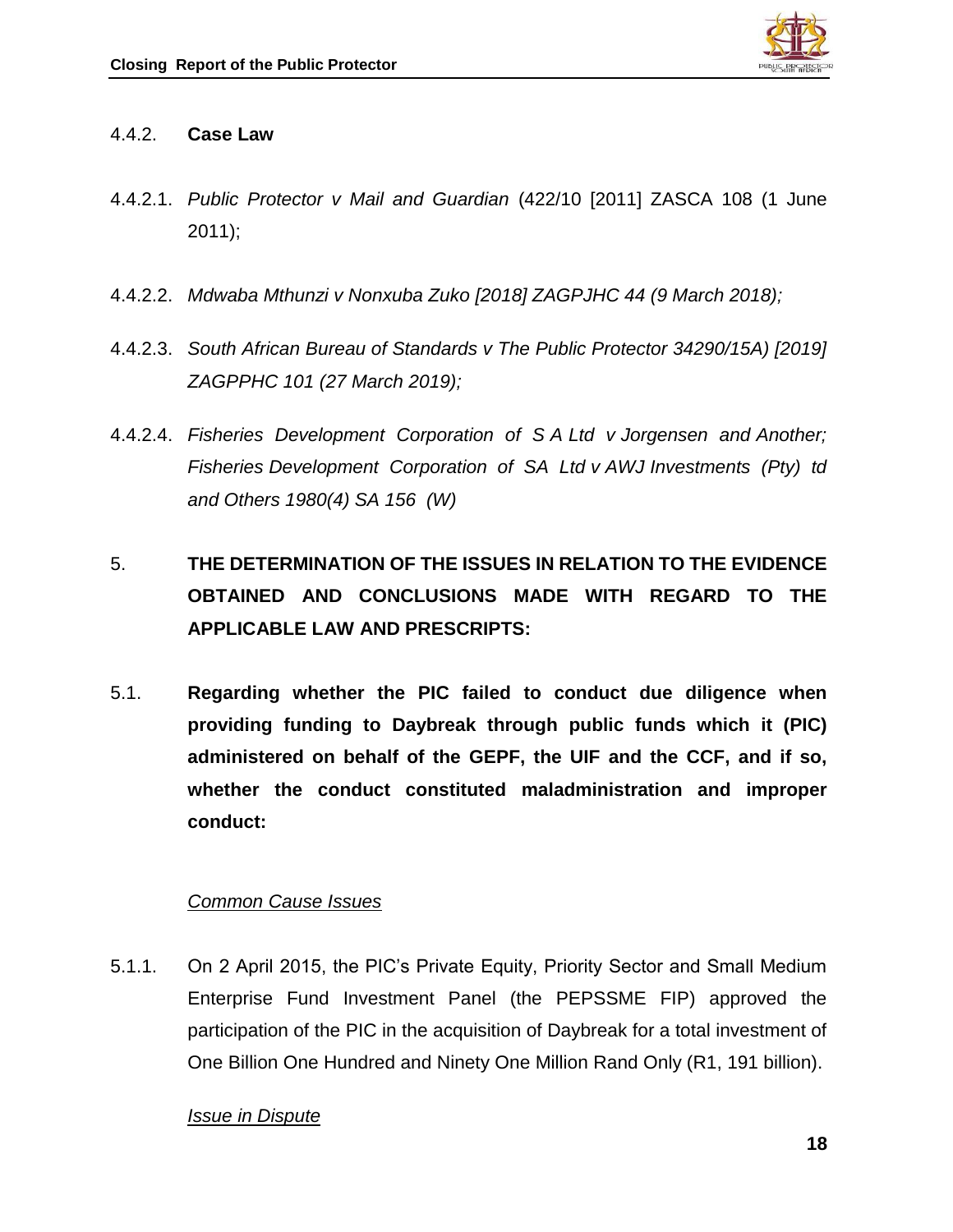

- 5.1.2. The issue for determination was whether the PIC failed to conduct due diligence when providing funding to Daybreak through public funds administered on behalf of the GEPF, the UIF and the CCF.
- 5.1.3. As indicated in *supra<sup>4</sup>*, the Complainant alleged that the PIC failed to conduct due diligence when providing funding to Daybreak through public funds administered on behalf of the GEPF, the UIF and the CCF.
- 5.1.4. On15 January 2020, in a letter addressed to the Public Protector, the Chairman of the PIC's Board of Directors, Dr Reuel Khoza (Dr Khoza) disputed the allegations made by the Complainant and asserted, through the Acting Chief Executive Officer (ACEO), Mr Vuyani Hako (Mr Hako) that the PIC, as the sole shareholder in Daybreak, was not aware of the allegations directed against Daybreak or any of its (Daybreak) employees.
- 5.1.5. The PIC asserted through Mr.Hako in its response that enquiries were made with its employees serving on Daybreak's BoD, as well as to the Chief Executive Officer (the CEO) of Daybreak as to whether they (PIC employees and the CEO of Daybreak) were aware of the allegations made by the Complainant and both employees confirmed that they were not aware of the allegations nor were such allegations ever brought to their attention. The CEO of Daybreak (ostensibly Mr Boas Seruwe) denied the allegations.
- 5.1.6. In rebutting the allegations made by the Complainant, Mr Hako asserted (in paragraph 4 of the response) that, in 2014 (date not provided) the PIC was approached by an Afrgri Poultry Consortium (AFPO), a consortium of black entrepreneurs led by Matome Maponya Investment (Pty) Ltd, for funding to acquire One Hundred percent (100%) of AFGRI Poultry (which was at a later stage renamed Daybreak Farms (Pty) Ltd) and Kinross Mill from Afrgri (Pty) Ltd.

 $\overline{\phantom{a}}$ <sup>4</sup> Paragraph 1.4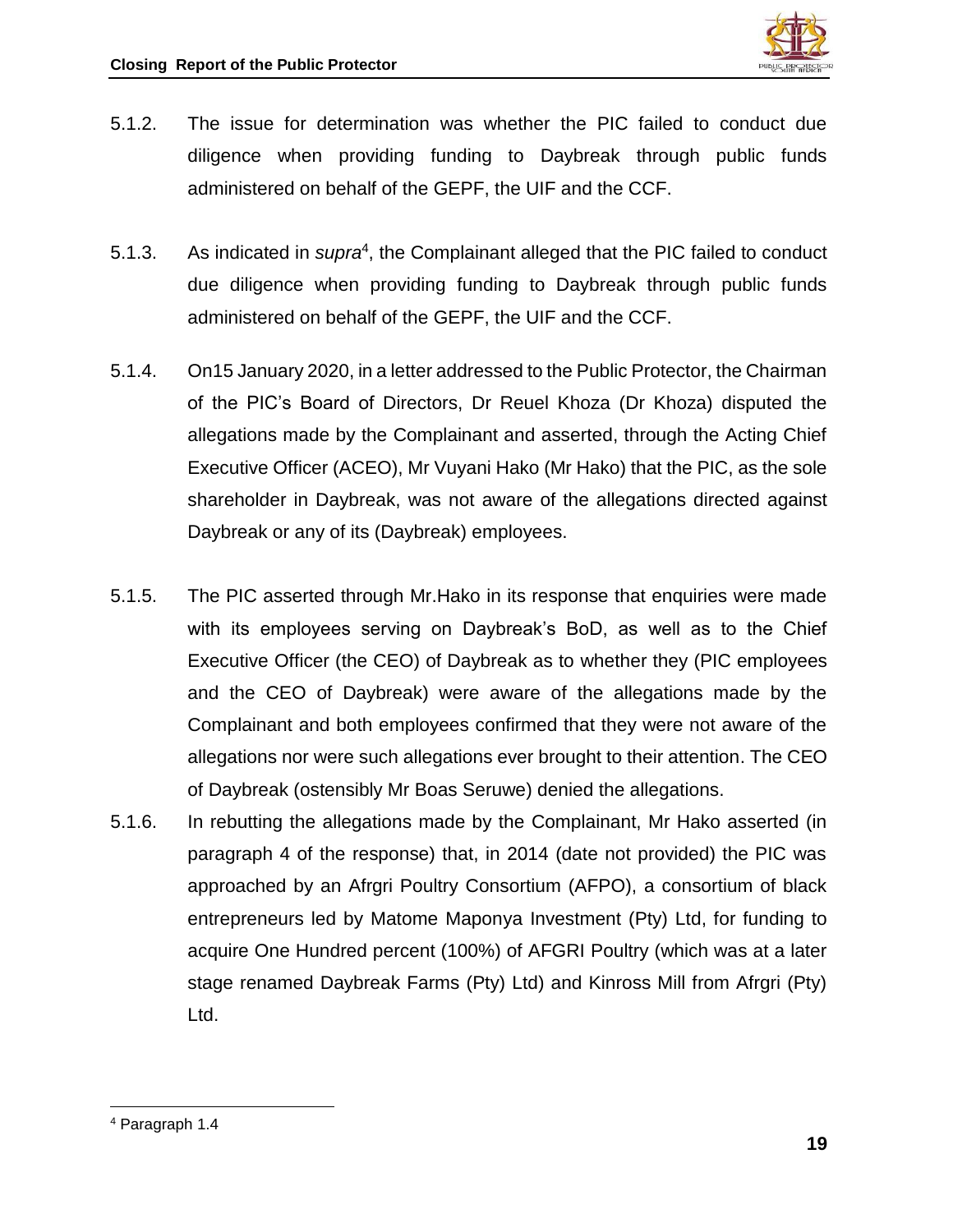

- 5.1.7. According to Mr Hako, on 2 April 2015, the PIC's PEPSSME FIP approved the participation of the PIC in the acquisition of Daybreak for a total investment of One Billion One Hundred and Ninety One Million Rand Only (R1, 191 billion) as follows:
	- (a) *A capital amount of up to Eight Hundred and Ninety Two Million Rand Only (R892 million) in the form of debentures instruments;*
	- (b) *A capital amount of up to Two Hundred and Ninety Nine Million Seventy Nine Thousand Rand Only (R299,79 million) in the form of a senior debt funding; and*
	- (c) *An amount of Thirty Six Rand Only (R36.00) to acquire thirty six percent (36%) equity in AFRGRI Poultry on behalf of the GEPF, UIF and the CCF.*
- 5.1.8. Mr Hako also asserted that, in 2016 (date not provided) Afrgri Poultry experienced a number of challenges which resulted in the investment being restructured. The restructuring resulted in the PIC, on behalf of the GEPF, UIF and the CCF, holding 100% equity interest in Daybreak.
- 5.1.9. In addition, Mr Hako asserted that, every investment by the PIC was informed by the provisions of the investment mandates entered into between the PIC and the GEPF, UIF and the CCF (collectively referred to as clients). Mr Hako contends that the PIC would not consider any potential investment if such an investment did not comply with the clients' mandates.
- 5.1.10. Furthermore, Mr Hako asserted that it is worth noting that all investments are subjected to and governed by a BoD's approved investment process, policies and frameworks. This he said, includes the Delegation of Authority (the DOA) framework which outlines, *inter alia*, the roles, responsibilities and authority of various role-players within the unlisted investment processes.
- 5.1.11. According to Mr Hako, part of this investment processes include the execution of the due diligence on any potential transaction. The due diligence would,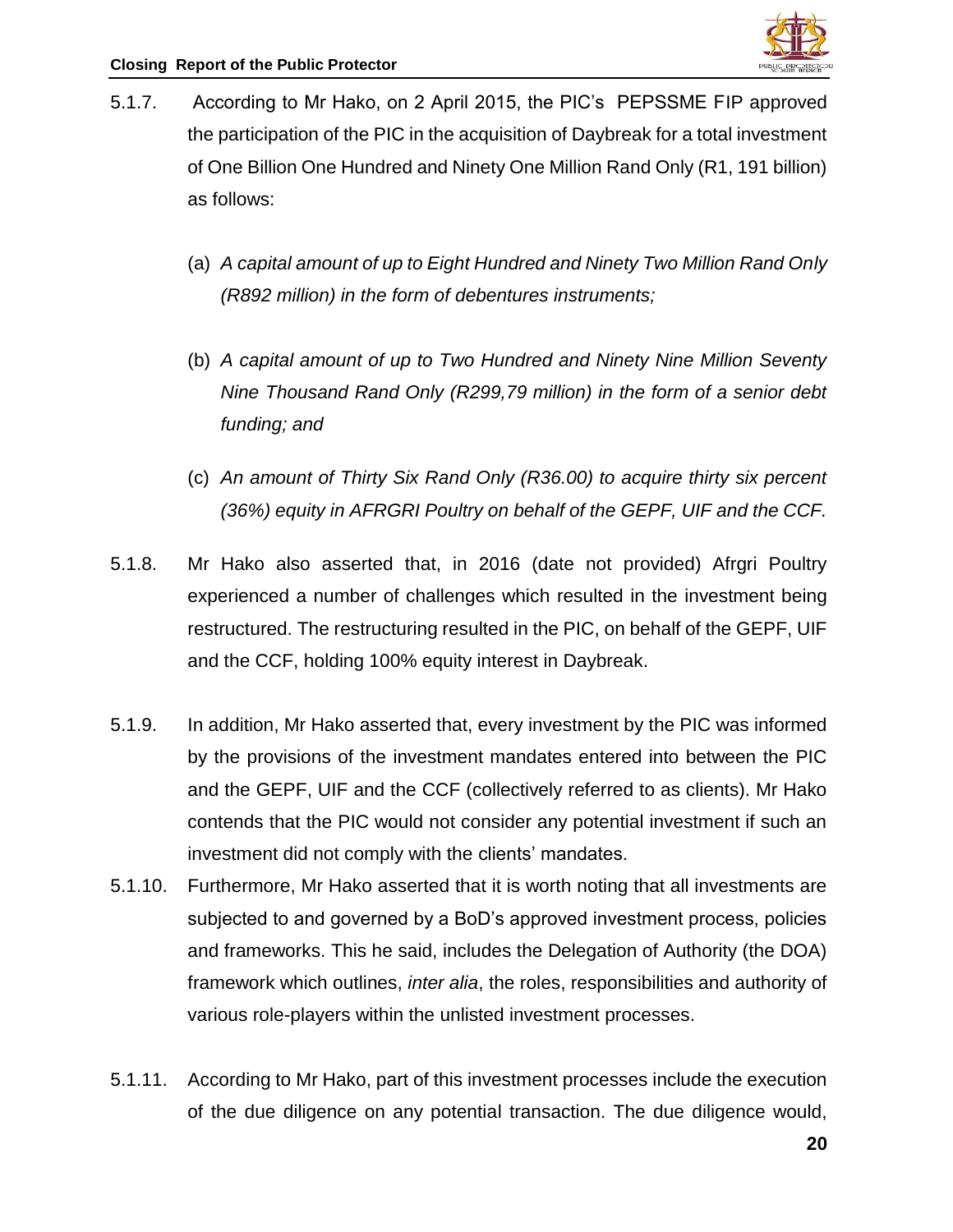

typically, depending on the transaction, cover amongst others, legal and regulatory; commercial; operational; technical; financial (including valuations) and environmental, social and governance.

- 5.1.12. Mr Hako further asserted that, internal resources could be utilised to conduct due diligence or same could be outsourced to external consultants governed by an approved Unlisted Procurement Policy.
- 5.1.13. However, the decision to outsource depended on a number of factors which, included but was not limited to, the complexity of the transaction, the availability of internal resources and the skills required.
- 5.1.14. It is Mr Hako's contention that, following the Portfolio Management Committee: Unlisted Investments (the PMC: UI) meeting held on 18 November 2014, a team was approved with a view to conduct due diligence in respect of the initial Daybreak transaction. In addition, Mr Hako asserted that the following external entities were appointed to conduct due diligence in respect of the Daybreak transaction:

| #  | <b>Entity Name</b>                           | Due Diligence Conduced                    |
|----|----------------------------------------------|-------------------------------------------|
| 1. | RIC Solutions (Pty) Ltd                      | <b>Technical Due Diligence</b>            |
| 2. | McKinsey & Company                           | <b>Commercial Due Diligence</b>           |
| 3. | Cliffe Dekker Hofmeyr Incorporated Attorneys | Legal Due Diligence and Drafting of Legal |
|    |                                              | Agreements                                |
| 4. | Basis Points Capital (Pty) Ltd               | <b>Financial Model Review</b>             |
| 5. | Investec                                     | Valuation                                 |
| 6. | Genesis Analytics (Pty) Ltd                  | Social Impact Strategy and Impact Report  |

- 5.1.15. Mr Hako further asserted that, the Daybreak transaction was approved on 2 April 2015 and the legal agreements were concluded on 14 May 2015. Furthermore, the funds were disbursed on 27 May 2015.
- 5.1.16. In addition, Mr Hako asserted that upon disbursement, the investment was transferred to the post investment monitoring and reporting division.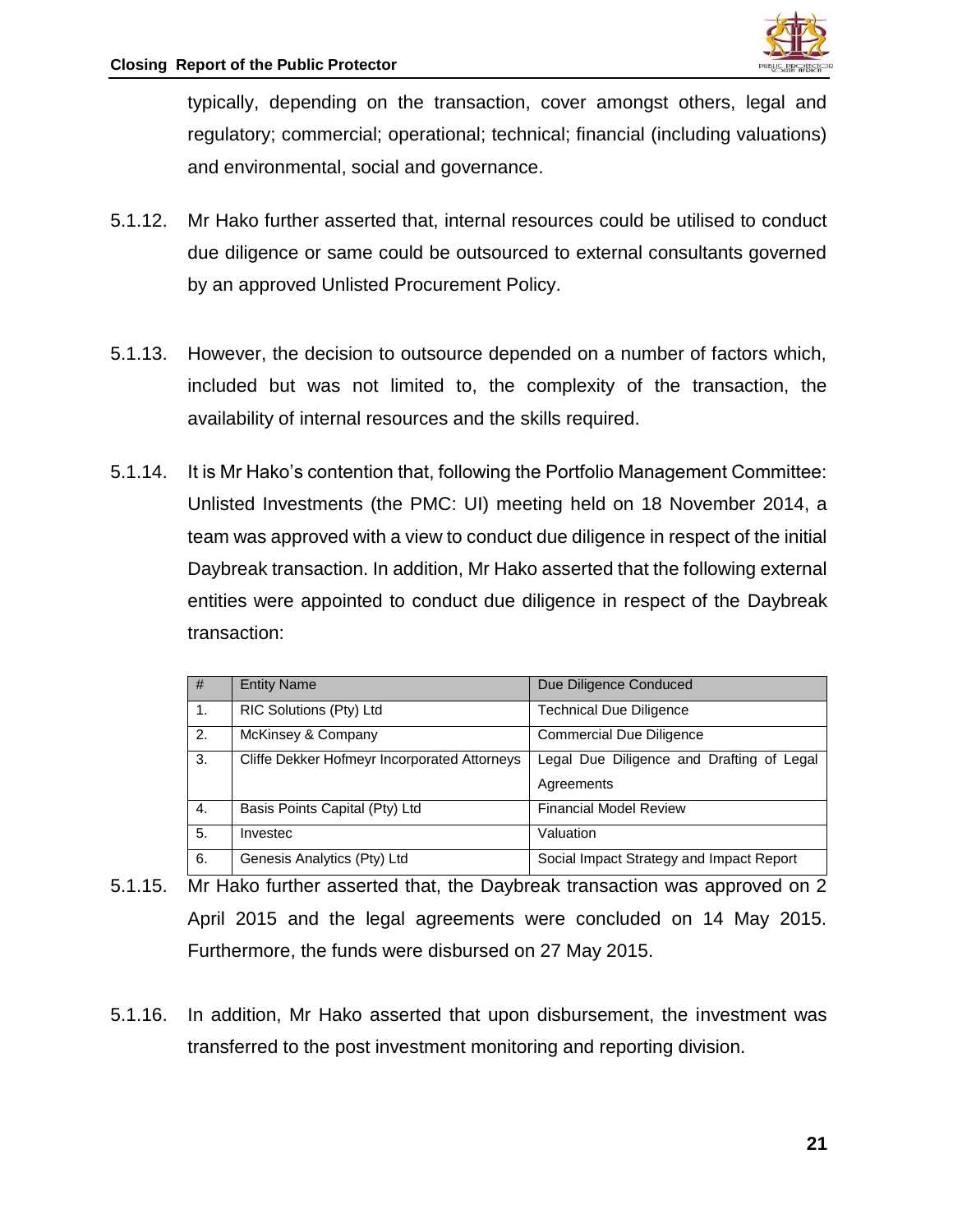

- 5.1.17. Consistent with Mr Hako's response, it was noted from the minutes of the PMC UI meeting held on 18 November 2014 that, the PMC UI approved the request to proceed to the due diligence phase of the project Bluebird transaction, which entailed the PIC advancing senior ranking term facility totalling approximately Eight Hundred and Fifty Million Rand Only (R850 million) to a B-BBEE grouping led by Matome Maponya Investments for the acquisition of 100% of poultry operations of Agri Operations Ltd was discussed.
- 5.1.18. It was also noted by the Public Protector's investigation team that, a consortium led by Matome Maponya Investment (Pty) Ltd (collectively referred to as Afrgri Poultry Consortium (AFPO) made a firm offer to Afrgri Ltd and/or Afrgri Operations Ltd to acquire 100% of Afrgri Poultry and Kinross Mill (a business unit within Afrgri Animal Feeds).
- 5.1.19. Following the offer, on 2 April 2015, the PIC (acting in its capacity as the authorised representative of the GEPF, UIF and the CCF, referred to as the company)'s PEPSSME FIP held a meeting wherein the intention by the company to fund AFPO to acquire 54% shareholding in Afrgri Poultry, on behalf of the GEPF, UIF and the CC, 36% shareholding of the business and management and the remaining 10% shareholding by the staff was discussed.<sup>5</sup>
- 5.1.20. It was also noted by the Public Protector's investigation team that, the PEPSSME FIP resolved in the meeting referred to *supra*, that the PIC (acting on behalf of the GEPF, the UIF and the CCF) was authorised to participate in the acquisition of Afrgri Poultry for a total investment amount of One Billion Two Hundred and Two Million Rand Only (R1.202 billion) as follows:

 $\overline{a}$ <sup>5</sup> Minutes of the PEPSSME FIP meeting held on 2 April 2015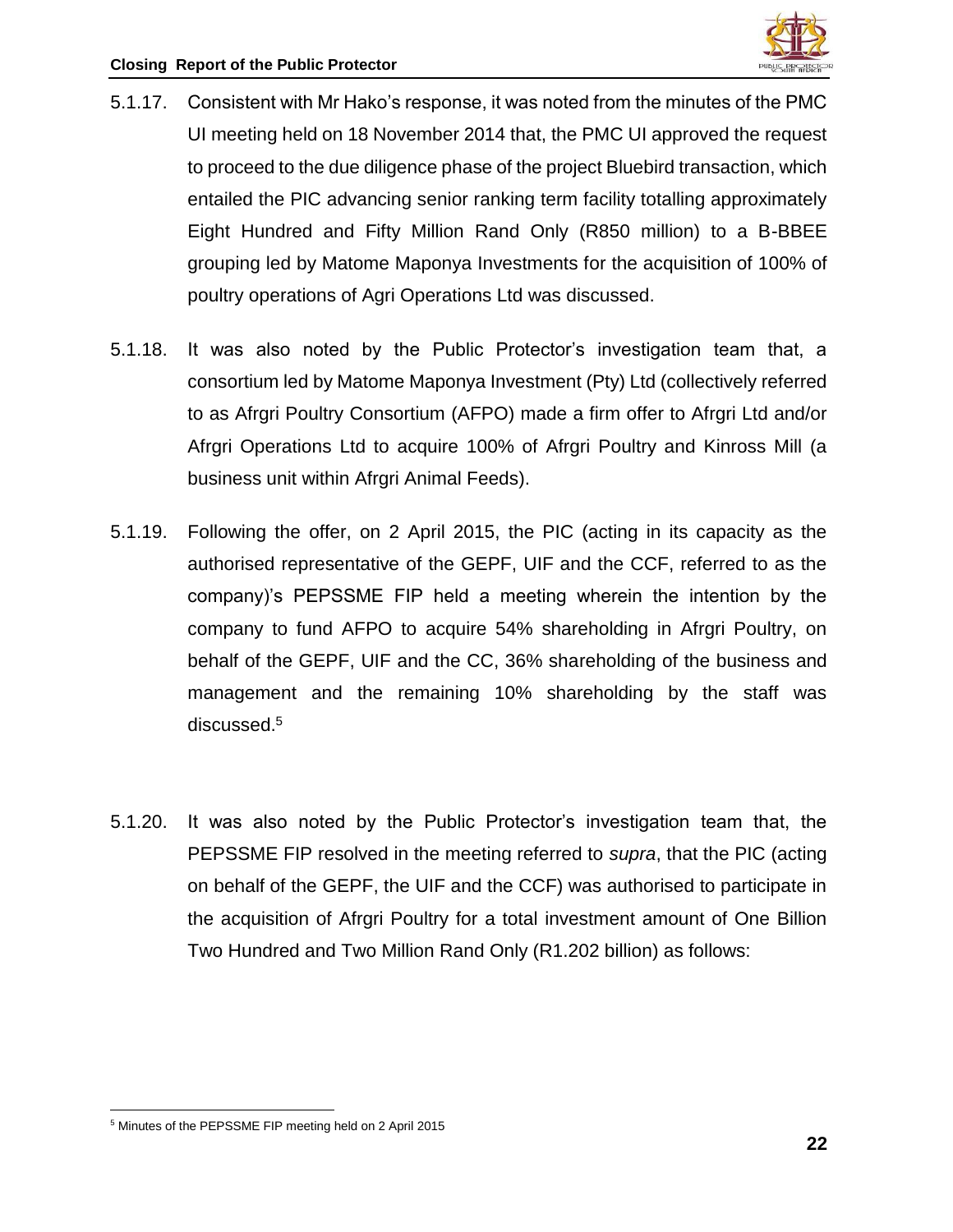

- (a) *A capital amount of up to R892 million in the form of debentures instruments whereby PIC would be entitled to Fifty percent (50%) pre-tax profits as interest;*
- (b) *A capital amount of up to R299, 79 million in the form of a senior debt funding, inclusive of transaction fees in the form of a senior debt funding at prime rate minus One percent (1%). The investment amount was to be disbursed on effective date subject to completion of transaction documents;*
- (c) *An amount of R36 to acquire 36% equity in Afrgri Poultry. The equity acquired by the GEPF, UIF and the CC was intended to be unencumbered for the duration of their participation as shareholders in Afrgri Poultry;*
- (d) *The investment would have a blended internal rate of return of Seventeen percent (17%); and*
- (e) *The PIC would retain the right to nominate and appoint at least two (2) directors for as long as it is a shareholder in Afrgri Poultry.*
- 5.1.21. In addition, it was further noted from the resolution taken by members of the PEPSSME FIP on 2 April 2015 that, the PEPSSME FIP resolved that the CEO or his designate duly appointed in terms of the company's delegation of authority, acting individually or jointly, be authorised to:
	- (a) *Negotiate, settle, agree, execute and sign all documents and any related documents required to be negotiated, settled, executed and signed by the company in terms of the above resolutions;*
	- (b) *Negotiate and agree to any amendments to each agreement and/or document and/or any related document to be concluded by the company in terms of the above resolutions;*
	- (c) *To do all things, take any action and perform any and all actions as may be necessary to give effect to the above resolutions; and*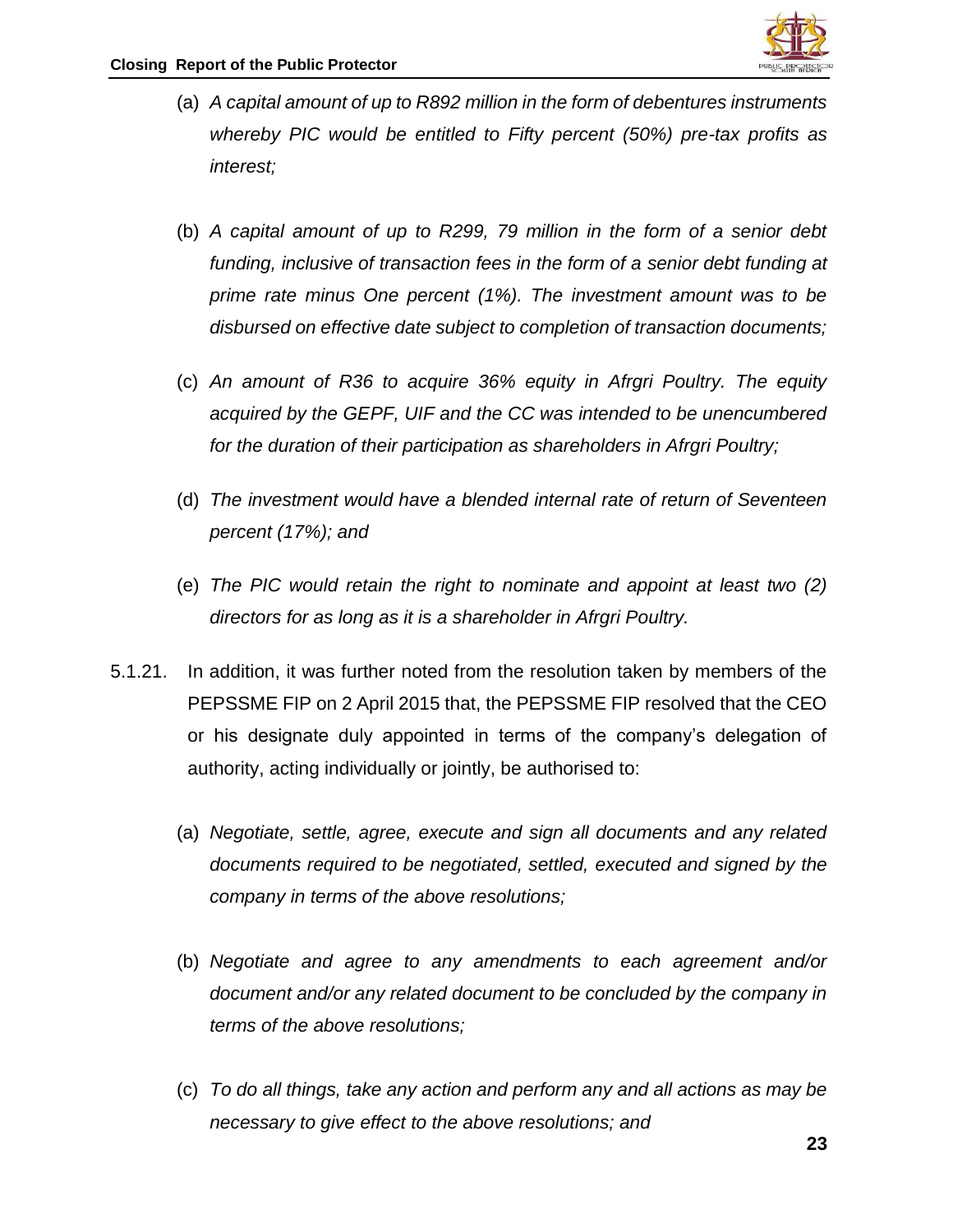

- (d) *Insofar as the CEO and/or his designate has done or taken any of the actions pursuant to the above matters before the date of the resolution, such action/s be ratified.*
- 5.1.22. On 16 October 2013, the PIC and McKinsey & Company (McKinsey) concluded an agreement in which McKinsey was appointed to conduct commercial/market due diligence in respect of Project Green (Green), followed by a market due diligence report which was issued by McKinsey on 30 October 2013.
- 5.1.23. According to the findings made by McKinsey, it was established that Green had successfully developed from its co-operative beginnings in 1923 into the largest agribusiness in South Africa with operations in grain management, financial services, equipment, poultry, animal feed, food processing and retail. In addition, it was established that Green had achieved 7.4% per annum revenue growth and 2, 2% Pre-tax Profit Margin (PBT margin) improvement since 2006.
- 5.1.24. McKinsey also established that Green had a limited growth prospects in South Africa with 5.5% per annum base case revenue growth and Earnings before Interest, Taxes, Depreciation, and Amortization (EBITDA) margins of 9.0% by 2018, compared to management forecasts of 5.6% and 11.6%.
- 5.1.25. Based on its view on the key risks existing in the market and the impact on revenue drivers at the time, McKinsey established that the Green would have a growth of 3.6% with regard to downside case revenue and 7.9% EBITDA margins by 2018.
- 5.1.26. Regarding the upside case growth, McKinsey established that the Green would have a 10.1% per annum growth with 10,4 % of EBITDA margins with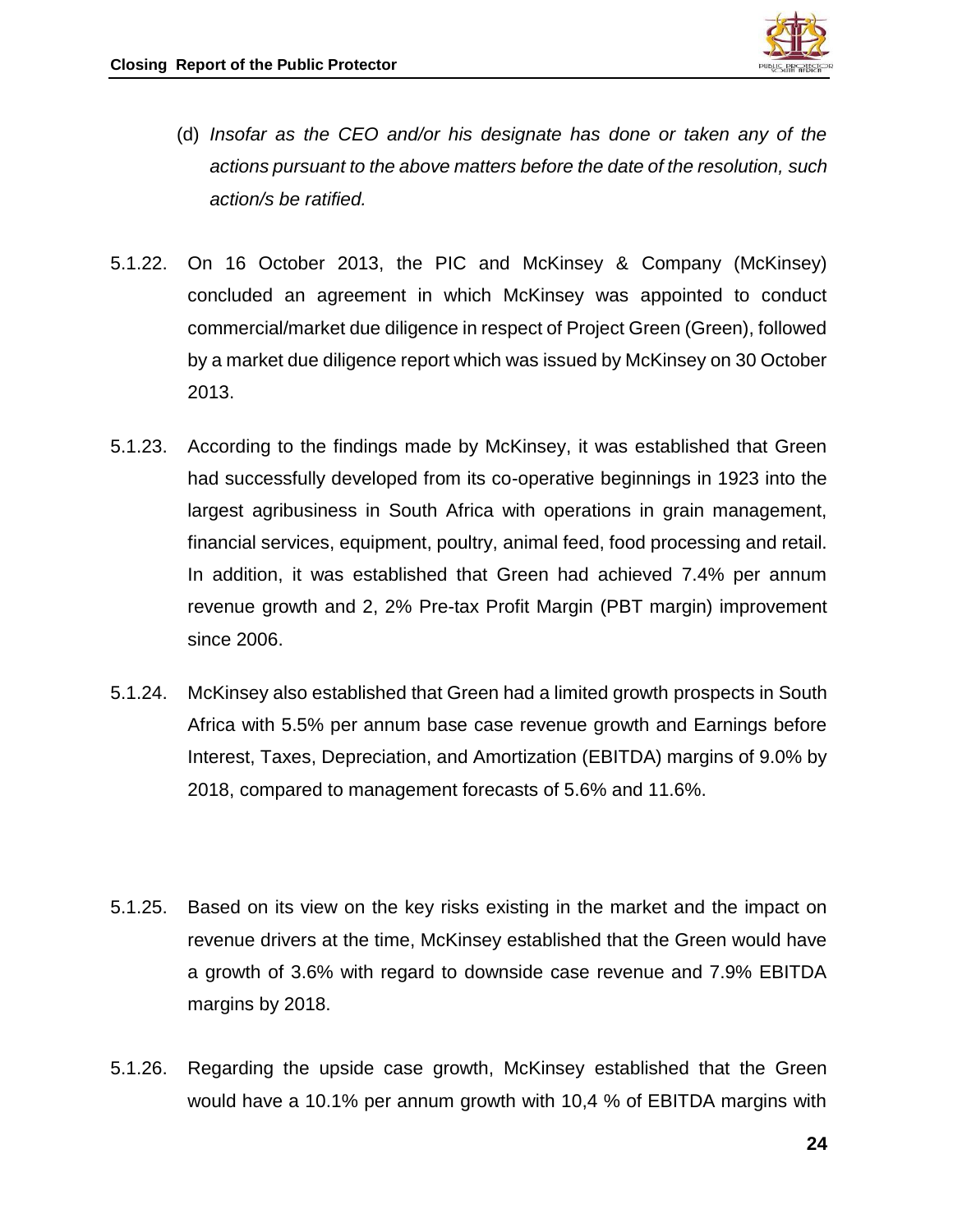

8.5% per annum due to upside risk in the market at that time and 1.5% growth per annum from potential expansion into sub-Saharan Africa starting with grain management and equipment in Ethiopia, Kenya and Tanzania.

- 5.1.27. Notwithstanding the above, McKinsey emphasised that although Green's business segments represents potentially attractive growth platforms to move into other parts of Africa with long-term growth opportunities, this expansion was not factored in management's plans (at the time) and the resource allocation at the time were unlikely to deliver the available upside.
- 5.1.28. Regarding the Base Case (Markets at the time), McKinsey established that Green's relevant markets in South Africa worth One Hundred and Ten Billion Rand Only (R110 billion) revenue could be expected to grow at 5.9% per annum.
- 5.1.29. In addition, McKinsey emphasised that taking into account the industry trends and the competitive landscape per segment, as well as implications for market share, Green would reasonably be able to achieve overall revenue growth of 5.5% per annum base case and EBITDA margins of 9.0% compared to management forecast of 5.6% and EBITDA margins of 11.6%.
- 5.1.30. In substantiating the growth forecast differences between itself and that of Green management, McKinsey indicated in the report that the biggest growth forecast was in the Financial Services (+6% pts v management) and Oil Protein and Milling (+7% pts) segments.
- 5.1.31. Furthermore, in terms of the 2018 totals the largest difference were in the Financial Services (+35%) revenues and in EBITDA Poultry and Oil Protein segments (-75% and -41% respectively).
- 5.1.32. Regarding Grain Management in South Africa, McKinsey indicated in the report that it expected market revenue of Two Billion Rand Only (R2 billion) to grow at 3.75% per annum.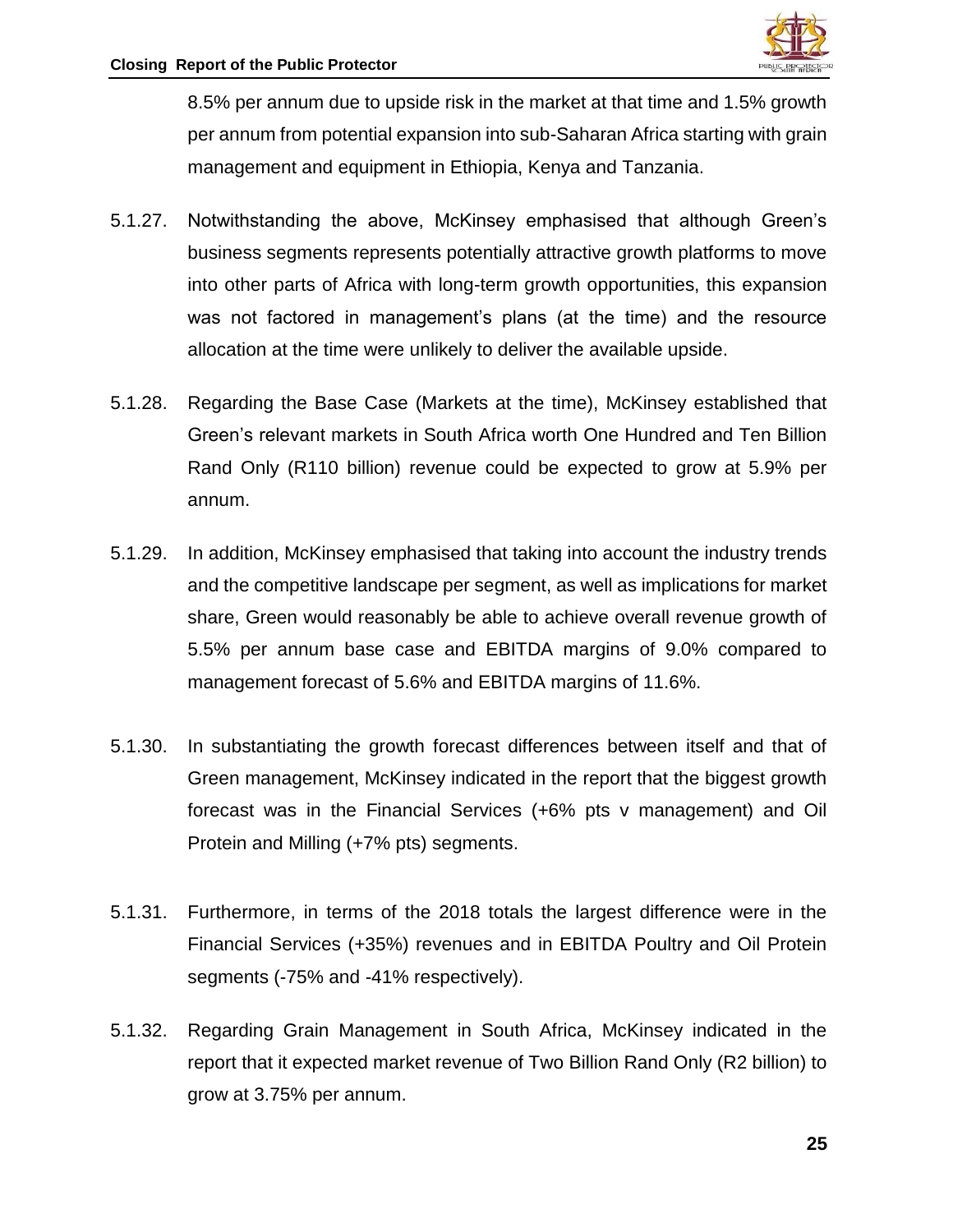

- 5.1.33. According to McKinsey, this was based on the outlook of flat volume growth driven by the declining cultivated land for maize (-2% per annum) balanced by an expected increase in yield (2% per annum). In addition, McKinsey indicated that price growth was expected to be slower than inflation (4% per annum) given pricing pressures from increasingly available cheap substitutes. Furthermore, McKinsey indicated that the overall industry and regulation were very mature and competitive disruption from similar agribusiness players was unlikely given regional footprints and little incentives to try gain a share.
- 5.1.34. McKinsey emphasised that it did not expect market share erosion due to cheap substitutes (on farm storage options), though these did not compete for highvolume, high-quality segment resulting in a limited market share decline of 1% pts by 2018 from the current (at the time of the report) share of 27%. As a consequence, McKinsey concluded that Green could expect revenue growth of 3, 0% per annum (-2, 4% per annum) and EBTIDA margins of 54% for this segment compared to 7.1% per annum growth and margins of 52% in the management case.
- 5.1.35. Regarding the Financial Services in South Africa, McKinsey indicated that it expected market revenue of Sixteen Billion Rand Only (R16 billion) to grow at 7.8% across the farmer and corporate segments. This, according to McKinsey, was driven by high demand for agricultural financing, though debt levels suggested that market penetration was already high and growth could slow slightly from historical levels.
- 5.1.36. McKinsey continued by indicating that, the overall industry was not fully mature, and strong growth observed over the past decade was expected to continue with the interested players from agribusiness and traditional banking sectors likely to take an interest.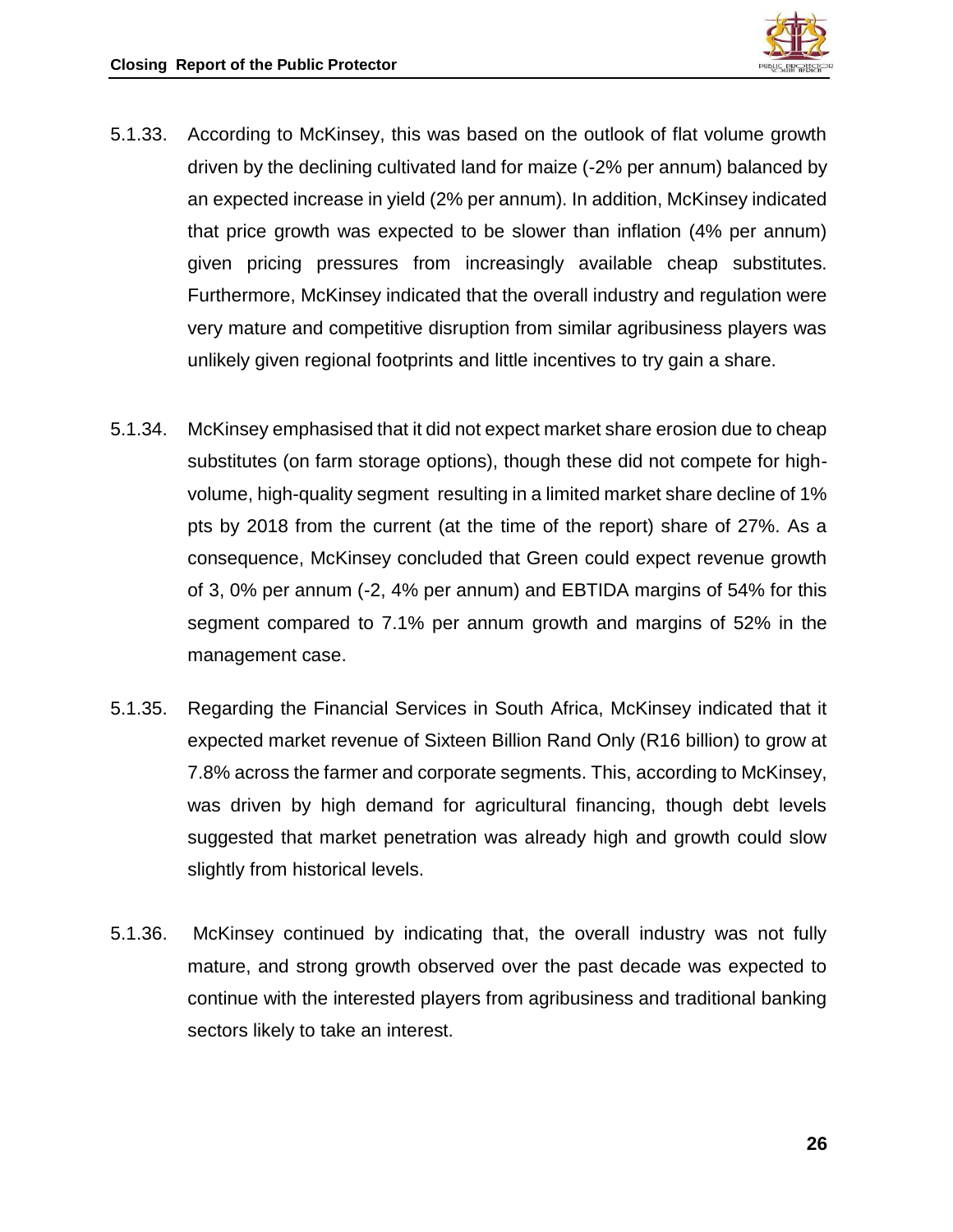

- 5.1.37. Based on Green's unique product offering tailored to farmers, partnership agreement with the Land Bank and strong customer relationships, Green was placed well ahead of potential competitors to capture 0.1% pts market share by 2018 from the current share of 2.1% across both farmer and corporate segments.
- 5.1.38. In addition, McKinsey indicated that, given the fact that Green's model was replicable, it expected competition to intensify and market the share to stabilise. Consequently, it expected revenue growth of 8.7% per annum and EBITDA margins of 31% for this segment compared to management forecasts of 2.4% per annum and EBITDA margins of 44%.
- 5.1.39. Regarding Animal Feed in South Africa, McKinsey indicated that it expected market revenue of Nineteen Billion Rand Only (R19 billion) to grow at 7, 1% per annum. According to McKinsey, this was driven by the demand for animal proteins which largely tracks nominal growth of 5% per annum.
- 5.1.40. In addition, market prices were expected to grow at a slightly less than inflation (3% per annum) as grain prices were expected to stabilise in the short-term and the market pricing was typically on a cost-plus basis.
- 5.1.41. McKinsey also indicated that, the poultry feed outlook was challenging given the fact that the main competitors in this segment were the other top four (4) poultry producers with much stronger up-take of feed (60-70% integrated) and that some of Green's contracted off-take (-20% of current volumes) would expire in 2014.
- 5.1.42. Notwithstanding the above, McKinsey indicated that opportunities may exist in other feed segment (ruminants) and modifying this mix could help Green minimise market share loss to <2% pts by 2018 from the current share of 16%. Consequently, McKinsey indicated that Green could expect revenue growth of 4, 9% per annum and EBITDA margins of 5.2% compared to management case for Green of 1.7% per annum and EBITDA margins of 5, 9%.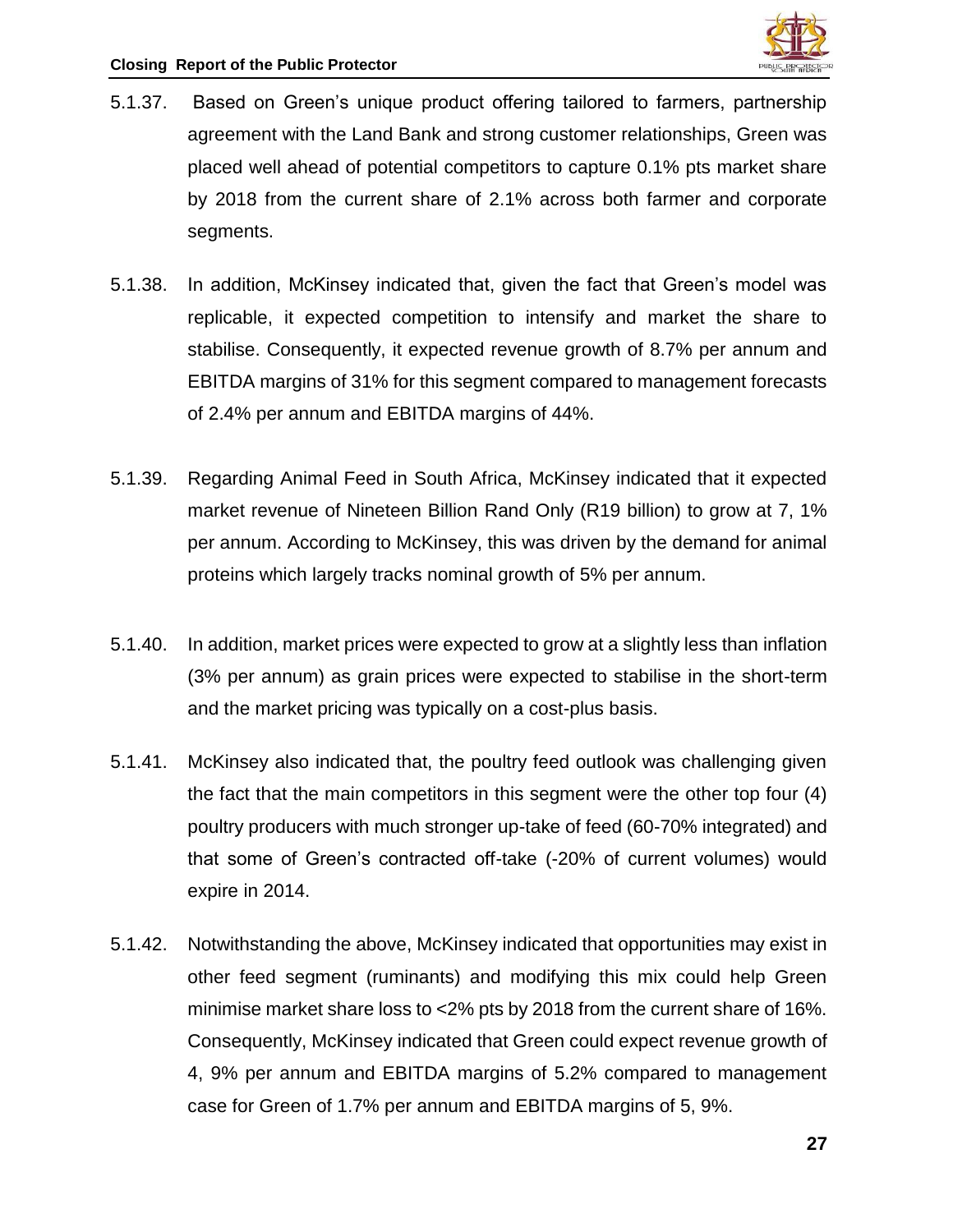

- 5.1.43. Regarding Food Processing in South Africa, McKinsey indicated that it expected market revenue of Nineteen Billion Rand Only (R19 billion) in respect of oil proteins to grow at 4.9% per annum. According to McKinsey, this was driven by the demand for meal volumes tied to feed volume growth (4% per annum) and demand for oil tied to population growth (0.6% per annum).
- 5.1.44. McKinsey continued by indicating that domestic soya meal and oil consumption were largely met by imports but significant capacity expansions coming online (over 4000 tonnes/day) were likely to be competing to replace import volumes. Furthermore, McKinsey indicated that Green could reasonably capture additional 1, 4% pts market share resulting in revenue growth of 10.5% per annum and EBITDA margins of 5.5% compared to management forecasts for Green for 17.5% and EBITDA margins of 6.8%.
- 5.1.45. In addition, McKinsey indicated that it expected market revenue of One Billion Rand (R1 billion) in respect of milling to grow at 2.6% per annum. According to Mckinsey, the market outlook was stable given the limited volume growth driven by flat or declining volumes in maize and wheat output.
- 5.1.46. Furthermore, McKinsey indicated that market prices were expected to grow below inflation in the short-term given high commodity prices at the time. McKinsey also indicated that, in this segment, Green had a strong market niche and given its production assets, competitors had little incentive to attempt to gain significant market share.
- 5.1.47. Consequently, McKinsey expected Green to be able to maintain the market share of around 65% resulting in revenue growth of 8.9% per annum and EBITDA margins of 8.9% compared to management forecasts for Green of 16, 2% and EBITDA margins of 8.4%.
- 5.1.48. Regarding Equipment in South Africa, McKinsey indicated that it expected the market revenue of Sixteen Billion Rand Only (R16 billion) to grow at 5.4% per annum. This, according to McKinsey was based on the fact that the overall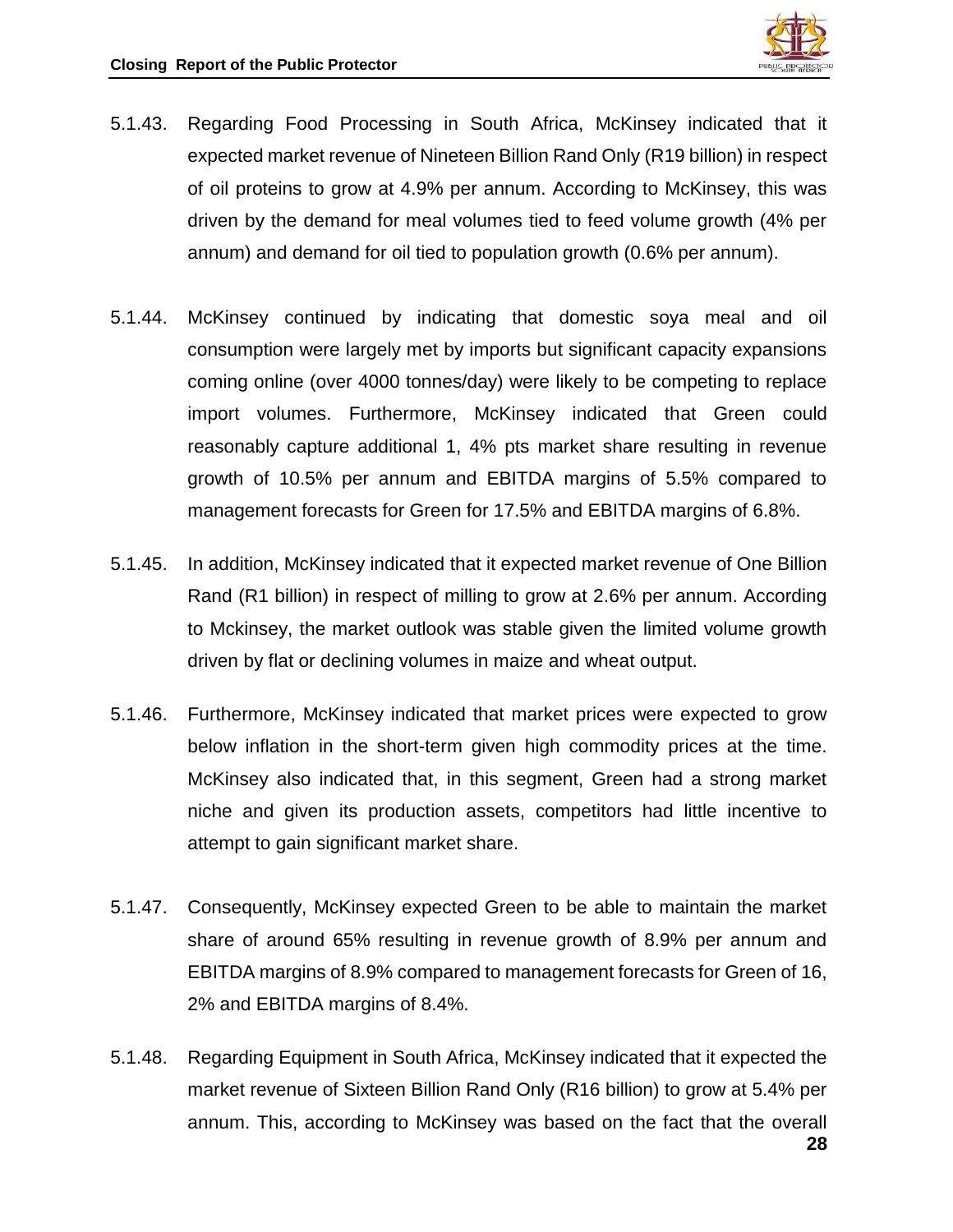

industry and regulation were mature with high level of mechanisation. Further that Green was aligned to the market leader with a very good brand positioning.

- 5.1.49. Furthermore, McKinsey indicated that overall agriculture capex growth was expected to slow (5% per annum) based on heavy investment over the past decade. In addition, McKinsey indicated that no significant shifts in overall industry, regulation or competition was expected and given Green's alignment with the market leader it (Green) was reasonably well-placed to maintain market share of 10%. Consequently, McKinsey was of the opinion that Green could expect revenue growth of 5.4% per annum and EBITDA margins of 5, 6% compared to 0.5% per annum growth and EBITDA margins of 5.4% in the management case.
- 5.1.50. Regarding Poultry in South Africa, McKinsey indicated that it expected the market revenue of Thirty Seven Billion Rand Only (R37 billion) to grow at 5.3% per annum. This, according to McKinsey was based on the market demand for poultry meat was forecasted to grow at a slightly slower than Gross Domestic Product (GDP) as per historical trends. Furthermore, McKinsey indicated that market prices were expected to grow below inflation (1% per annum) given world prices at record levels were forecasted to level out or decline.
- 5.1.51. In addition, continued price pressure was expected due to strong competition from imports. The industry was highly competitive with concentrated buyers (top 5 making up over 70% of the market) and strong buyer power with pressure from cheap imports from Brazil with structural cost advantage likely to remain a long-term threat even with anticipated regulatory changes.
- 5.1.52. McKinsey emphasised that with management's plans to shift product mix, it anticipated Green to be able to minimise share loss to 0.3% pts and almost maintain market share to 2018.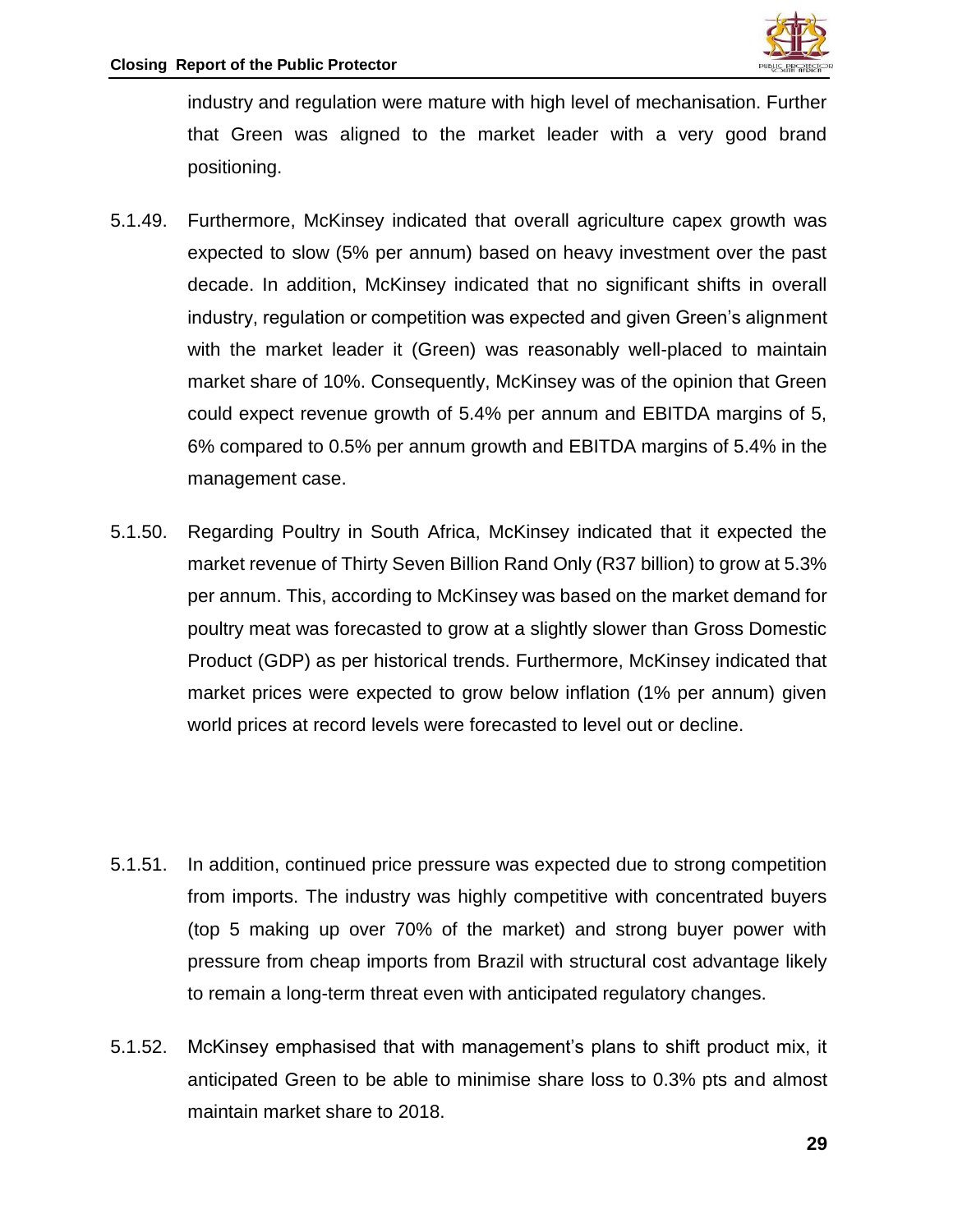

- 5.1.53. Consequently, McKinsey was of the opinion that Green could expect revenue growth of 3.9% per annum and EBITDA margins of 3.4% compared to 5.6% per annum growth and EBITDA margins of 13.6% in the management case.
- 5.1.54. Regarding International and Other forecasts, McKinsey indicated that the management forecasts of 4.1% per annum growth with EBITDA margins of 8.3% by 2018 (compared to the current 9.0%) were reasonably achievable given the current plans. It also indicated that 90% of these sales were forecasted to come from Australia and Africa. Furthermore, McKinsey indicated that given Green's demonstrated track record of achieving strong growth in the markets making up of this forecast (i.e. equipment in Zimbabwe) and its strong record in Zambia, the management was well placed to deliver in this segment.
- 5.1.55. McKinsey also provided a Downside and Upside Scenarios in respect of the markets. Regarding the Downside Scenario, McKinsey indicated that there exists the biggest risks affecting Green's business based on the reduced grain production due to the loss of agricultural land driven by mining in Green's regions and potential for bad seasons. Furthermore, McKinsey indicated that additional risks were mainly around Green's ability to maintain market share in grain management, poultry and feed, as well as whether capacity expansions in food processing would generate full revenue potential.
- 5.1.56. As a consequence, McKinsey indicated that the overall impact of these factors was revenue growth of 3.6% per annum with EBITDA margin of 7.9% by 2018 compared to base case growth of 5.5% per annum and 9.0% EBITDA margin.
- 5.1.57. Regarding the Upside Scenario, McKinsey indicated that Green, as coming from two components: positive variability on key risks affecting the current footprint (8.5% per annum revenue growth) and a further potential upside, if Green were to expand into new sub-Saharan African markets (1.5% per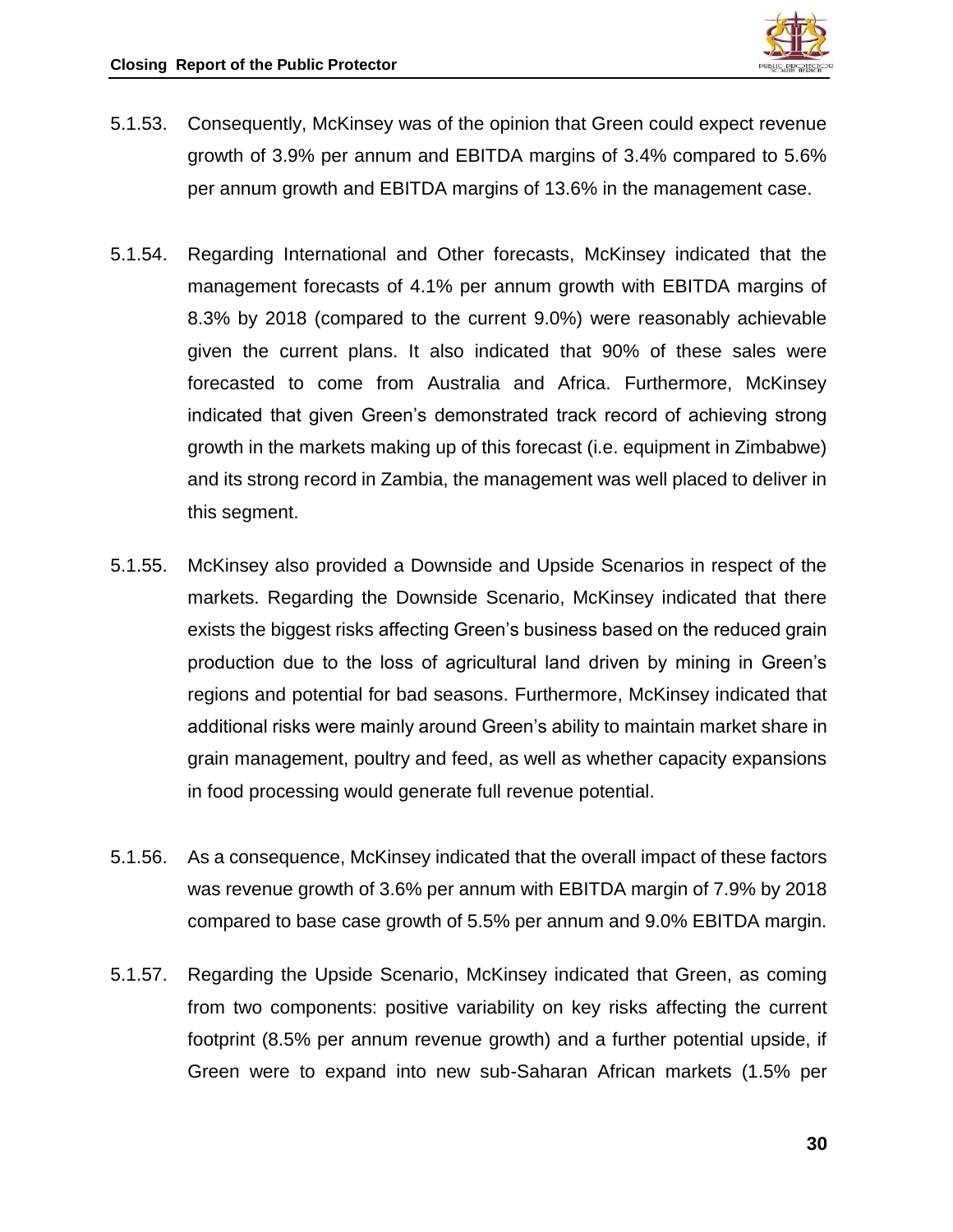annum), its revenue growth would amount to 10.1% per annum and EBITDA margin of 10.4% by 2018.

- 5.1.58. McKinsey also indicated that it had modelled the upside and downside footprint scenarios at the time on similar drivers, i.e. grain production assuming slower loss of agricultural land due to mining (1% per annum compared to 2% in the base case) and good seasons (higher yields based on historical volatility).
- 5.1.59. In addition, McKinsey indicated that it assumed constant market share across all segments which included Grain Management. According to McKinsey, the impact of these factors affecting the footprint was revenue growth of 8.5% per annum and EBITDA margin of 10.2% by 2018.
- 5.1.60. Furthermore, McKinsey indicated that over the coming decades, sub-Saharan Africa (SSA) represented one of the most exciting opportunities in Agriculture globally with approximately 60% of the world's available untapped arable cropland and strong demographic and macro-economic growth drivers.
- 5.1.61. In this regard, McKinsey advised that Green should logically build on where it has established presence, i.e. Ghana and Zambia. According to McKinsey, outside of the existing geographies, the market-level analysis of both the value creation potential and the ease of capturing business environment identified Nigeria, Ethiopia, Kenya and Tanzania as potential further markets for geographic expansion.
- 5.1.62. In addition, the McKinsey indicated that in the SSA, there was a large and well recognised need for improved quantity and quality of grain storage. Excluding the replacement of inadequate storage (with 30% (+) losses of harvest) approximately eleven (11) million tonnes of additional capacity would be required across the four (4) key markets alone by 2018 driven by: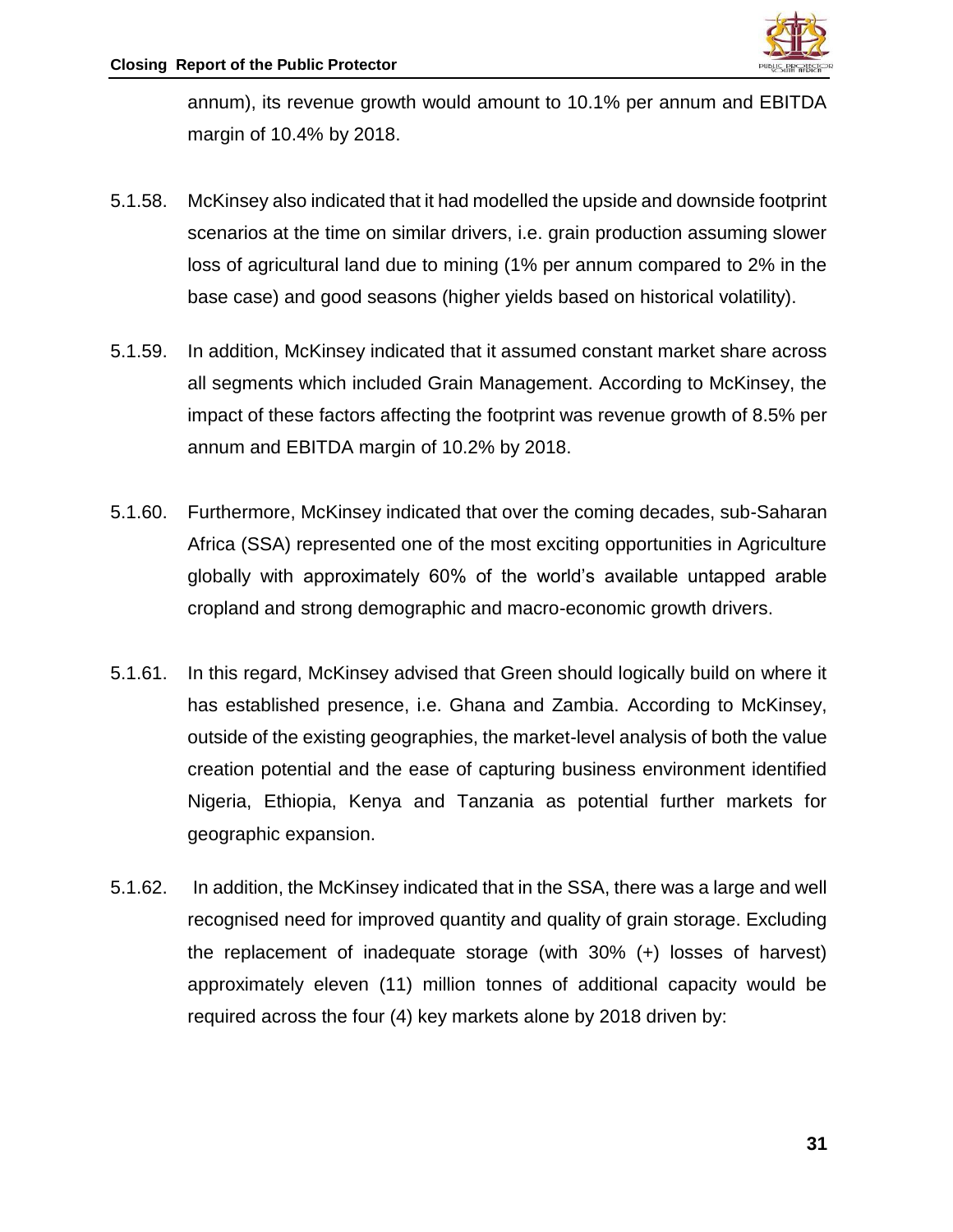

- (a) *Grain production was expected to increase dramatically across many parts of the SSA from 2013 to 2018. This, according to McKinsey should drive the need for an additional two (2) million tonnes of capacity alone;*
- (b) *Supply chains were expected to grow with inter-regional and international trade. According to McKinsey, the United Nations (the UN) Food and Agriculture Organisation (the FAO) suggested mature markets need of storage capacity equivalent to 120% of annual production; and*
- (c) *Food security programmes announced by the Governments of Nigeria and Kenya include national grain storage facility totalling four million tonnes from Green.*
- 5.1.63. Regarding the Upside Scenario, McKinsey indicated that the heavy agricultural equipment market in sub-Saharan Africa was expected to increase six-fold by 2020. Despite this major growth, Green could face significant obstacles in trying to capture key markets due to factors beyond its control.
- 5.1.64. McKinsey also indicated that, given Green's long-standing association with John Deere through the existing agreements in South Africa and other Southern African countries, the market outlook for Green was tied to John Deere's success in catering for emerging customers, as well as accessing more of John Deere's distribution footprint in sub-Saharan Africa.
- 5.1.65. Furthermore, McKinsey emphasised that the most attractive John Deere's markets were already served by major international distributors (i.e. TATA in Nigeria) making it difficult for Green to enter in these geographical area.
- 5.1.66. McKinsey also emphasised that in the event Green had the opportunity to take over distribution in Ethiopia, Kenya and Tanzania from the current distributors, this could add revenue of approximately Four Hundred and Forty Million Rand Only (R420 million) with approximately Fifty Million Rand Only (R50 million) in gross profit (distributor commission) in 2018.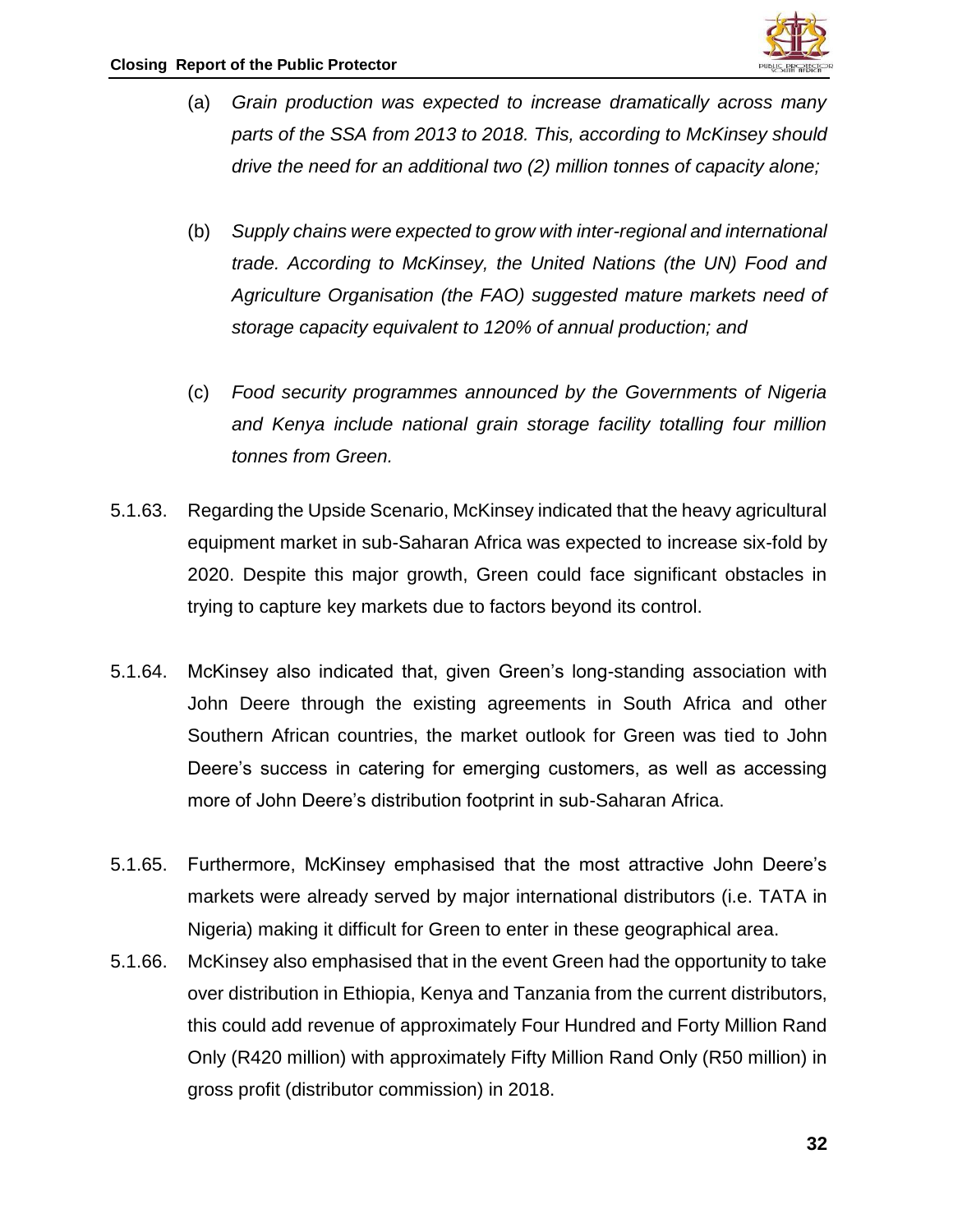- 5.1.67. In addition, McKinsey further indicated that, although the financial services in Africa had a significant long-term potential, there was a limited penetration. As a consequence, McKinsey was of the opinion that there was a significant opportunity for Green to capture value for equipment financing due to the lack of a supplier able to provide finance across the region, as well as competition from John Deere's in-house financing option.
- 5.1.68. Furthermore, McKinsey indicated that under the Upside scenario of market entry to East Africa, including Ethiopia, Kenya and Tanzania, in both Grain Management and Equipment, if Green was able to execute successfully through developing the right government relationships and navigating the financial restrictions, Green could add approximately (R580 million revenue in 2018 (R420 million from Equipment) or approximately 108% over management forecast revenue for its existing SSA footprint.
- 5.1.69. McKinsey also indicated, in respect of East Africa, that it was of the opinion that Green should consider developing a broad presence in Nigeria to gain exposure to longer-term market growth (10 years +). According to McKinsey, the opportunities in grain management and equipment were both very attractive.
- 5.1.70. In this regard, McKinsey further indicated that by 2018, grain management could add approximately Seventy Million Rand Only (R70 million) revenue which was not factored in the base case. Equipment presented a very attractive growth potential (over 20% per annum to 2020), however, it would require John Deere to reconsider its licenses.
- 5.1.71. It emphasised that, although the environment was known to be challenging and risky, the opportunity was important enough to be worth considering.
- 5.1.72. McKinsey also indicated that the successful execution would require different resources and skills than those Green had at the time. Furthermore, in five (5) to (10) year timeframe, this upside potential would be small relative to the very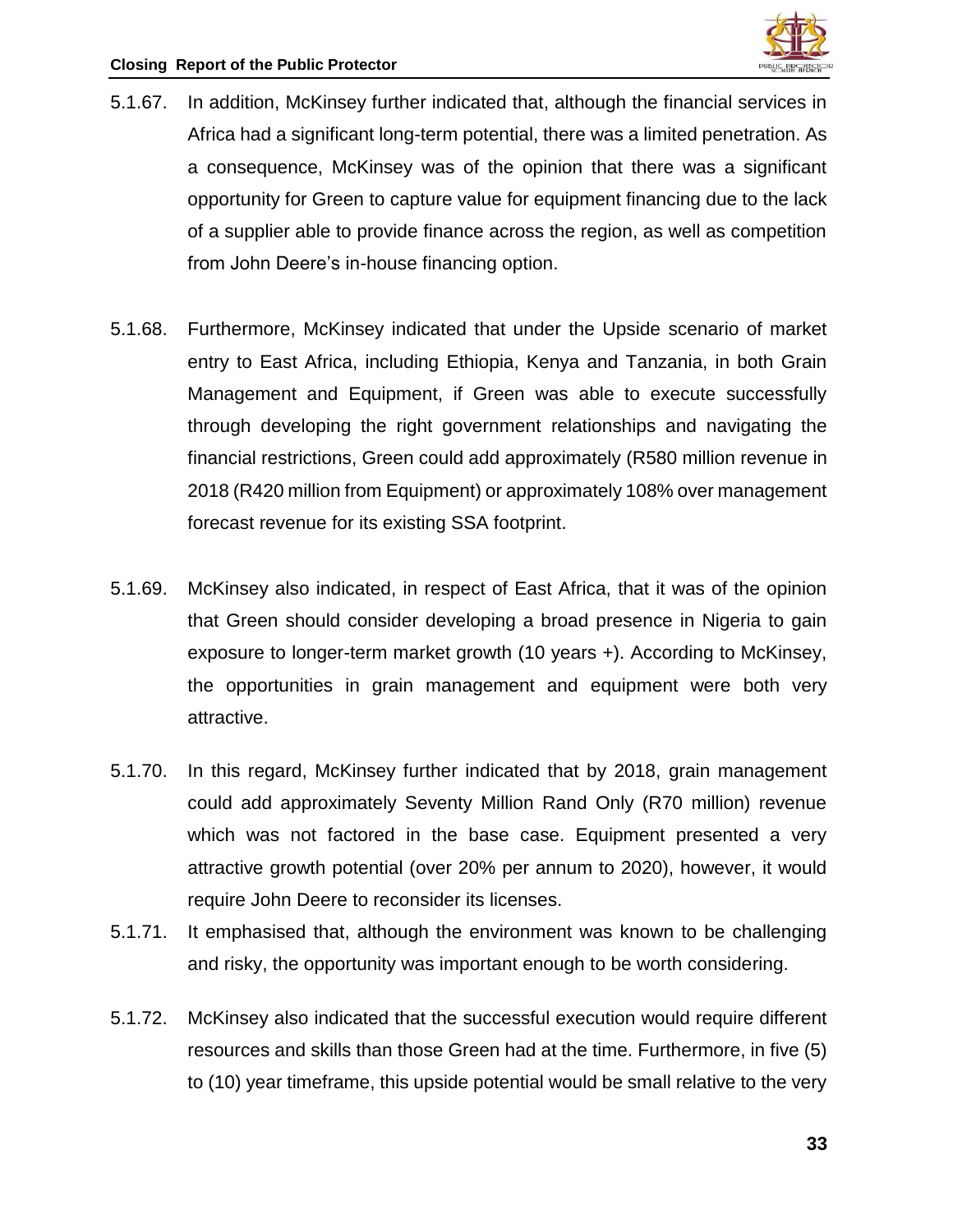

promising broader long-term opportunity. However, early entry would certainly position Green well to participate in the longer-term growth.

- 5.1.73. It was also noted by the Public Protector's investigation team that, the PIC procured the services of RIC Solutions 2013 (Pty) Ltd (RIC) with a view to conduct technical due diligence in respect of Project Bluebird, which entailed the PIC advancing senior ranking term facility totalling approximately Eight Hundred and Fifty Million Rand Only (R850 million) to a B-BBEE grouping led by Matome Maponya Investments for the acquisition of 100% of poultry operations of Agri Operations Ltd.
- 5.1.74. On 10 February 2015, RIC issued a report which focused on the production, environmental and staff aspects of the entities forming part of Project Bluebird, namely Afrgri Poultry and Kinross Feed Mill. RIC indicated in the report that, the technical due diligence was conducted focused mainly on the production, environmental and staff aspects of the entities forming part of Project Bluebird following the purchase of the entire AFGRI Poultry Division (Afrgri) and Kinross Feed Mill by Matome Maponya Investments.
- 5.1.75. According to RIC, at the time of the technical due diligence, AFGRI was processing approximately One Million Two Hundred Thousand (1.2 million) broiler birds per week. RIC indicated that the Delmas abattoir could produce both fresh and frozen birds and with the expansion of the facility underway, the facility could increase its production capacity by 53%. Also that the breeder facilities and hatchery had the capacity of producing One Million Seven Hundred Thousand (1.7 million) chicks per week in line with the planned processing expansions.
- 5.1.76. Regarding the Kinross Feed Mill, RIC indicated that the facility had the maximum production capacity of Eighteen Thousand (18 000) tonnes per month. This, according to RIC, was insufficient to supply the entire AFGRI Poultry Division. As a consequence, RIC advised that production mill capacity structure needed to be expanded to Thirty Thousand (30 000) tonnes per month taking into account the space available within the mill structure.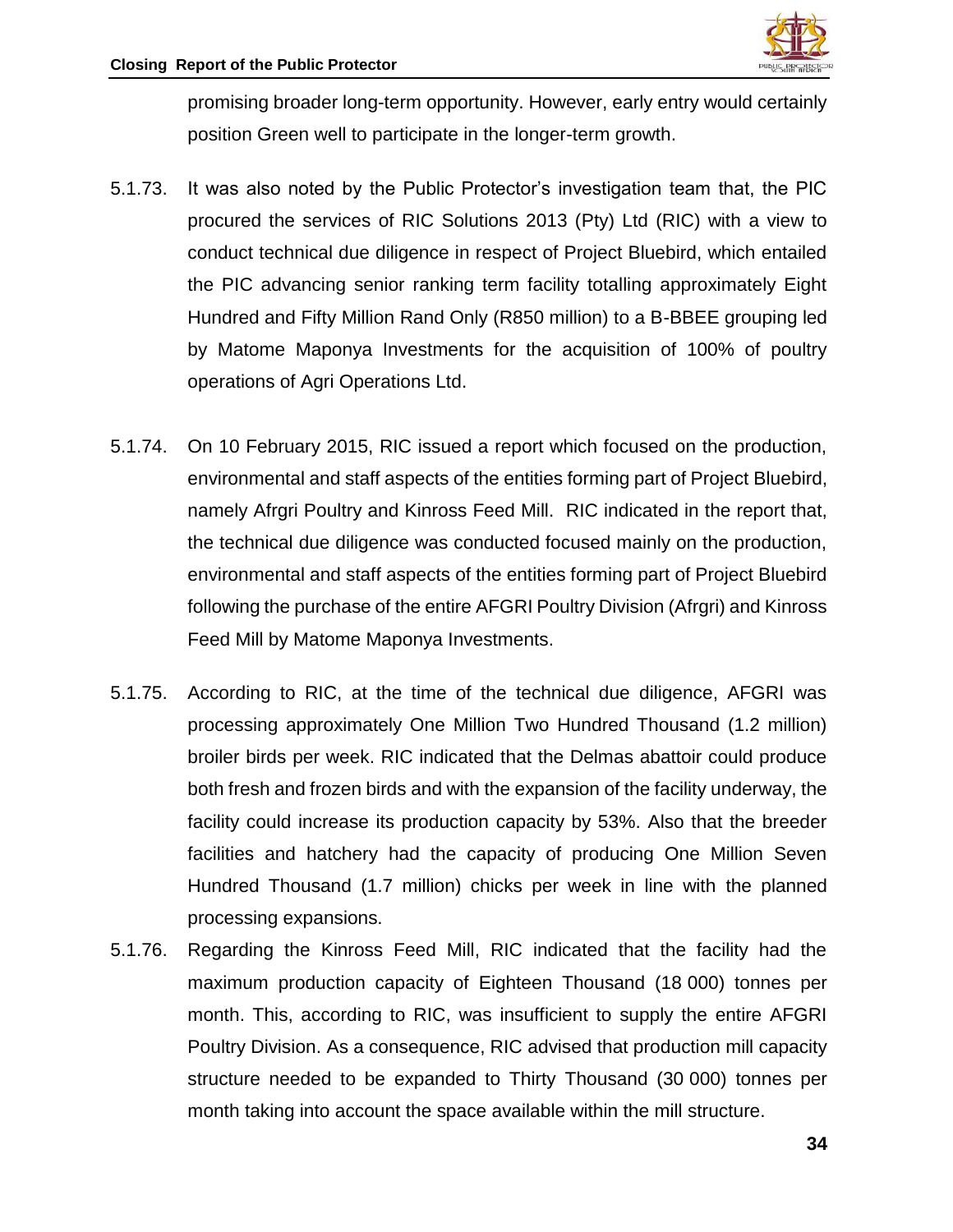

- 5.1.77. Regarding Afrgri, RIC indicated that Afrgri was a corporate company which was delisted from the Stock Exchange (ostensibly the Johannesburg Stock Exchange). According to RIC, it came as no surprise that the Policies and Standard Operating Procedures (the SOPs) implemented were comprehensive, well maintained and encompassing.
- 5.1.78. In addition, RIC indicated that no major shortfall could be identified and this was confirmed through the high risk rating scores (the higher the score the more the risk is covered) achieved through the independent Marsh Annual Risk Audits. Furthermore, RIC indicated that environmental regulations were stringently adhered to and any advised corrective actions were implemented by AFGRI.
- 5.1.79. Regarding key staff and management involved in the poultry farming, hatchery, and abattoir, as well as feed mill, RIC indicated that the staff was found to be well-versed with their responsibilities and were highly experienced in their respective specialised fields. However, RIC identified the marketing department as a sector that should be focussed upon for improvement.
- 5.1.80. Regarding training, RIC indicated that an extensive staff training programmes were implemented across the various business sub-sectors and across the respective employment levels. According to RIC, skills development was clearly apparent and the majority of the labour employed were initially unskilled and required training in order to complete the assigned work responsibilities successfully.
- 5.1.81. Consequently, RIC indicated that its technical due diligence process did not unearth any major operational concerns or critical legislative breaches and the business was found to be technically sound and of good standing.
- 5.1.82. Similarly, it was noted that PIC procured the services of Cliffe Dekker Hofmeyer Incorporated Attorneys (CDH) with a view to conduct due diligence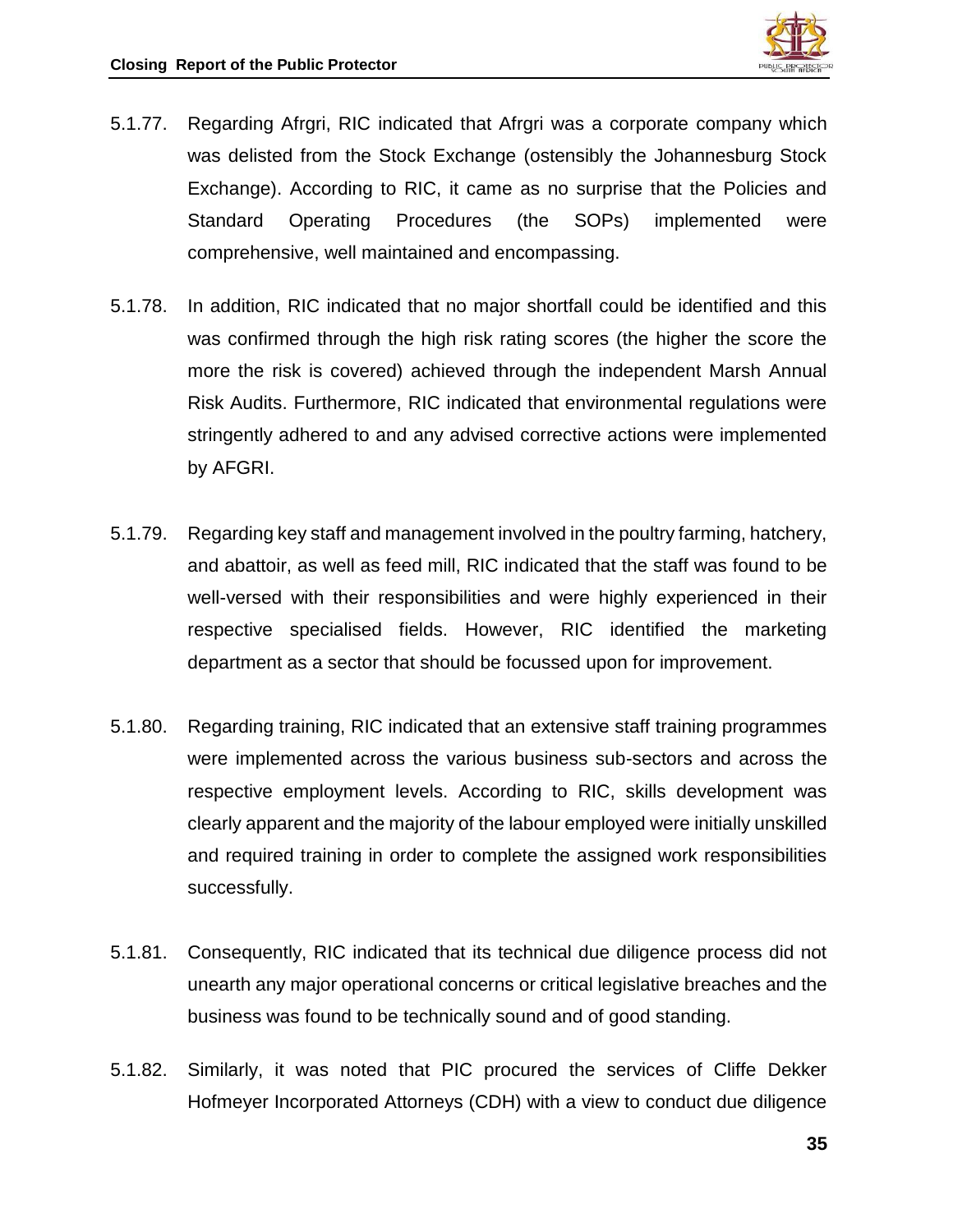

in respect of the business of AFGRI following the intention of the PIC to participate in the acquisition of 30% of the issued share capital of AFGRI held by AFGRI Operations (a wholly owned subsidiary of Afrgri) and issued a report on 13 February 2015.

- 5.1.83. Regarding the analysis of the operational structure of AFGRI, CDH indicated that Afrgri was a subsidiary of Afrgri Operations, holding 100% of the issued share capital of Afrgri and had three (3) operating divisions, namely Afrgri Agri Services, AFGRI Financial Services and Afrgri Foods.
- 5.1.84. AFGRI Foods specialises in agricultural processing and food production sectors through three (3) business units housed in separate subsidiaries, namely AFGRI Animal Feeds, Nedan Proprietary Limited (Nedan) and Afrgri.
- 5.1.85. AFGRI Animal Feed manufactures and sells animal feed (including dairy and poultry feed), including complete feed and high-protein concentrate feed for poultry. Through Nedan, AFGRI supplies (i) plant oils and soya based products for animal feed; and (ii) plant oils and soya based products for human consumption.
- 5.1.86. The AFGRI Poultry operation focuses on supplying customers with high quality poultry meat products by using efficient and cost-effective methods. The Hubbard grandparent operations supplies breeding stock which includes two (2) separate farms and a hatchery.
- 5.1.87. Day-old broiler chicks are supplied to independent contract growers and own broiler farms which grow the chicks to the optimal slaughter weight. These broilers are then processed through two abattoirs, both certified as halaal facilities. While most of the product consist of Individually Quick Frozen (IQF) portions, fresh and frozen whole birds and by-products were also sold to retail chains and independent wholesalers.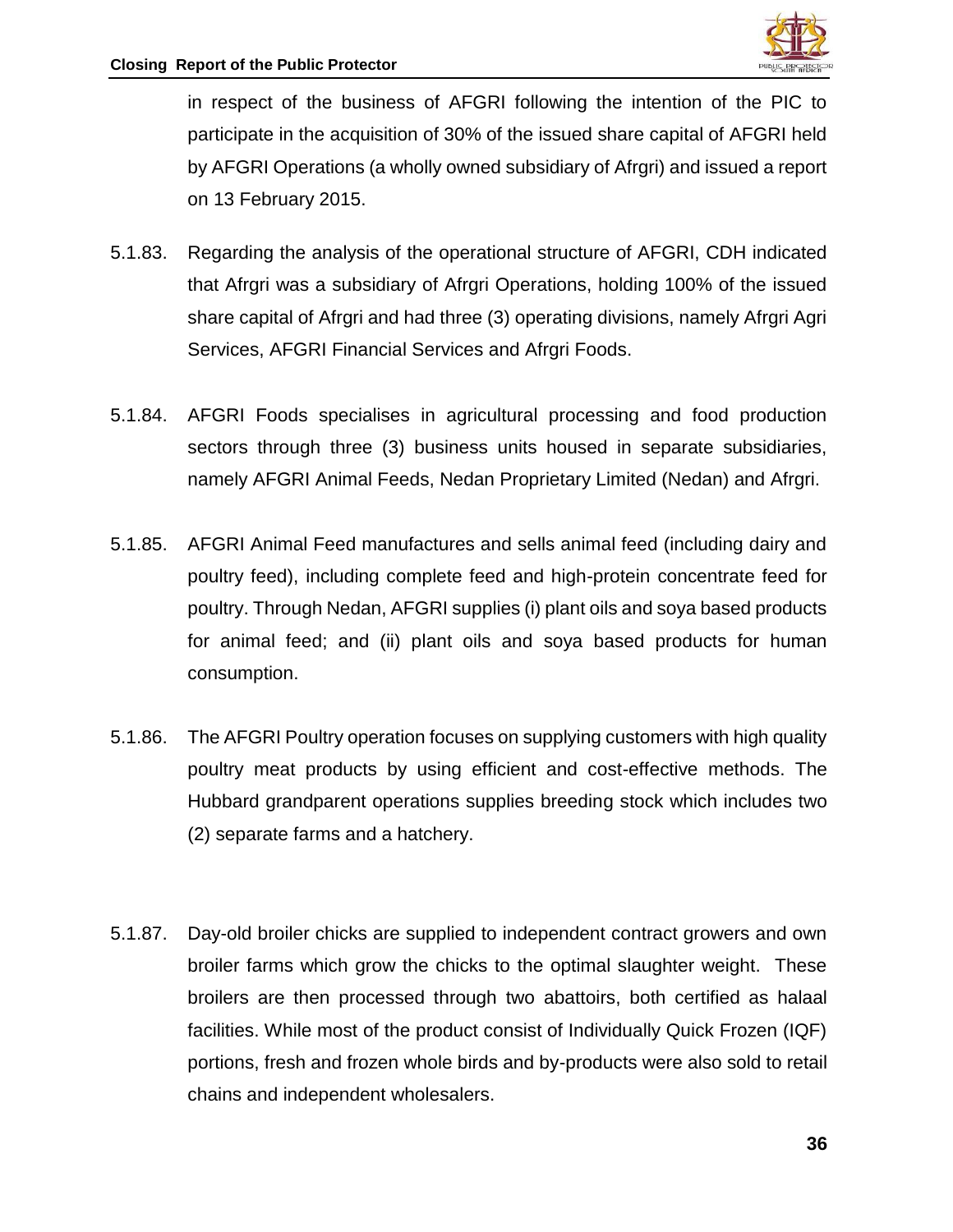

5.1.88. CDH continued by indicating that, AFGRI had a number of business divisions that enables it to conduct its business, this includes the Midway Chicks, the hatchery, broiler farms, abattoirs, logistics, marketing, administration and management. In this regard, CDH provided the following diagrammatic representation of the Afrgri process:



5.1.89. The following diagrammatic representation was provided to depict Afrgri Group's Structure:

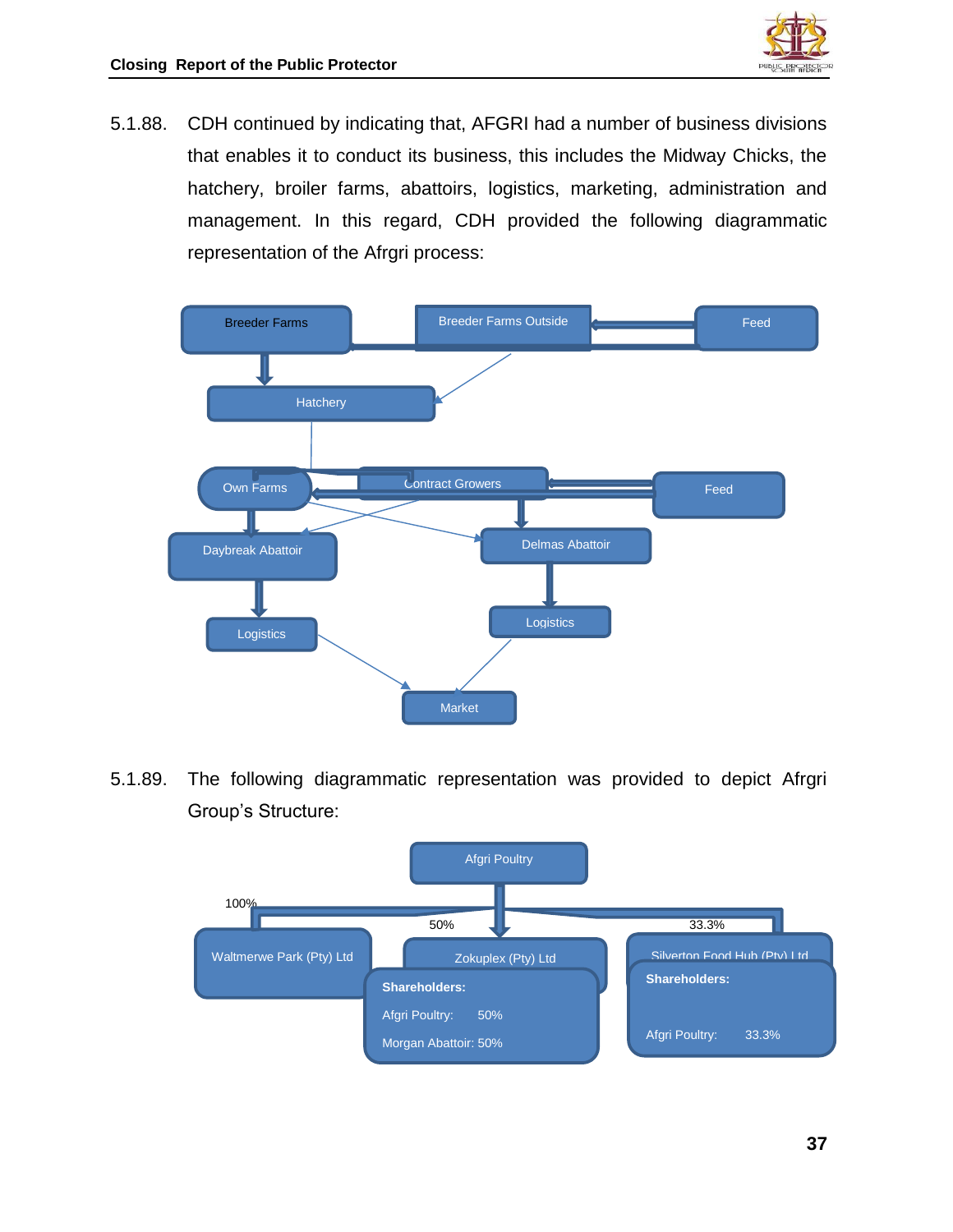

- 5.1.90. According to CDH, AFGRI Poultry is a 50% shareholder in Zokuplex (Pty) Ltd and a 33.3% shareholder in Silverton Food Hub (Pty) Ltd.
- 5.1.91. Regarding AFGRI Poultry's corporate governance, CHD indicated that the entity had ten (10) directors and AFGRI Operations held 100% of AFGRI Poultry. In addition, the authorised share capital was one thousand (1000) shares and the issued share capital was one hundred (100) shares.
- 5.1.92. Its auditor was Mr Wikus Roos of PriceWaterhouseCoopers Incorporated, its company secretary was Ms Dimakatso Marion Shikwinya. The entity holds a bank account with ABSA Bank Limited. CDH continued by indicating that AFGRI had not adopted a Memorandum of Incorporation (the MoI) and was still governed by Articles of Incorporation.
- 5.1.93. According to CDH, the directors of AFGRI may raise or borrow for the purposes of the company business such sum or sums of money as they thought fit. The directors may secure the repayment of or raise any such sum or sums as aforesaid by mortgage of charge upon the whole of any part of the property and assets of the company, present and future, or by the issue, at such price as they thought fit, of debentures either charged upon the whole or any part of the property and assets of the company or not so charged or in such other way as the directors thought expedient.
- 5.1.94. CDH continued by indicating that subject to such restrictions as may be applicable, any member of AFGRI may transfer all or any of his shares by instrument in writing in any usual or common form or any other form which the directors may approve.
- 5.1.95. Regarding water licences, CDH indicated that AFGRI Poultry was in contravention of the law as it did not have water licences. As a consequence, it (CDH) advised that the proposed transaction should include an event of default in terms of which should the water licences not be issued within twelve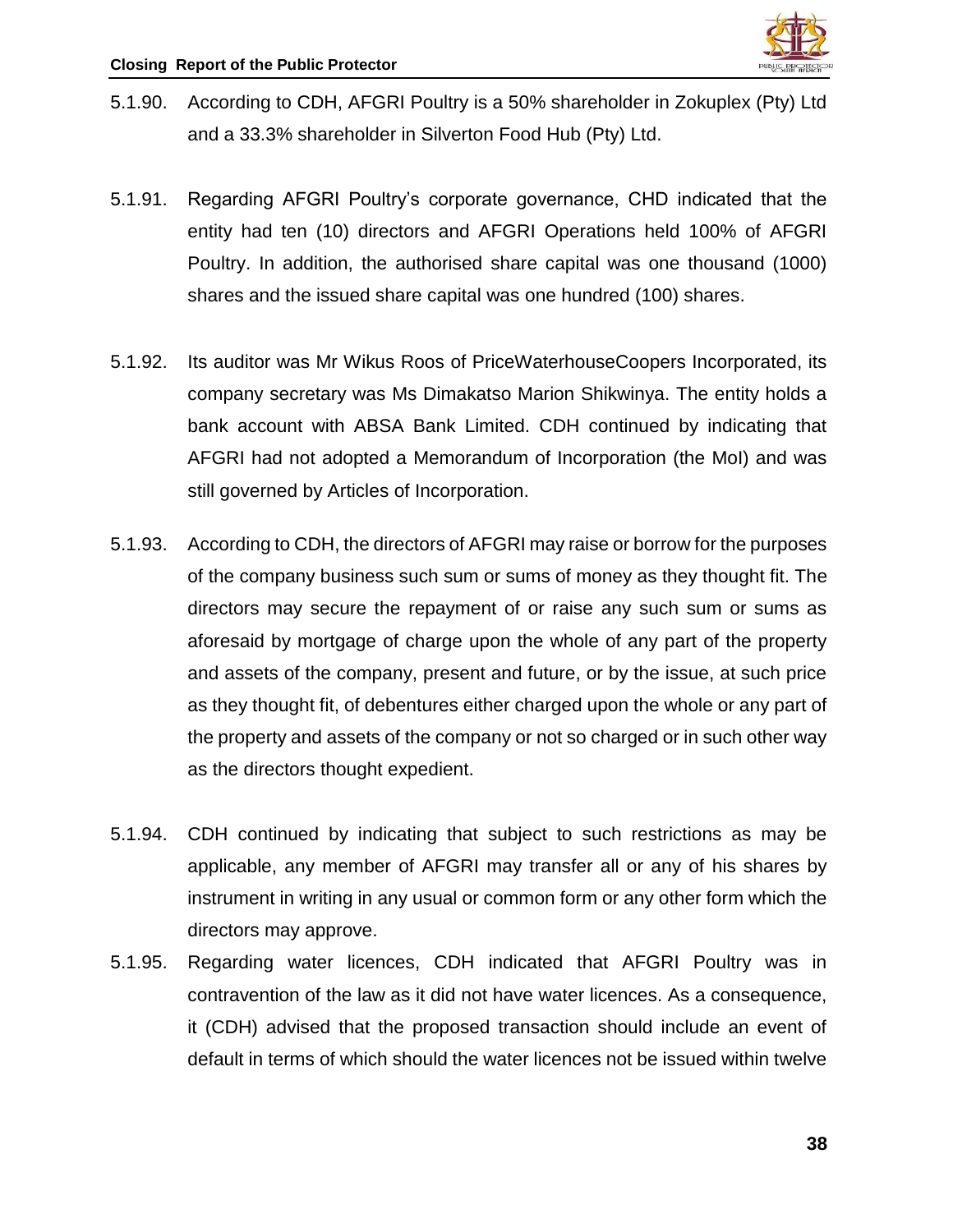

(12) months it would trigger an event of default and the PIC could reserve its rights.

5.1.96. Regarding material agreements, CDH indicated that the following material agreements should be noted for the purposes of the Proposed Transaction:

## 5.1.96.1. **Borrowing of AFGRI Poultry:**

- 5.1.96.1.1. CDH indicated that AFGRI Poultry concluded term loans with Grocapital Financial Services denominated in South African Rand (SA Rand) and secured by property plant and equipment with a carrying value of One Hundred and Seventy Nine Million Rand Only (R179 000 000.00).
- 5.1.96.1.2. The loans were repayable in monthly instalments with interest charged at prime less 0.5% as follows:
	- (a) *Two loans with instalments of One Hundred and Thirty Two Thousand Four Hundred and Eighty Two Rand Only (R132 482.00) and One Million Three Hundred and Sixty Four Thousand Four Hundred Rand Only (R1 364 400.00) with the last instalment due in January 2015;*
	- (b) *Two loans with instalments of Seven Hundred and Eighty Five Thousand Seven Hundred and Fourteen Rand Only (R785 714.00) and Four Hundred and Forty Eight Thousand Eight Hundred and Ninety Eight Rand Only (R448 898.00) with the last instalment due in February 2017; and*
	- (c) *Two loans with instalments of Three Million One Hundred and Forty One Thousand Nine Hundred Rand Only (R3 141 900.00) and One Million Three Hundred and Forty Seven Thousand Eight Hundred and Seventy Five Rand Only (R1 347 875.00) with the last instalment due in May 2020.*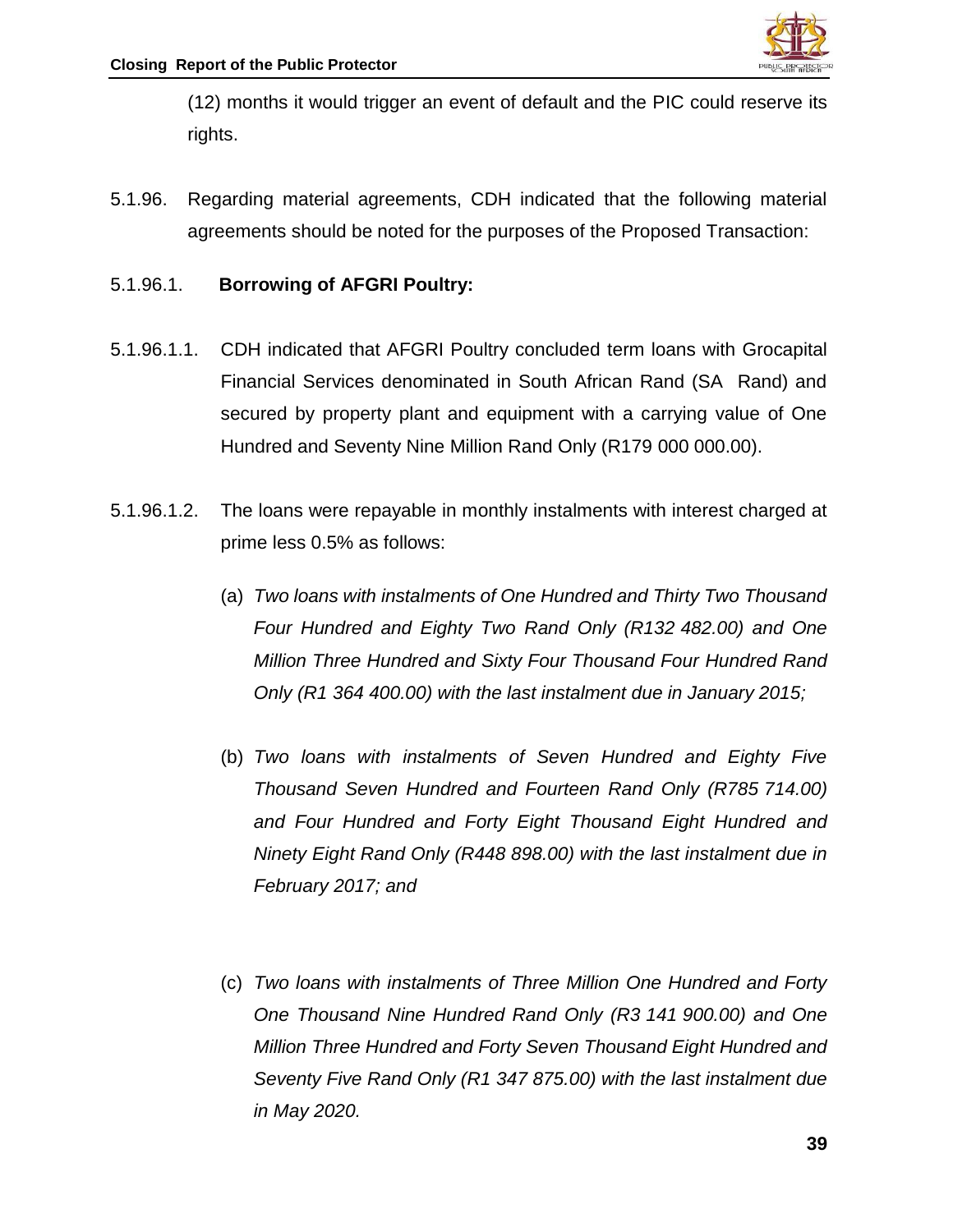

- 5.1.96.1.3. In addition, CHD indicated that AFGRI Poultry had concluded three instalments Sale Agreements with Grocapital Financial Services for the HP-Expansion at Breeders and Hatchery and Equipment on the newly built farm Rietvalei. The last instalments of which were due on 15 February 2015 and 31 January 2015.
- 5.1.96.2. **Midway Chix (Pty) Ltd:**
- 5.1.96.2.1. CDH indicated that three (3) concluded term loans with Land Bank denominated in SA Rand and secured by property plant and equipment with a carrying value of Sixty Three Million Rand Only (R63 million).
- 5.1.96.2.2. According to CDH, two loans were repayable in monthly instalments of Seventy Three Thousand Two Hundred and Eighty Nine Rand Only (R73 289.00) and Three Hundred and Ten Thousand Nine Hundred and Nineteen Rand Only (R310 919.00) with the last instalment due in January 2015.
- 5.1.96.2.3. The third loan, according to CDH, was repayable in monthly instalments of One Million Two Hundred and Ninety Nine Thousand Six Hundred and Four Rand Only (R1 299 604.00) with the last instalment due in May 2010.
- 5.1.96.2.4. CDH also indicated that AFGRI Poultry had advised that Midway Chix has since been liquidated and the business of Midway was bought in September 2012 and therefore the above loans were being serviced by AFGRI Poultry.

#### 5.1.96.3. **Rossgro Broiler Farms:**

5.1.96.3.1. In this regard, CDH indicated that AFGRI Poultry acquired the assets and operations of Rossgro during the 2010 Financial Year, which included the purchase of Rossgro abattoir and assets.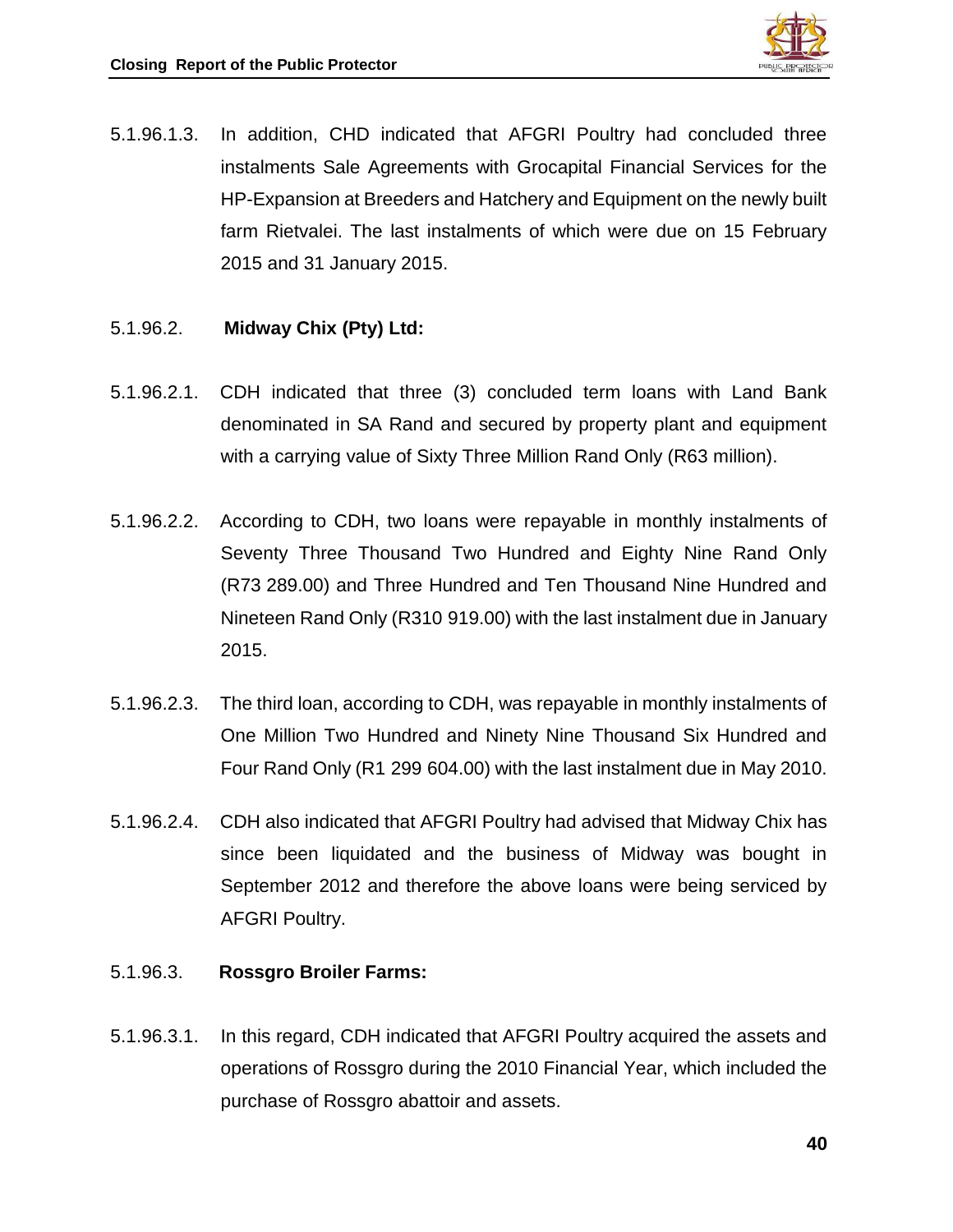

5.1.96.3.2. According to CDH, the value of the property, plant and equipment associated with the acquisition amounted to Two Hundred and Twenty Million Rand Only (R220 000 000.00). In addition, CDH indicated that no long term funding was raised for the acquisition of Rossgro.

## 5.1.96.4. **Sale of Shares Claims Agreement:**

- 5.1.96.4.1. CDH indicated that, in terms of the Sale of Shares Agreement AFGRI Operations wished to sell the Sale Shares to Afpo and Afpo wished to buy the Sale Shares and AFGRI Kinross Business for a consideration price made up as follows:
	- (a) *One Billion and One Hundred Million Rand Only (R1 100 000 000.00) payable by Afpo to AFGRI Operations on the closing date (as defined in the agreement);*
	- (b) *Five Million Rand Only (R5 million) payable by Afpo to AFGRI Operations within six (6) months following AFGRI Poultry's 2016 Financial Year end, provided that the First Year Profit Warranty was met; and*
	- (c) *One Hundred and Forty Five Million Rand Only (R145 million) payable by Afpo to AFGRI Poultry within six (6) months following AFGRI Poultry's 2017 Financial Year end, provided that the Second Year Profit Warranty was met.*
- 5.1.96.4.2. In the event that AFGRI Poultry did not achieve the First Year Profit Warranty and/or the Second Year Profit Warranty the purchase consideration payable as set out above, as the case may be, would be reduced proportionately.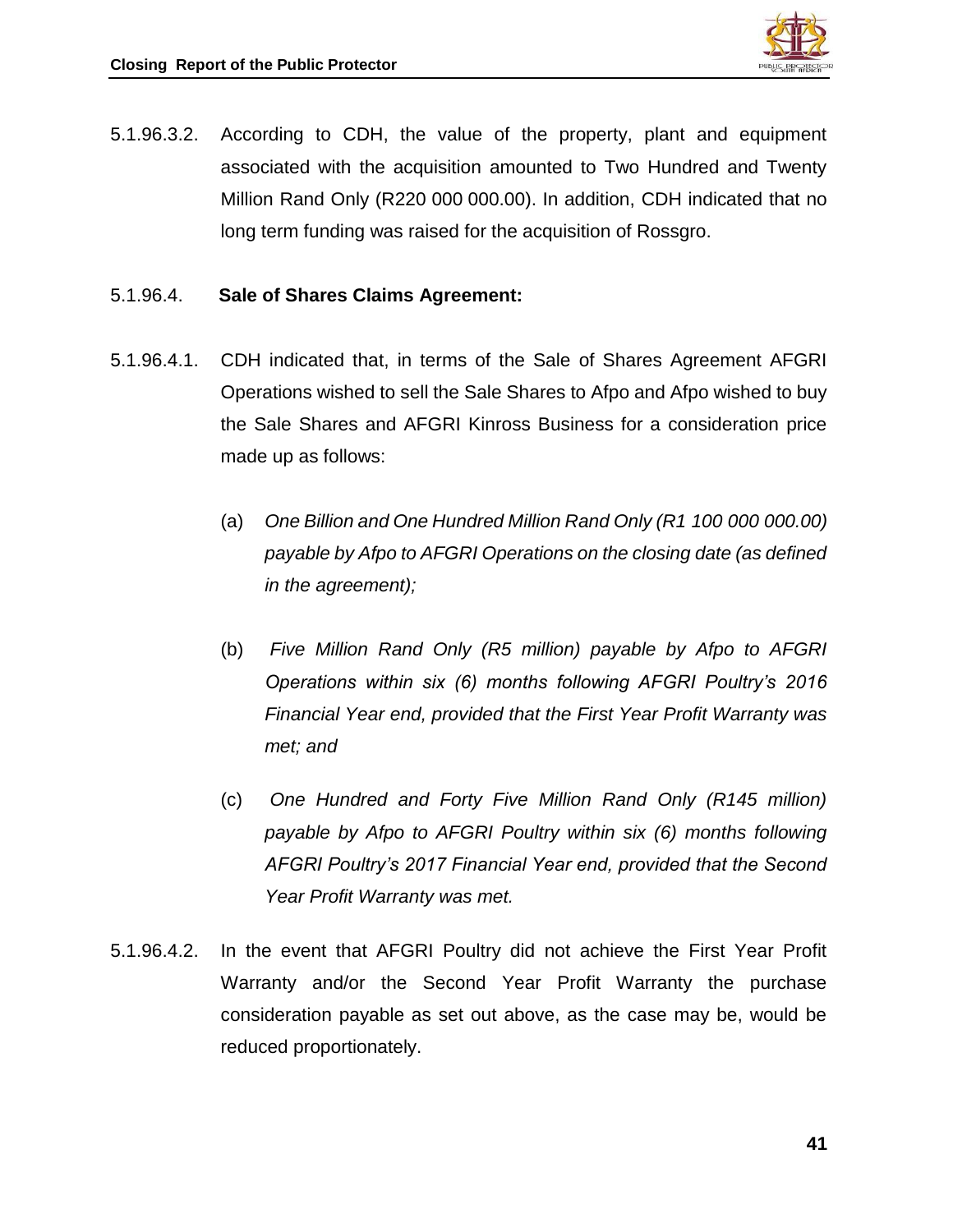

- 5.1.96.4.3. According to the agreement, the First Year Profit Warranty and the Second Year Profit Warranty were based on the following assumptions which Afpo undertook to comply with the continuation of the AFGRI Poultry management and strategy as at the signature date of the agreement; continuation of the AFGRI Poultry mix as at the signature date; and no abnormal items or losses deducted from EBIT.
- 5.1.96.4.4. Furthermore, the purchase consideration was based on the average monthly Networking Capital of the nine (9) months preceding the signature date being Two Hundred and Twenty One Million Rand Only (R221 000 000.00).
- 5.1.96.4.5. CDH further indicated that, the agreement recorded that on the effective date of the transaction, the Signature Date Net Working Capital shall be compared to the actual Networking Capital of AFGRI Poultry on the Effective Date. Should the Effective Date Networking Capital be more than the Signature Date Networking Capital, the amount of such difference shall be deducted from the purchase consideration and should the Effective Networking Capital be less than the Signature Date Networking Capital, the purchase consideration shall be increased with the amount of such difference.
- 5.1.96.4.6. In addition, CDH indicated that in terms of the agreement, any claim for the breach of warranty claims shall be submitted within two (2) years from the closing date of the transaction.
- 5.1.96.4.7. AFGRI Operations shall not be liable for any claim unless the amount of liability finally adjudged as being payable or agreed to be paid by AFGRI Operations pursuant to that claim exceeding Four Hundred Thousand Rand Only (R400 000.00) in which Afpo shall be able to claim the whole amount of such claim and not merely the excess. Furthermore, in terms of the agreement, the maximum aggregate liability of AFGRI Operations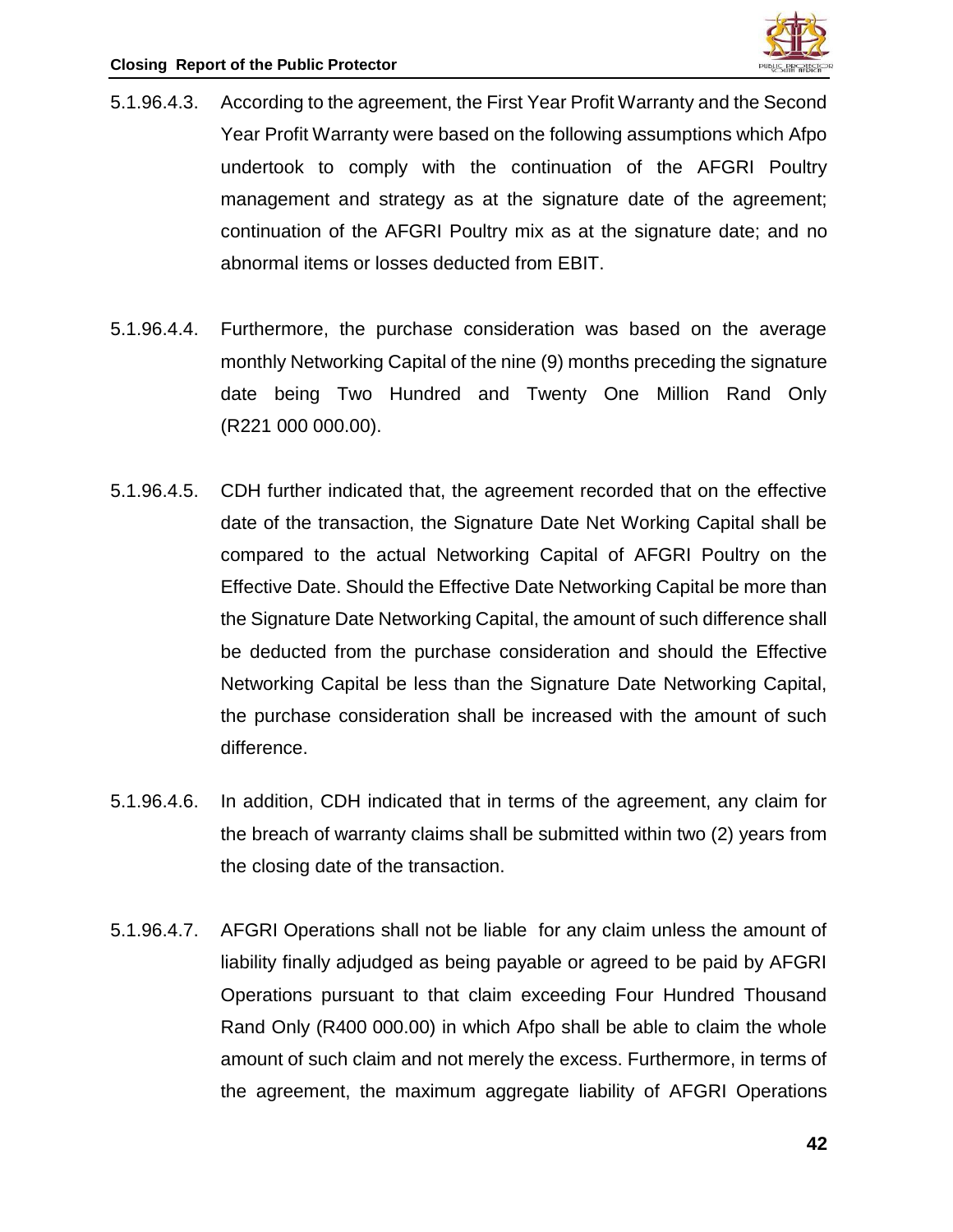

pursuant to a claim shall not exceed an amount equal to the purchase consideration allocated to the Kinross Mill in terms of the Sale of Business Agreement.

#### 5.1.96.5. **Sale of Business Agreement:**

- 5.1.96.5.1. CDH indicated that, in terms of the Sale of Business Agreement AFGRI Operations wished to sell the Business to AFGRI Poultry and AFGRI Poultry wished to buy the Business with effect from the Business Transfer Event subject to the fulfilment of certain suspensive conditions, which were to be fulfilled by not later than forty five (45) business days from the signature date.
- 5.1.96.5.2. CDH also indicated that, in terms of the agreement, AFGRI Operations undertook to AFGRI Poultry that it will continue to provide essential business continuity and support services to AFGRI Poultry and the Kinross Mill for a period not less than twenty four (24) months after the Business Transfer Event at the cost scale incurred by AFGRI Operations for such services as at the Business Transfer Event.
- 5.1.96.5.3. According to the agreement, the above business support services included the provision of office space, information technology services, payroll and human resources services, treasury services as were at the time provided to AFGRI Operations and Kinross Mill.
- 5.1.96.5.4. Regarding the Kinross Mill, CDH indicated that AFGRI Operations undertook to continue to provide day to day management, raw material procurement and formulation services to Kinross Mill for a period of not less than twenty four (24) months after the Business Transfer Event at the following costs basis, (a) management fee; (b) procurement fee; and a formulation fee at an aggregate cost of Fifty Rand Only (R50.00) per ton of animal feed purchased with annual escalation per consumer price index.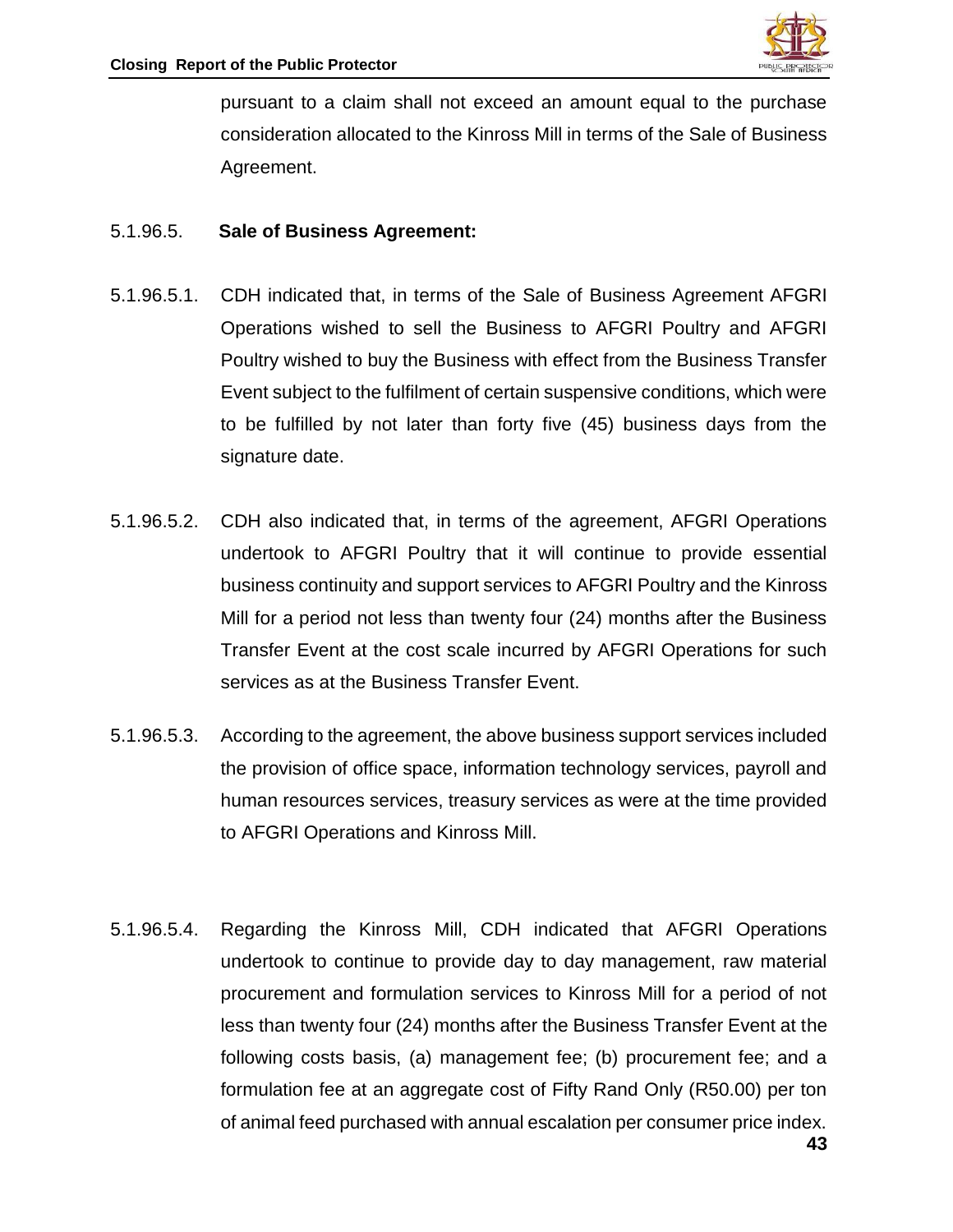

- 5.1.96.5.5. In addition, CDH indicated that in terms of the agreement, AFGRI Operations granted AFGRI Poultry a ten (10) year right of first refusal to supply all animal feeds that the Kinross Mill could not supply to fulfil AFGRI Poultry's internal requirements at the raw material procurement costs plus a margin of Five Hundred and Twenty Rand Only (R520.00) per ton.
- 5.1.96.6. **Indelible By-Product Supply Agreement:**
- 5.1.96.6.1. Regarding the Indelible By-Product Supply Agreement, CDH indicated that in terms of this agreement, AFGRI Operations undertook to supply (for a period of ten (10) years) AFGRI Animal Feeds with all the chicken feathers, mala and coagulated blood with moisture content not exceeding 70% that AFGRI Poultry would produce at a cost of One Hundred Rand Only (R100.00) per ton.
- 5.1.96.6.2. In turn AFGRI Poultry undertook, in terms of the agreement, that in the event of the Eagle Creek Indelible By-Products Supply Agreement terminating for whatsoever reason, it would grant AFGRI Animal Feeds a right of first refusal to purchase the indelible by-products supplied by AFGRI Poultry on the same terms and conditions and for the same period.
- 5.1.96.7. **Feather Meal Supply Agreement:**
- 5.1.96.7.1. Regarding the Feather Meal Supply Agreement, CDH indicated that the review of the agreement pointed that AFGRI Animal Feeds would supply (for a period of ten (10) years) AFGRI Poultry with Feather Meal produced from the indelible by-products purchased in terms of the Indelible By-Product Supply Agreement.

## 5.1.96.8. **Broiler Hatching Egg Supply Agreement:**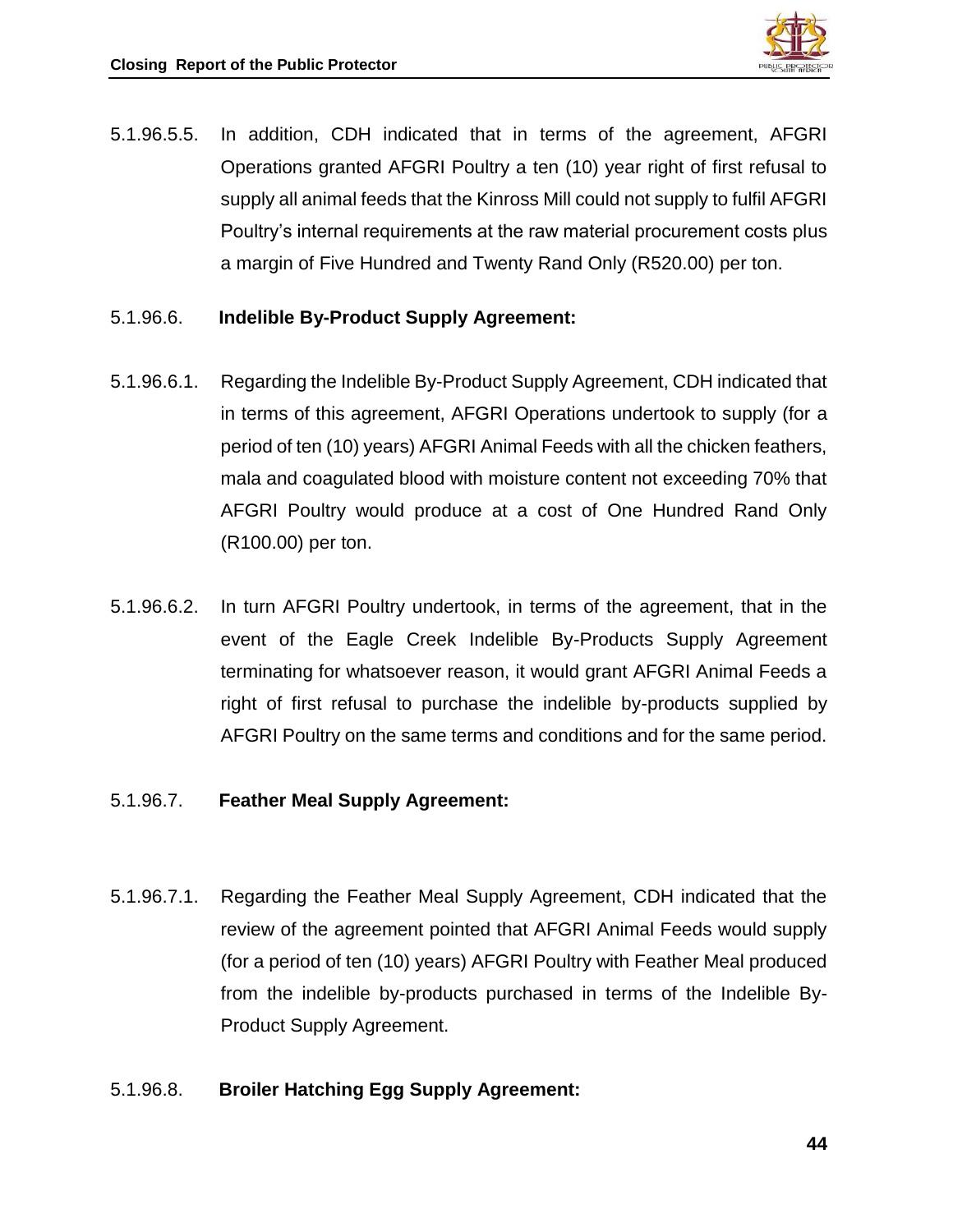

5.1.96.8.1. Regarding the Broiler Hatching Egg Supply Agreement, CDH indicated that the review of the agreement pointed that AFGRI Operations undertook, in favour of AFGRI Animal Feeds that AFGRI Animal Feeds would continue to be supplied (for a period of ten (10) years) of animal feeds from their Pietermaritzburg Mill in terms of the Broiler Hatching Egg Supply Agreement. The price of the feeds would be the raw material procurement costs plus a margin of Five Hundred and Twenty Rand Only (R520.00) per ton.

#### 5.1.96.9. **Sale of Properties Agreement:**

5.1.96.9.1. Regarding the Sale of Properties Agreement, CDH indicated that the review of the agreement pointed that Daybreak Properties (Springs) (Pty) Ltd as the seller, sold the properties *("voetstoots")* to Daybreak as purchaser with effect from the effective date (as defined in the agreement). In addition, CDH indicates that in terms of the agreement, the purchase price of Two Million Two Hundred and Sixty Nine Thousand Rand Only (R2 269 000.00) had been fully paid for the properties by the purchaser to the seller through an interest free loan which was granted to the purchaser by the seller prior to the effective date.

#### 5.1.96.10. **Midway Chix Sale of Business Agreement:**

- 5.1.96.10.1. Regarding the Midway Chix Sale of Business Agreement, CDH indicated that the review of the agreement pointed that Midway Chix sold its business and related assets and activities operated under the name of Midway Chix (Pty) Ltd as a going concern subject to the purchaser acquiring the business, the Midway Chix (Pty) Ltd would be deregistered.
- 5.1.96.10.2. In addition, the agreement recorded that AFGRI Poultry would acquire the business as a going concern with effect from 01 October 2012, including the business assets and liabilities. Furthermore, the purchase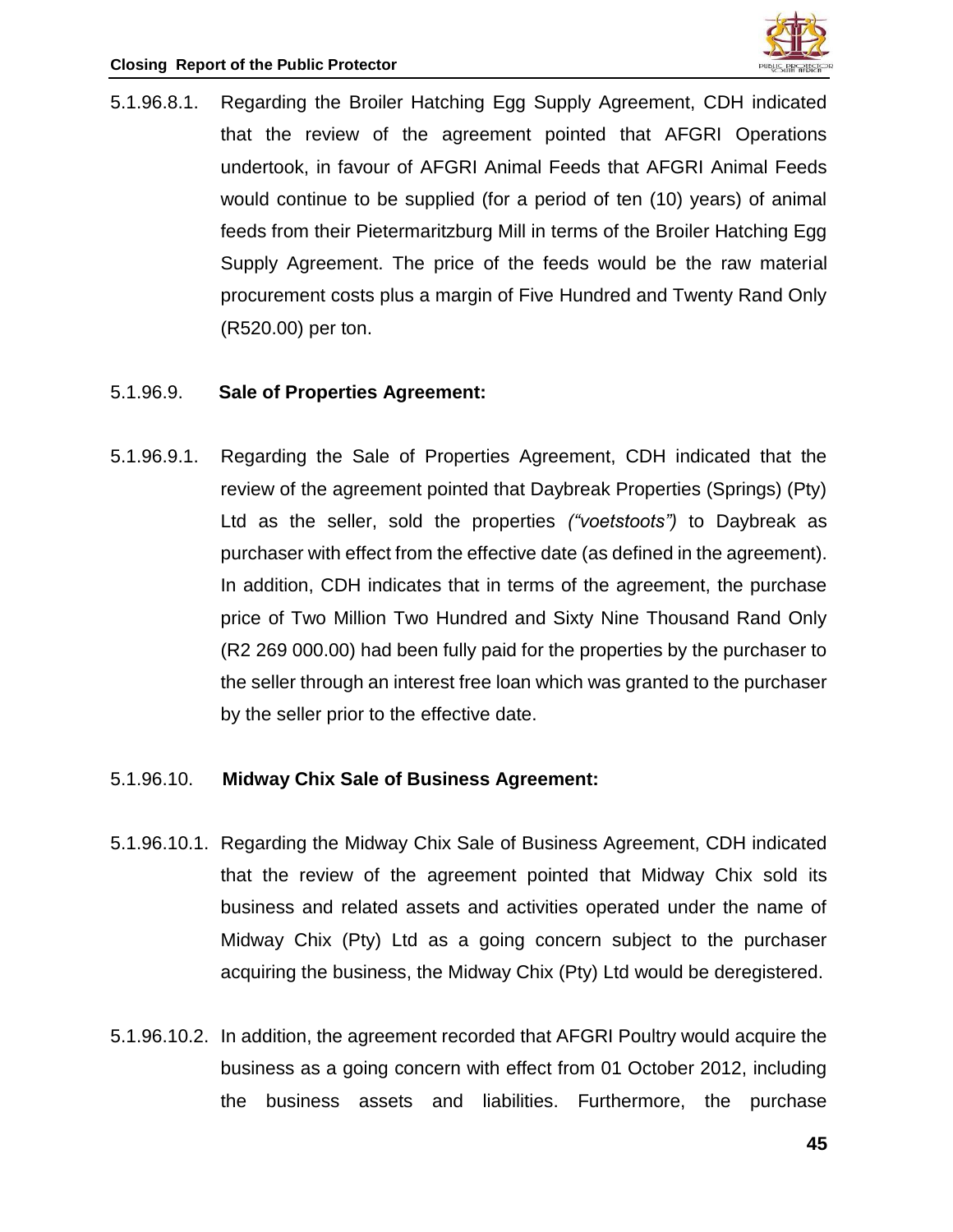

consideration would be payable on an interest-free loan account, which interest free loan account would be settled at the discretion of AFGRI Poultry Finance Director or his nominee.

## 5.1.96.11. **Shavewood (Pty) Ltd:**

- 5.1.96.11.1. Regarding Shavewood (Pty) Ltd, CDH indicated that the review of the transaction pointed that AFGRI Poultry sold its shares held in Shavewood (Pty) Ltd for an amount of Two Million and Four Hundred Thousand Rand Only (R2 400 000.00).
- 5.1.96.11.2. The purchase price was payable in forty eight (48) monthly instalments of Fifty Thousand Rand Only (R50 000.00) and the last instalment was due in February 2015. In terms of the transaction, AFGRI Poultry undertook to continue with the arrangement, including but not limited to the price, packaging and payment terms, for the purchase of wood shavings from the company for a period of not less than four (4) years, subject to:
	- *(i) the pricing of such wood shavings being market related and reviewed and adjusted annually, such adjustments in price not to ever escalate with more than the applicable consumer price index applicable to such period and*
	- *(ii) the quality of the wood shavings therefore being acceptable to AFGRI Poultry.*
- 5.1.96.11.3. In this regard, CDH recommended that a separate supply agreement should be concluded between AFGRI Poultry and Shavewood (Pty) Ltd in respect of the supply of wood shavings.
- 5.1.96.12. **Five Year Production Agreement:**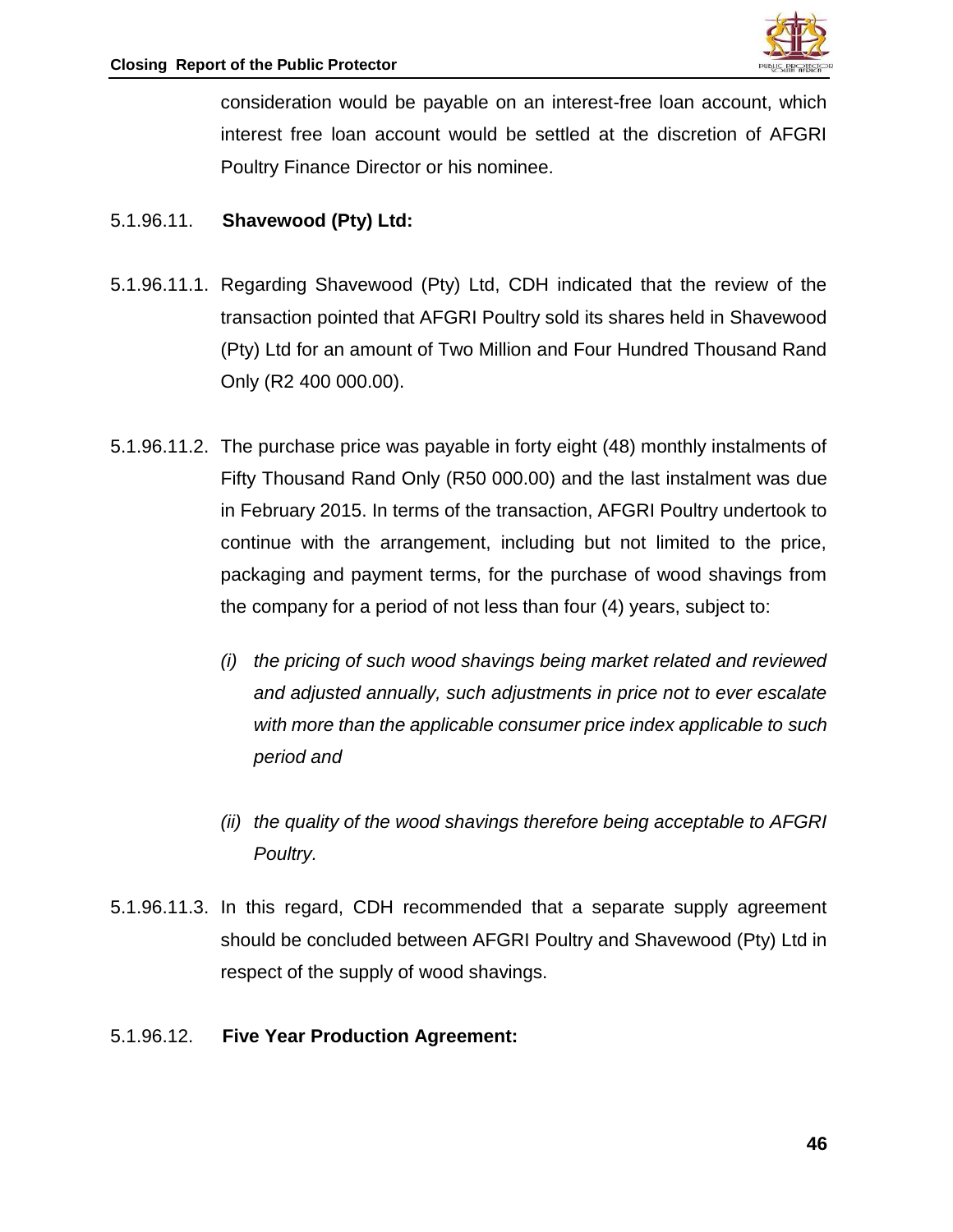- 5.1.96.12.1. Regarding the Five Year Production Agreement, CDH indicated that the review of the transaction pointed that AFGRI Poultry had concluded six (6) Five Year Production Agreements on 11 May 2009. Four (4) of the agreements were concluded with Rossouw Pluimvee whilst two (2) of the agreements were concluded with Rossgro Broiler Farms for the rearing of day old chicks.
- 5.1.96.12.2. According to CDH, the above contracts were for a period of five (5) years and would thereafter continue indefinitely on condition that either party would have the right to cancel the said agreement with a minimum of three (3) rearing cycles written notice.

## 5.1.96.13. **Broiler Supply and Caretaker Agreements:**

- 5.1.96.13.1. Regarding the Broiler Supply and Caretaker Agreements, CDH indicated that the review of the transaction pointed that AFGRI Poultry had concluded twenty (20) Broiler Supply and Caretaker Agreements with various entities at or about 2014 for a period of three (3) years subject to renewal for the supply of day-old chicks.
- 5.1.97. Regarding immovable property, CDH indicated that it was provided with seven (7) titled deeds which confirmed that AFGRI Poultry owned the following land parcels:

| No. | <b>Description</b>                             | <b>Location</b>         |
|-----|------------------------------------------------|-------------------------|
| 1.  | Portion 21 of the Farm Geluk 234               | Mpumalanga Province     |
| 2.  | Farm Worthing 713                              | Limpopo Province        |
| 3.  | Portion 9 of the Farm Merinovlakte 495         | Limpopo Province        |
| 4.  | Remaining Extent of Portion 5 of the Farm Diep | Limpopo Province        |
|     | Putten 625                                     |                         |
| 5.  | Portion 32 of the Farm Welgedacht 74           | <b>Gauteng Province</b> |
| 6.  | Remaining Extent of Portion 25 of the Farm     | <b>Gauteng Province</b> |
|     | Welgedacht 74                                  |                         |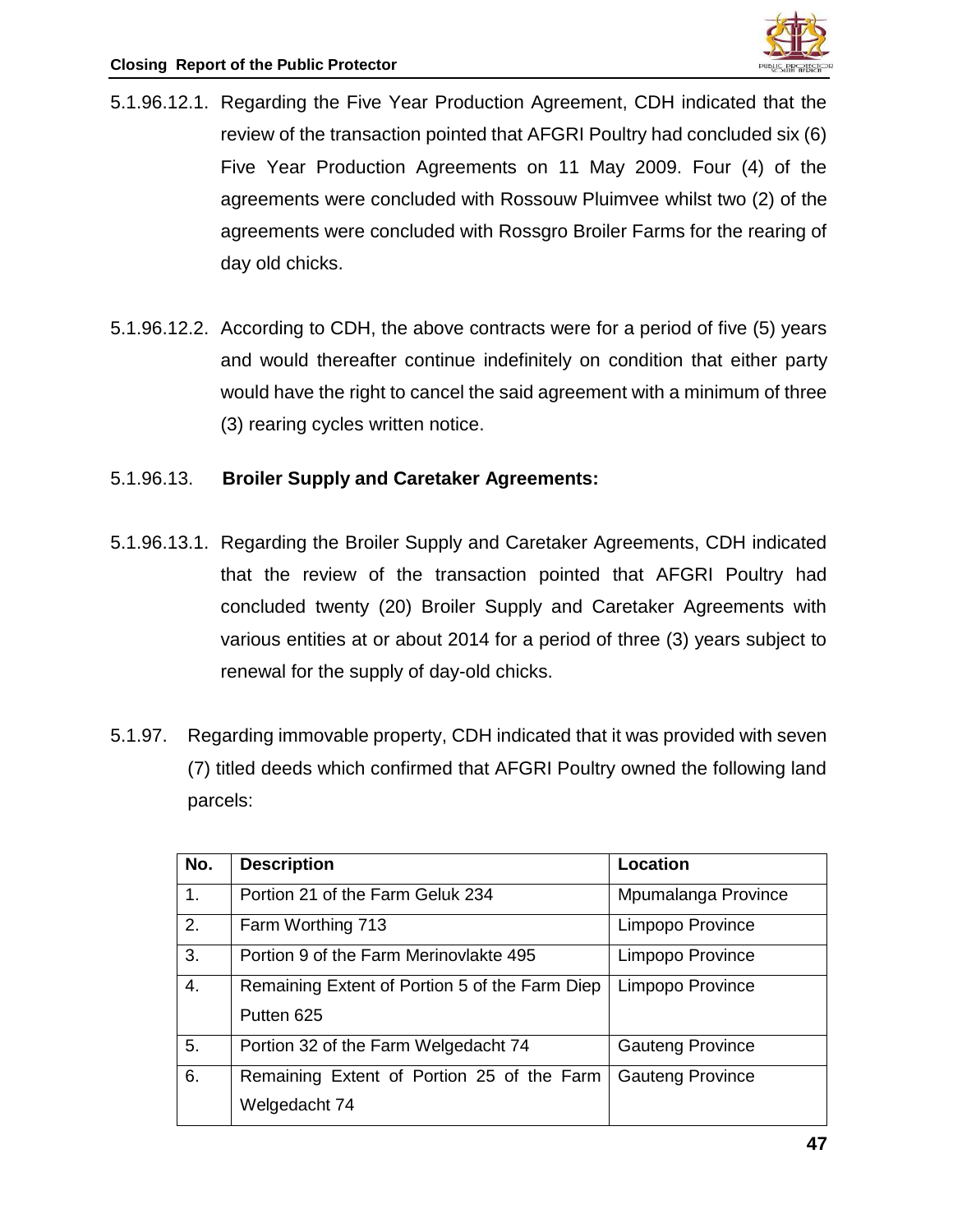| 7.  | Remaining Extent of Portion 23 of the Farm   Gauteng Province<br>Welgedacht 74        |                         |
|-----|---------------------------------------------------------------------------------------|-------------------------|
| 8.  | Remainder of Portion 42 of the Farm Holfontein<br>71                                  | <b>Gauteng Province</b> |
| 9.  | Remaining Extent of Portion 49 (a portion of<br>portion 20) of the Farm Putfontein 26 | <b>Gauteng Province</b> |
| 10. | Holding 78, 79, 80 and 81 of Droogfontein<br><b>Agricultural Holdings</b>             | <b>Gauteng Province</b> |
| 11. | Portion 10 (a portion of portion 3) of the Farm  <br>Rietvalei 195                    | Mpumalanga Province     |

- 5.1.98. According to CDH, most of the above properties were encumbered by way of mortgage bonds which were registered originally in the name of Grocapital Financial Services but have since been ceded to the Land Bank. In addition, CDH established that there were three (3) general notarial bonds and aggregate capital sum of Eight Hundred and Twenty Nine Million Three Hundred and Ten Thousand Rand Only (R829 310 000.00) originally registered in favour of Grocapital Financial Services but subsequently ceded in favour of the Land Bank.
- 5.1.99. CDH also indicated that it had reviewed lease agreements and it established that AFGRI Poultry had leased the following properties:

| No. | <b>Description</b>                              | Location                |
|-----|-------------------------------------------------|-------------------------|
| 1.  | Portion 2 of the Farm Waaikraal Nr 556          | Mpumalanga Province     |
| 2.  | Cropping land on the farm Portion 10 (a portion | Mpumalanga Province     |
|     | of portion3) of the Farm Rietvalei 195          |                         |
| 3.  | Remainder of Portion 32 of the Farm             | <b>Gauteng Province</b> |
|     | Welgedacht 74                                   |                         |
| 4.  | Remaining Extent of Portion 25 of the Farm      | <b>Gauteng Province</b> |
|     | Welgedacht 74                                   |                         |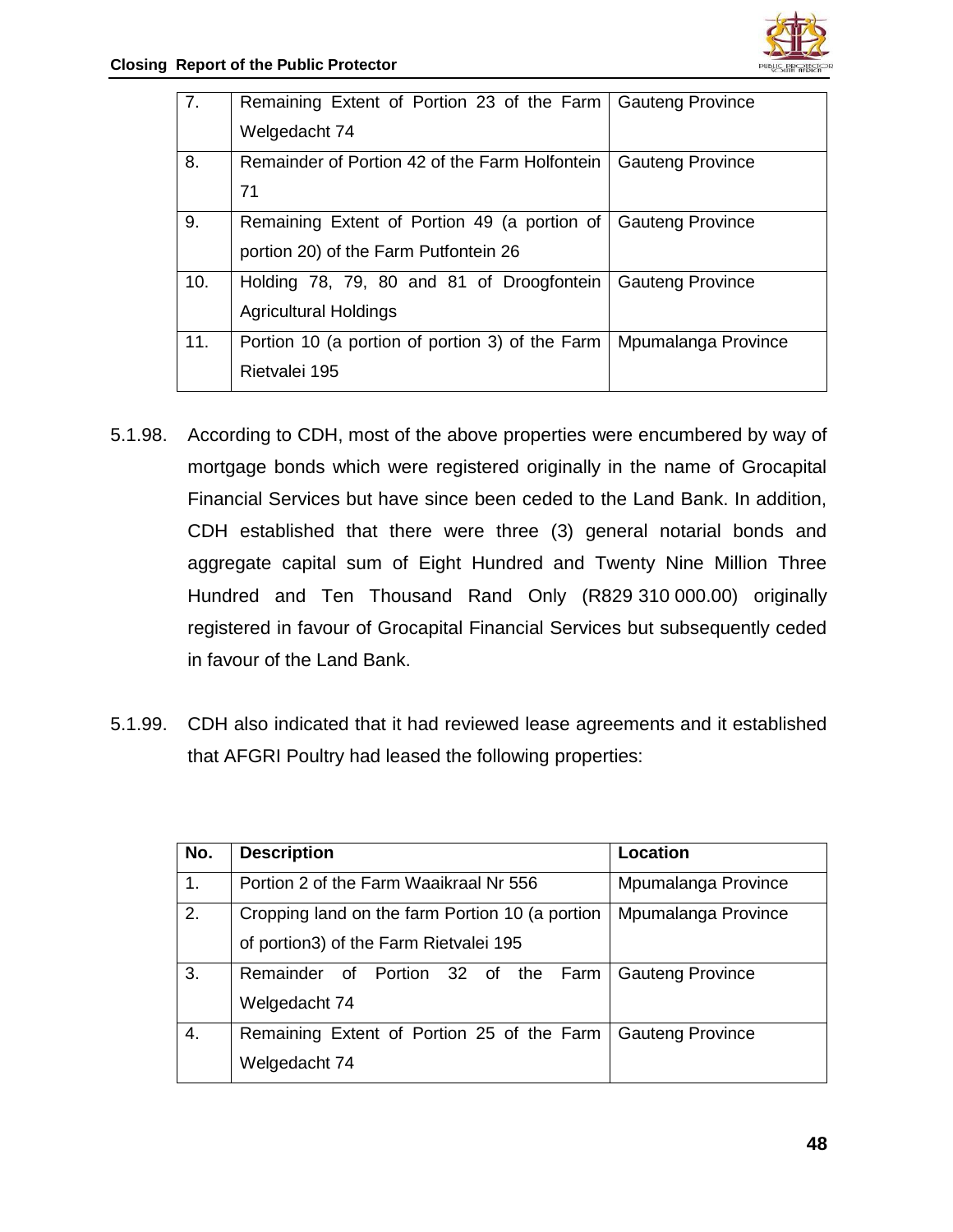

| $\vert 5.$       | Remaining Extent of Portion 48 of the Farm Gauteng Province |                     |
|------------------|-------------------------------------------------------------|---------------------|
|                  | Welgedacht 74                                               |                     |
| $\overline{6}$ . | Portion 8 of Farm Modderfontein                             | Mpumalanga Province |

- 5.1.100. In addition, CDH indicated that the review of the business lease agreements revealed that:
	- (a) AFGRI Poultry leased 116 Modderfontein Road, Rietkol from Mr Tony Rovani and Catherine Rovani for a period of one (1) year from 1 December 2014 to 30 November 2015 for a monthly rental amount of Four Thousand Five Hundred Rand Only (R4 500.00) per square metre(sqm);
- 5.1.101. Furthermore, CDH indicated that the review of a sale of property agreement revealed that AFGRI Poultry purchased the remaining extent of Portion 8 of the Farm Modderfontein 236 (Mpumalanga) for an amount of One Hundred and Eighty Nine Thousand Seven Hundred and Twenty Two Rands Only (R189 722.00) with effect from 30 September 2009.
- 5.1.102. Regarding litigation and potential claims, CDH established the following:
- 5.1.102.1. **Claims by AFGRI Poultry:**

| Claimant     | <b>Defendant</b> | Counter          | <b>AFGRI Claim</b>     | <b>Background</b>      | <b>Provision for</b> | οf<br><b>Success</b> |
|--------------|------------------|------------------|------------------------|------------------------|----------------------|----------------------|
|              |                  | Claim<br>by      |                        |                        | possible bad         | claim                |
|              |                  | <b>Defendant</b> |                        |                        | debts                |                      |
|              |                  |                  |                        |                        |                      |                      |
| <b>AFGRI</b> | De Wit WCJ       | N/A              | Claim<br>for<br>arrear | <b>The</b><br>parties  | N/A                  | Judgment             |
| Poultry      |                  |                  | rental<br>and          | concluded a lease      |                      | in<br>awarded        |
|              |                  |                  | damages-               | agreement<br><b>on</b> |                      | 0f<br>favour         |
| Balfour      |                  |                  |                        | 21/08/2009<br>for      |                      | <b>AFGRI Poultry</b> |
| Magistrate   |                  |                  | R135 474, 99           | cropping<br>and        |                      | on 15/11/2015        |
| Court-Case   |                  |                  |                        | grazing land. The      |                      |                      |
| Number       |                  |                  |                        | defendant's arrear     |                      |                      |
| 165/2012     |                  |                  |                        | rental amounts to      |                      |                      |
|              |                  |                  |                        | R35 472.99.<br>The     |                      |                      |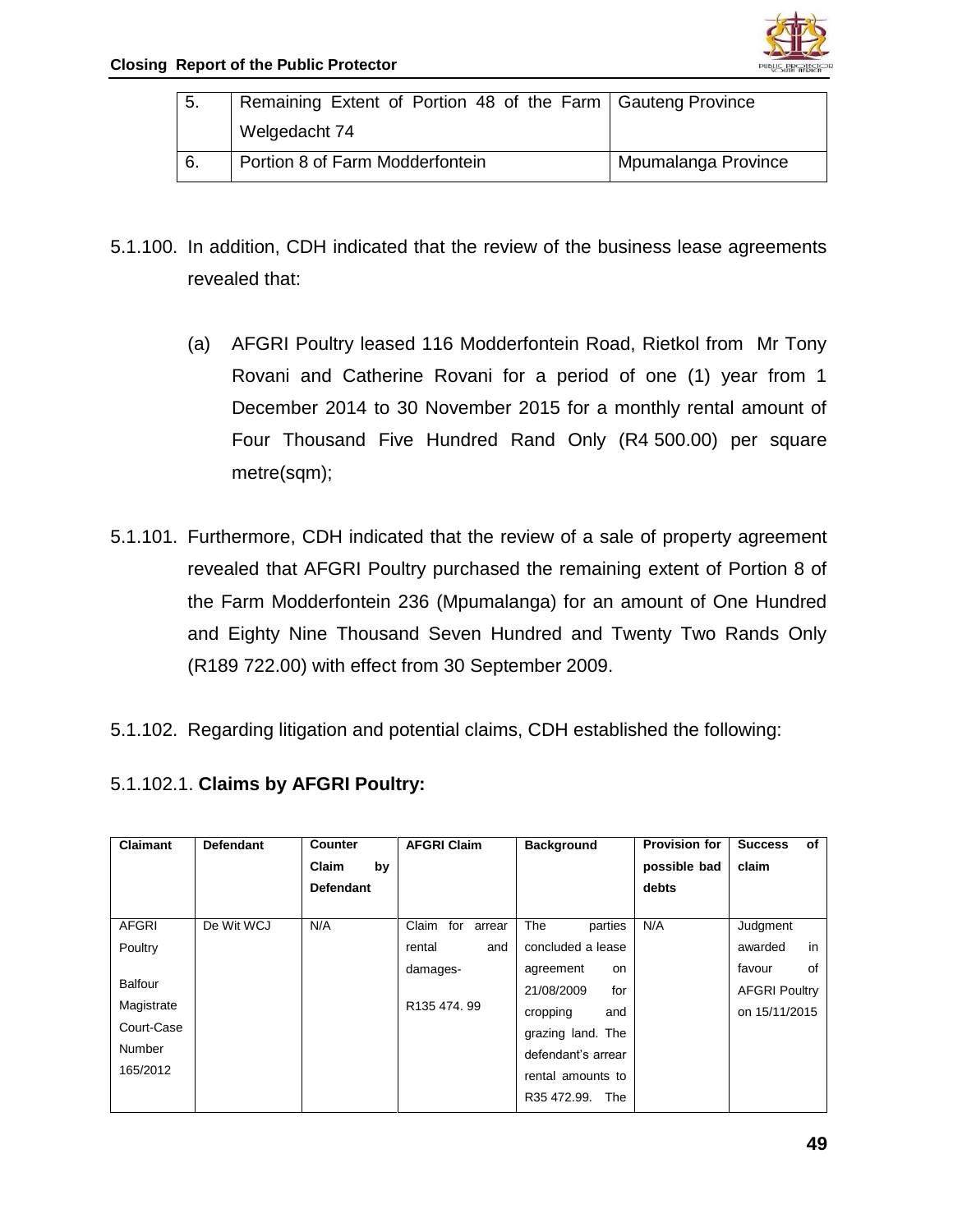

|              |            |     |                    | defendant further       |     |                      |
|--------------|------------|-----|--------------------|-------------------------|-----|----------------------|
|              |            |     |                    | failed to return the    |     |                      |
|              |            |     |                    | land and in good        |     |                      |
|              |            |     |                    | order<br>and            |     |                      |
|              |            |     |                    | condition and the       |     |                      |
|              |            |     |                    | plaintiff<br>claims     |     |                      |
|              |            |     |                    | R100 000.00<br>as       |     |                      |
|              |            |     |                    | damaged (Actual         |     |                      |
|              |            |     |                    | damages                 |     |                      |
|              |            |     |                    | amounted<br>to          |     |                      |
|              |            |     |                    | R106 455.83 but         |     |                      |
|              |            |     |                    | the difference was      |     |                      |
|              |            |     |                    | abandoned<br>to         |     |                      |
|              |            |     |                    | bring the claim         |     |                      |
|              |            |     |                    | with the District       |     |                      |
|              |            |     |                    | Court's                 |     |                      |
|              |            |     |                    | jurisdiction)           |     |                      |
|              |            |     |                    |                         |     |                      |
| <b>AFGRI</b> | JA Chix CC | N/A | Claim arising from | The<br>parties          | N/A | Default              |
| Poultry      |            |     | written<br>a       | concluded<br>an         |     | judgment was         |
|              | Andries    |     | Acknowledgement    | Acknowledgement         |     | awarded<br>in        |
|              | Jacobus    |     | of Debt-           | of Debt. JA Chix        |     | favour<br>of         |
|              | Rudolph    |     |                    | CC acknowledged         |     | <b>AFGRI Poultry</b> |
|              |            |     | R982 806.00        | it was indebted to      |     | on 4/11/2014.        |
|              |            |     |                    | AFGRI Poultry in        |     | writ<br>of<br>A      |
|              |            |     |                    | sum<br>of<br>the        |     | execution was        |
|              |            |     |                    | R982 806.00 and         |     | issued<br>on         |
|              |            |     |                    | undertook to pay        |     | 25/11/2014.          |
|              |            |     |                    | the<br>sum<br>of        |     |                      |
|              |            |     |                    | R50 000.00<br>per       |     |                      |
|              |            |     |                    | week to settle the      |     |                      |
|              |            |     |                    | debt. JA Chix CC        |     |                      |
|              |            |     |                    | defaulted<br>and        |     |                      |
|              |            |     |                    | <b>AFGRI</b><br>Poultry |     |                      |
|              |            |     |                    | instituted<br>and       |     |                      |
|              |            |     |                    | action for the sum      |     |                      |
|              |            |     |                    |                         |     |                      |
|              |            |     |                    | of R982 806.00          |     |                      |

# 5.1.102.2. **Potential Claims by AFGRI Poultry:**

| <b>Claimant</b>      | <b>Defendant</b> | <b>Counter</b>   | Claim | b٧ | <b>Background</b>  | <b>Success of Claim</b> |
|----------------------|------------------|------------------|-------|----|--------------------|-------------------------|
|                      |                  | <b>Defendant</b> |       |    |                    |                         |
| <b>AFGRI Poultry</b> | <b>Hebron</b>    | N/A              |       |    | Breach of Contract | Sent<br>with<br>letter  |
|                      |                  |                  |       |    | by the Defendant   | notice to cancel the    |
|                      |                  |                  |       |    |                    | agreement.              |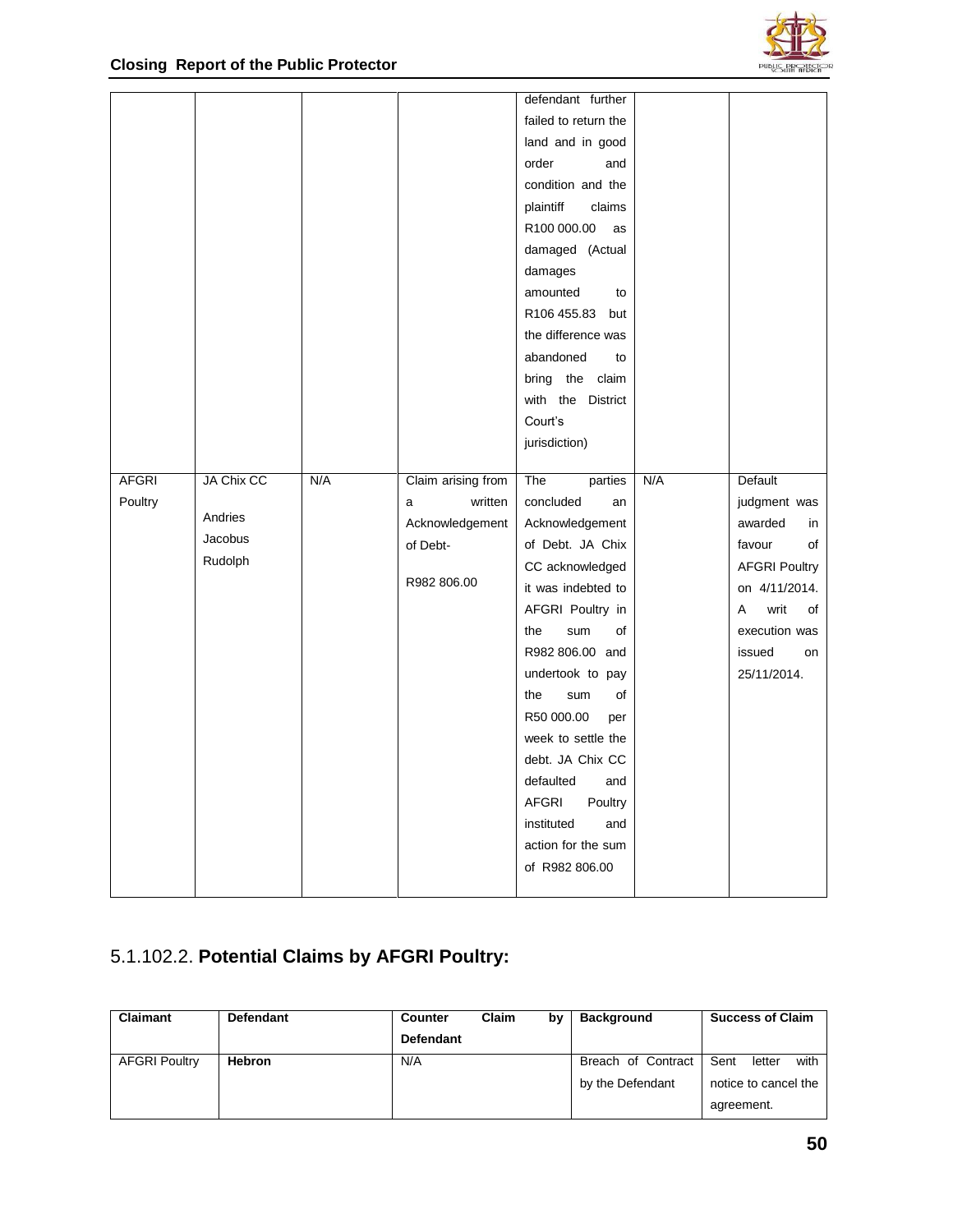

| <b>AFGRI Poultry</b> | Rock Farm | N/A | Breach of Contract | Way forward being |
|----------------------|-----------|-----|--------------------|-------------------|
|                      |           |     | by the Defendant   | determined        |

# 5.1.102.3. **AFGRI Poultry's cases pending at the Commission for Conciliation Mediation and Arbitration (CCMA):**

| <b>Name of Employee</b>       | <b>Description</b>   | <b>Recommendation</b>    | <b>Outcome</b>       |
|-------------------------------|----------------------|--------------------------|----------------------|
| SACCAWU                       | Organisational       | Conciliation             | Pending              |
|                               | rights               |                          |                      |
| Thapelo Dladla                | Unfair<br>dismissal- | Conciliation             | Pending-<br>referred |
|                               | misconduct           |                          | to arbitration       |
| (Koos)<br>Jacobus<br>Johannes | Unfair<br>dismissal- | Conciliation/Arbitration | Pending              |
| Powell                        | misconduct           |                          |                      |
| <b>CCRAWUSA</b>               | Organisational       | Arbitration              | Pending              |
|                               | rights               |                          |                      |

- 5.1.103. It was further noted that, Matome Maponya Investments (Pty) Ltd appointed Basic Points Capital (BPS) as its advisor, to carry out a financial review of a financial model that was prepared by the representatives of Matome Maponya Investments (Pty) Ltd to acquire a controlling shareholding interest in AFGRI Poultry.
- 5.1.104. In terms of the agreement, BPS was mandated to, *inter alia*:
	- (a) *Review the base case of the Model and the reasonableness of the assumptions therein; conduct a thorough due diligence on the Model, review the tax assumptions and accounting treatments applied in the Model to ascertain that they largely comply with the applicable legislation and industry norms in South Africa;*
	- (b) *Give an opinion on the completeness of the Model and suitability of the model for future use for the purposes of comparing expected figures to actual figures and the ability for new figures to be used for future projections;*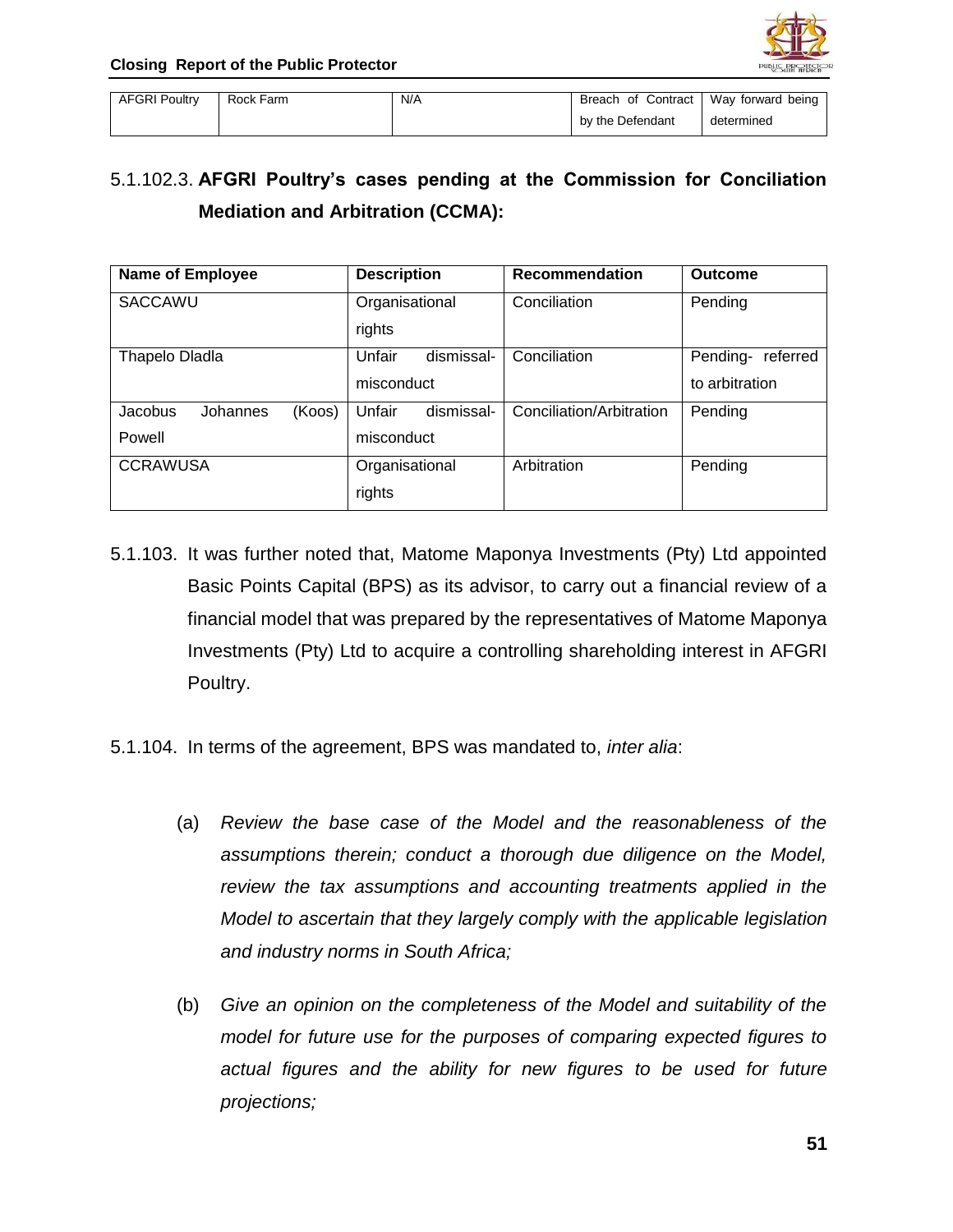

- (c) *Review of the valuation done by the client and the reasonableness of the calculated purchase price and review of the valuation methods used and the completeness thereof and if required, recommend additional valuation methods that would need to be done;*
- (d) *Work out the PIC's expected IRR using the Model; and give grading for the Model, based on the PIC's rating scale.*
- 5.1.105. In February 2015, following the in-depth financial review of the model, BPS issued a report in which it made the following findings:
	- *(a) The model was logically constructed and the formulae, algorithms and calculations were arithmetically accurate;*
	- (b) *The model's input sheets were clearly marked and the financial statements figures have been accurately pulled from the input sheets. The model could be used to project a Balance Sheet, Profit and Loss Statements, Cash Flow Statements;*
	- *(c) Based on a comparison with its independent valuation, which was adjusted for the capacity expansion which was underway, BPS considered the valuation presented in the financial model fair; and*
	- *(d) A detailed capital structure had been provided in the model that shows both the breakdown of instruments used to fund the acquisition, the funding of working capital and assets of the business, an amortisation schedule of the various instruments, debt coverage ratios and a detailed breakdown of the returns to various investors in the transaction.*
- 5.1.106. Consequently, BPS concluded that, it was of the opinion that the financial model accurately reflected the historical position and performance of AFGRI Poultry and fairly projected the future financial position and performance of the company. In addition, BPS indicated that, based on its in-depth review of the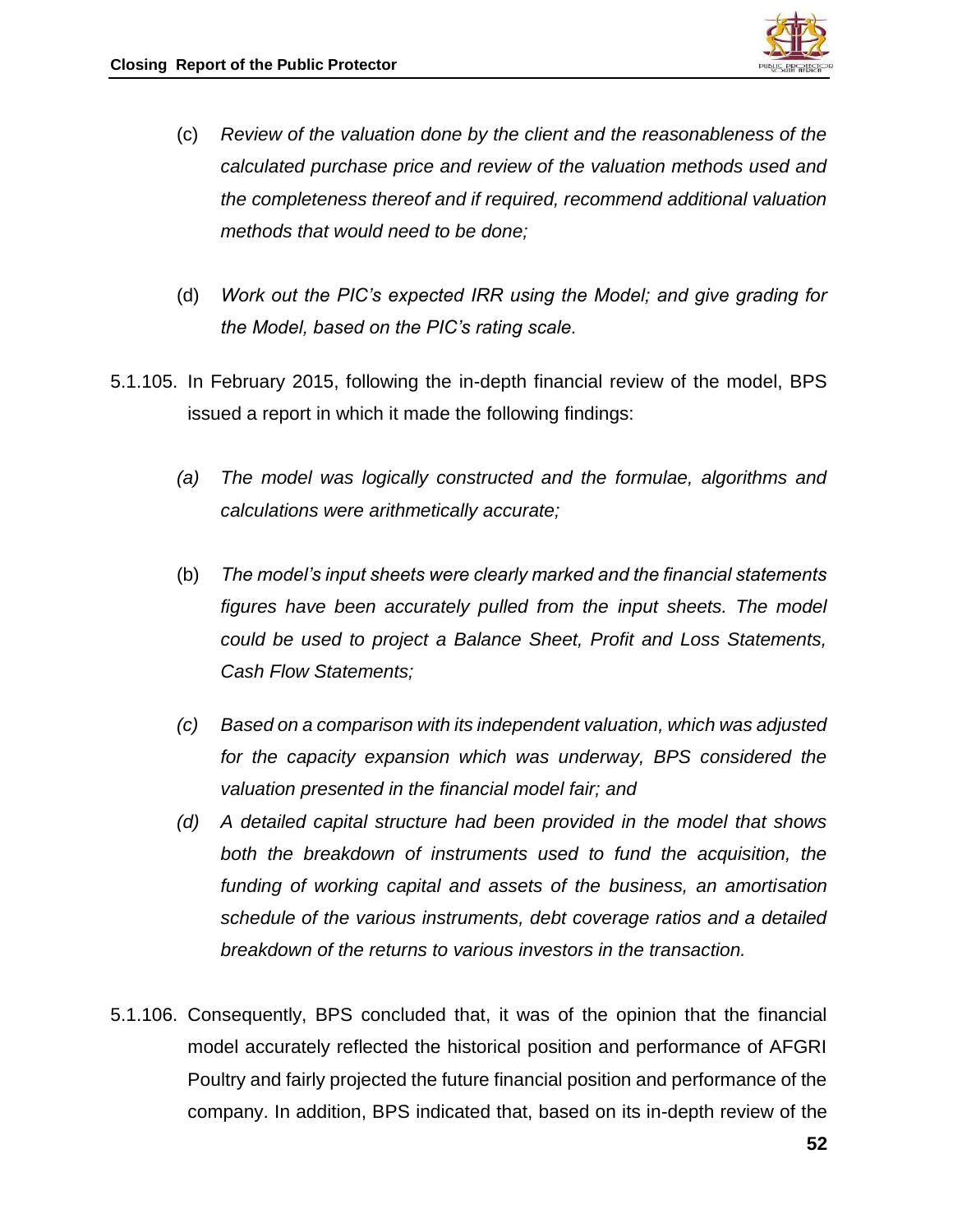

financial model, it would award a Grade Three rating based on the PIC rating scale.

- 5.1.107. It was further noted by the Public Protector's investigation team that Investec Bank Limited (Investec) was commissioned to conduct, through its Corporate Finance Division, the valuation of AFGRI Poultry. Investec indicated that, based on an equity value adjusted for debt of R545.8 million and cash of R1.6 million as at June 2013, AFGRI Poultry estimated Enterprise Valuation range was between R1.2 billion and R1.5 billion.
- 5.1.108. Matome Maponya Investments (Pty) Ltd commissioned Genesis Analytics (Pty) Ltd (Genesis) to prepare an independent social impact report and strategy in relation to the transaction that had been prepared for the poultry operations of AFGRI Poultry to be sold to an empowerment consortium led by Matome Maponya Investments (Pty) Ltd.
- 5.1.109. On 23 January 2015, Genesis issued a final report in which it recommended that in order to maximise the social value of the transaction:
	- (a) As part of funding condition considerations, the social impact strategy be adopted in principle by Daybreak, Matome Maponya Investments (Pty) Ltd and the PIC pending the preparation of a detailed design and implementation plans;
	- (b) Appropriate financial resources be committed and allocated by Daybreak and Matome Maponya Investments (Pty) Ltd, alternatively by the PIC, to prepare a detailed strategy design and implementation plan, and that a time limit is set in which the social impact strategy of Daybreak is to be finalised;
	- (c) Appropriate financial and people resources are allocated by Daybreak and Matome Maponya Investments (Pty) Ltd to implement and manage the social impact strategy;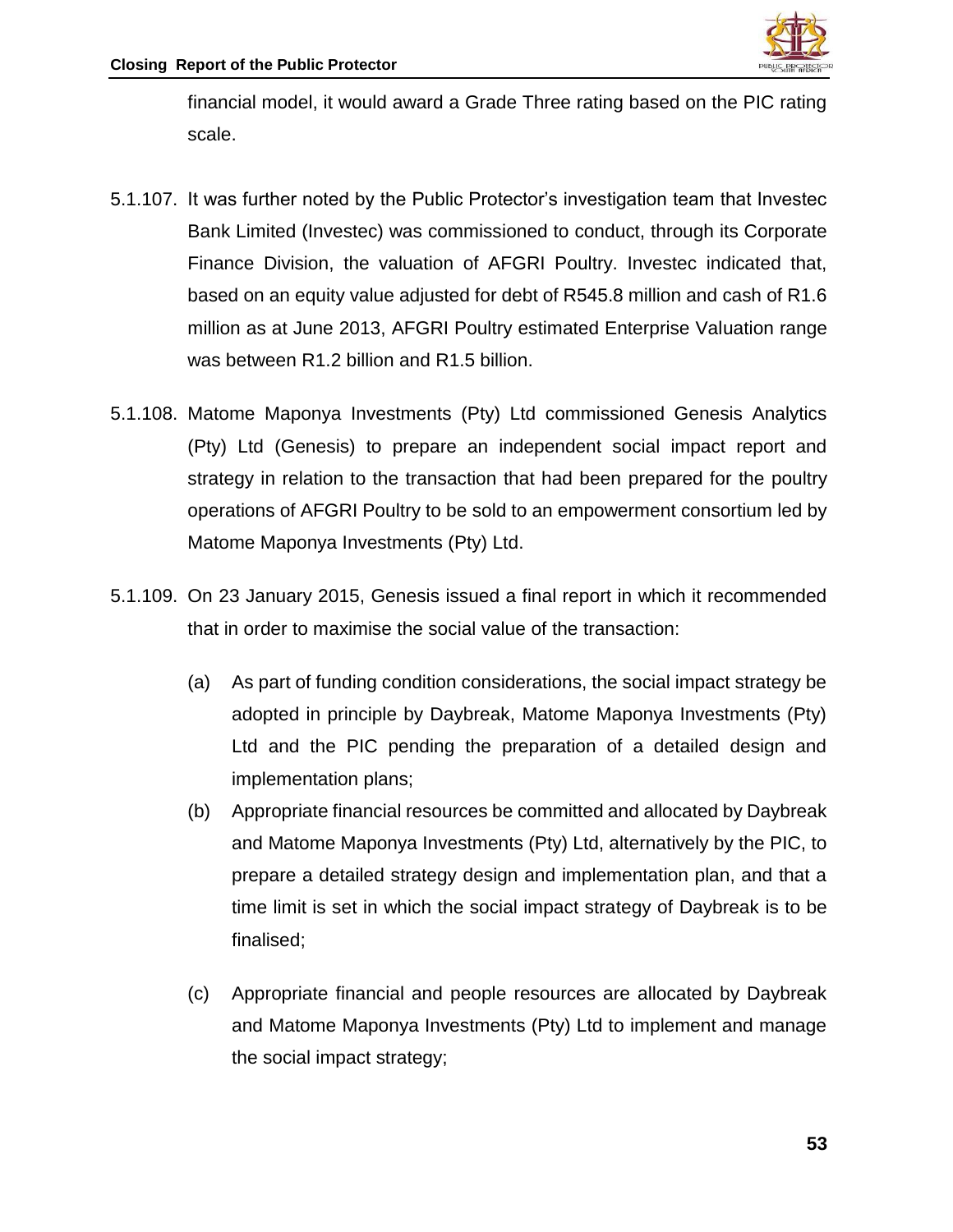

- (d) A time limit is set in which the social impact strategy of Daybreak is implemented, possibly within eighteen (18) months from the date of the transaction;
- (e) If need be, an inclusive business fund is established by Daybreak, Matome Maponya Investments (Pty) Ltd or the PIC to finance the strategy;
- (f) The responsibility for the design and implementation of the social impact strategy is assigned at the executive level as part of key performance indicators;
- (g) Monitoring and evaluation framework is developed as part of the detailed strategy design so that the social impact of the programmes can be accurately assessed and so that the learnings can improve future implementation of the strategy, and also so that the Daybreak experience can be used to demonstrate success to the rest of the industry; and
- (h) The PIC considers the assessment of socio-economic impact, as well as the development of social impact strategies on all of the PIC's transactions where pension funds are used to finance discounted transactions in favour of social or transformational value of the transaction.
- 5.1.110. Following the resolution taken by the PEPSSME FIP on 2 April 2015, as well as technical, commercial and legal due diligence and financial model review conducted by RIC, McKinsey, CDH and BPS, the PIC participated in the acquisition of Daybreak for a total investment of One Billion One Hundred and Ninety One Million Rand Only (R1, 191 billion) as follows:
	- *(a) A capital amount of up to Eight Hundred and Ninety Two Million Rand Only (R892 million) in the form of debentures instruments;*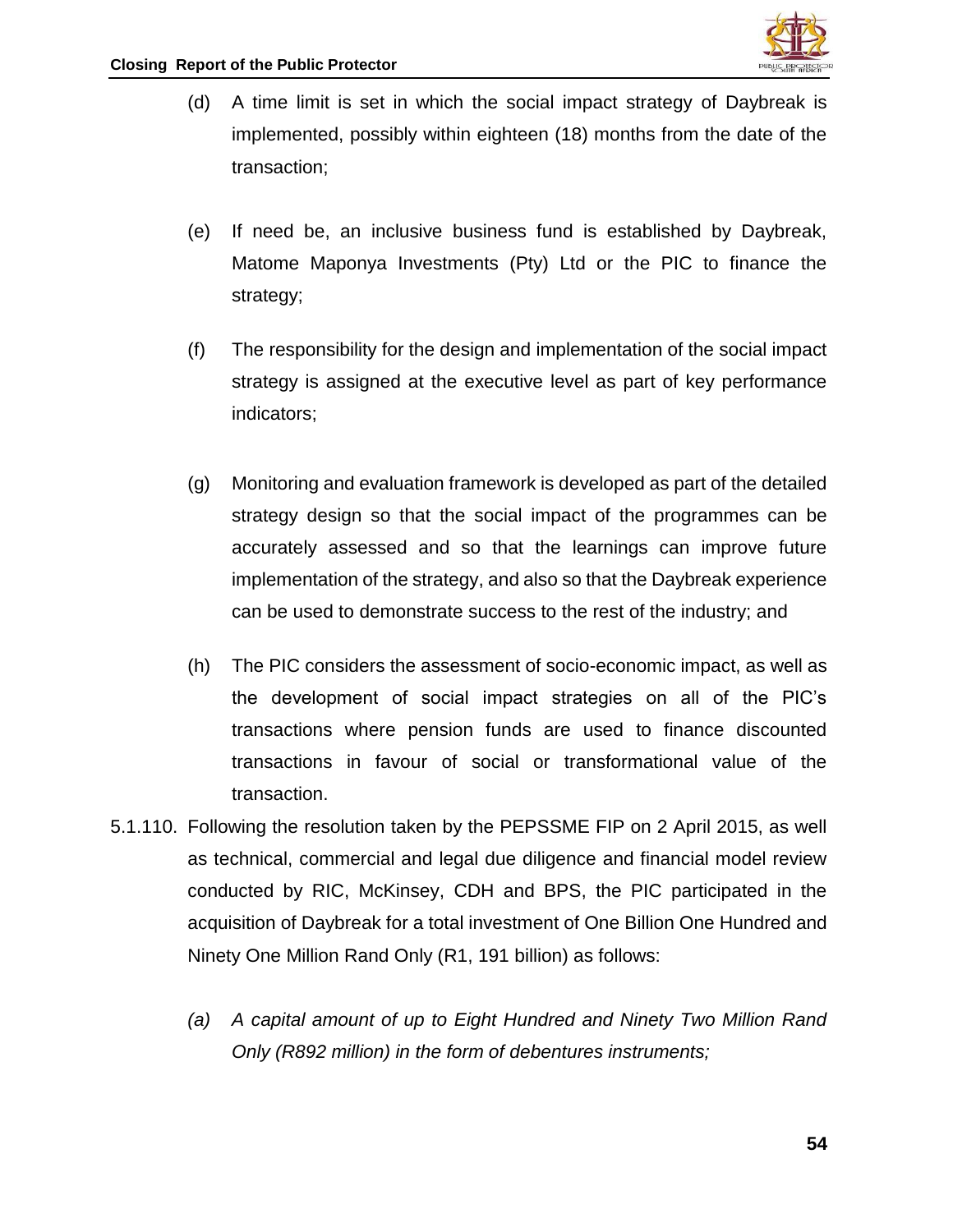

- (b) *A capital amount of up to Two Hundred and Ninety Nine Million Seventy Nine Thousand Rand Only (R299,79 million) in the form of a senior debt funding; and*
- (c) *An amount of Thirty Six Rand Only (R36.00) to acquire thirty six percent (36%) equity in AFRGRI Poultry on behalf of the GEPF, UIF and the CC.*

## **Notice In Terms Of Rule 42(1) of the Public Protector Investigation Rules:**

- 5.1.111. On 17 March 2022, a Notice in terms of Rule 42(1) of the Public Protector Rules was issued to the Complainant with a view to afford him the opportunity to make representations in connection with the intended closure of matter by not later than 31 March 2022.
- 5.1.112. Notwithstanding the above, the Complainant failed to provide a response nor make representations in connection with the intended closure of the complaint within 14 days of delivery of the notification, which necessitated that the Public Protector proceed with the closing of the file.

#### *Application of the relevant legislation and prescripts*

#### 5.1.113. **The Constitution of the Republic of South Africa, 1996**

- 5.1.113.1.The Constitution which is the supreme law of the Republic provides in section 2 that, *"The Constitution is the supreme law of the Republic, law or conduct inconsistent with it is invalid, and the obligations imposed by it must be fulfilled".*
- 5.1.113.2.Section 182(1) of the Constitution provides that, "*The Public Protector has the power, as regulated by national legislation-*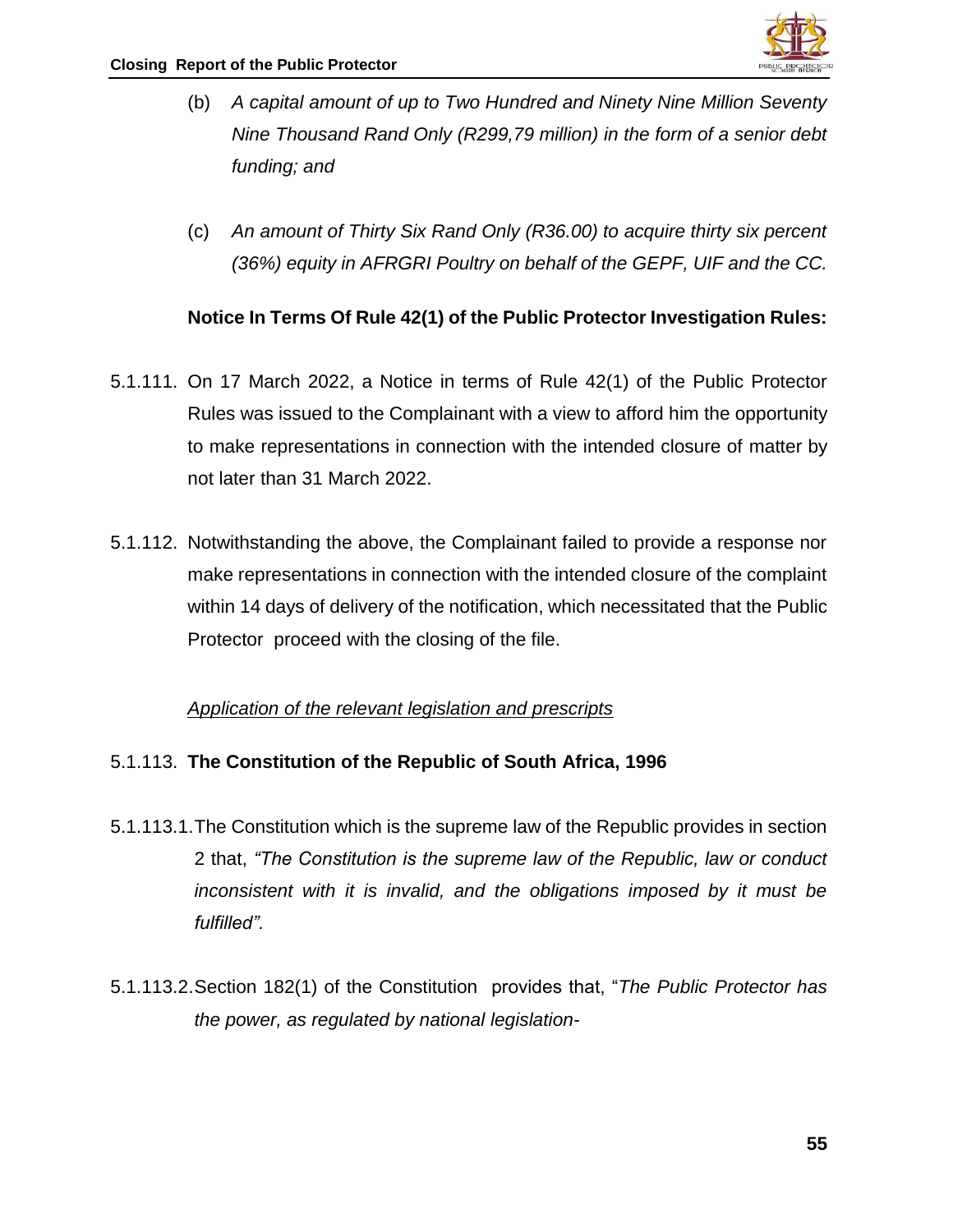

- *(a) to investigate any conduct in state affairs, or in the public administration in any sphere of government, that is alleged or suspected to be improper or to result in any impropriety or prejudice;*
- *(b) to report on that conduct; and*
- *(c) to take appropriate remedial action.*
- 5.1.113.3.Section 195 of the Constitution, 1996 provides that public administration in every sphere of government must be underpinned by amongst others that, the following the democratic values and principles-
	- (1) Public administration must be governed by the democratic values and principles enshrined in the Constitution, including the following principles:
		- (a) A high standard of professional ethics must be promoted and maintained;
		- (b) Efficient, economic and effective use of resources must be promoted;
		- (c) Public administration must be development-oriented;
		- (d) Services must be provided impartially, fairly, equitably and without bias;
		- (e) People's needs must be responded to, and the public must be encouraged to participate in policy-making
		- (f) Public administration must be accountable;
		- (g) Transparency must be fostered by providing the public with timely, accessible and accurate information;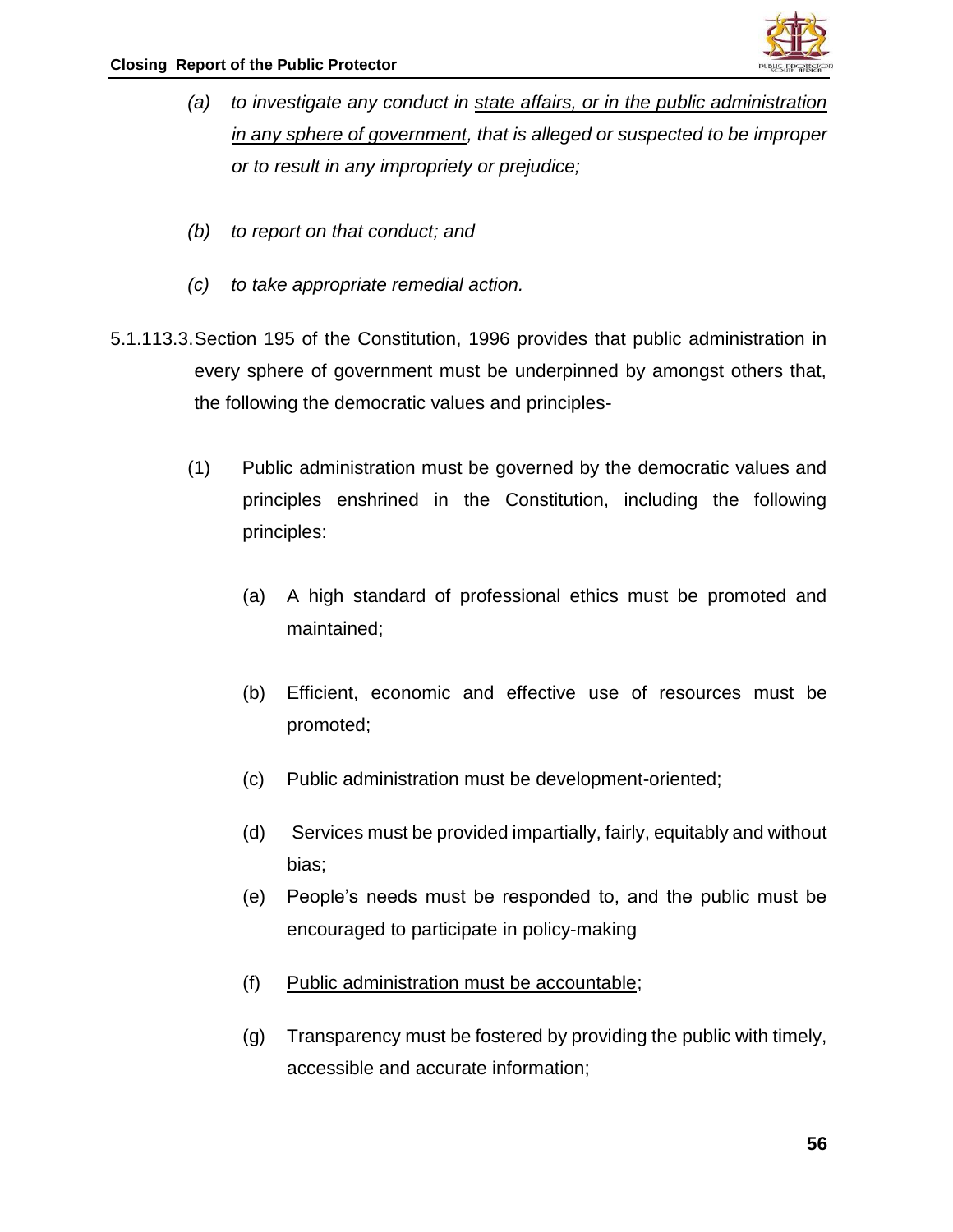

- (h) Good human-resource management and career-development practices, to maximise human potential, must be cultivated;
- (i) Public administration must be broadly representative of the South African people, with employment and personnel management practices based on ability, objectivity, fairness, and the need to redress the imbalances of the past to achieve broad representation.
- (2) The above principles apply to
	- (i) administration in every sphere of government;
	- (ii) organs of state; and
	- (iii) public enterprises.

5.1.113.4.Section 239(b)(ii) of the Constitution defines an organ of state as follows:

*"Unless the context indicates otherwise -*

*"Organ of state' means:*

- *(a) …; or*
- *(b) Any other functionary or institution -*
	- *(i) …; or*
	- *(ii) Exercising a public power or performing a public function in terms of any legislation but does not include a court or judicial officer".*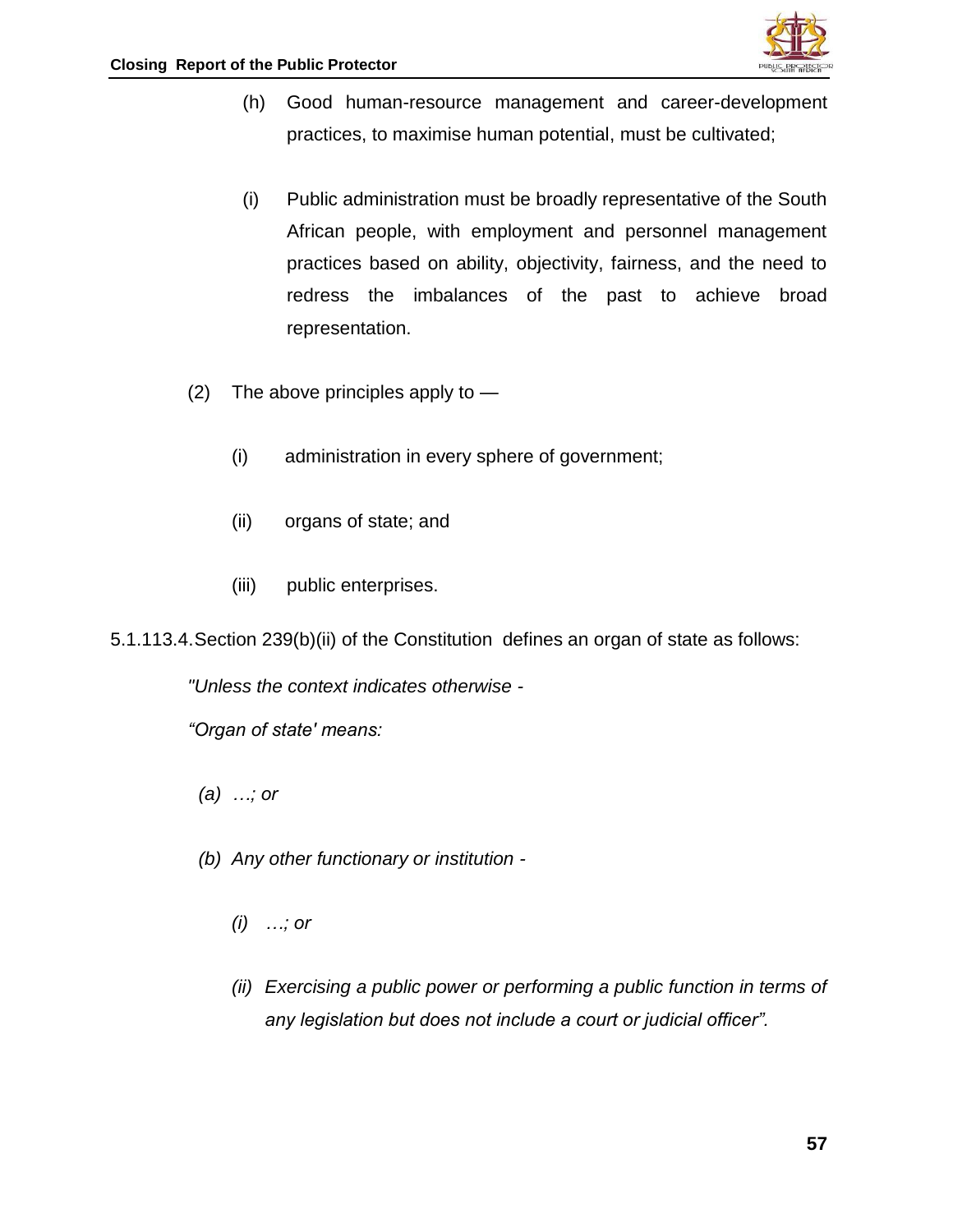

#### 5.1.114. **The Public Investment Corporation Act, 2004 ("the PIC Act")<sup>6</sup>**

- 5.1.114.1.Section 2(1) of the PIC Act, 2004) provides that, *"There is hereby established a juristic person, an institution outside the public service, to be known as the Public Investment Corporation Limited".*
- 5.1.114.2.In terms of section 4 of the PIC Act, 2004 the main object of the corporation is to be a financial services provider in terms of the FAIS Act.
- 5.1.114.3.Section 9(1) of the PIC Act, 2004 provides that, *"The corporation must, in terms of the FAIS Act, obtain authorisation from the Registrar as a financial service provider".*
- 5.1.114.4.Section 10(1) of the PIC Act, 2004 provides that, *"The corporation may invest every deposit or portions of a deposit, with regard to the period, if any, after the expiration of which such a deposit or portions of such a deposit may again become necessary for use, on behalf of the depositor concerned in accordance with the investment policy of the corporation".*
- 5.1.115. **The Public Protector Act, 1994 ("the PPA, 1994")<sup>7</sup>**
- 5.1.115.1.Section 6(4)(a)(i) of the **Public Protector Act No. 23 of 1994** (the Act) provides that *"The Public Protector shall be competent to investigate, on his or her own initiative or receipt of a complaint, any alleged maladministration in connection with the affairs of government at any level".*
- 5.1.115.2.Section 6(9) of the Act provides that, *"Except where the Public Protector in special circumstances, within his or her discretion, so permits, a complaint or matter referred to the Public Protector shall not be entertained unless it is reported to the Public Protector within two (2) years from the occurrence of the incident or matter concerned".*

 $\overline{\phantom{a}}$ <sup>6</sup> Act No. 23 of 2004

<sup>7</sup> Act No. 23 of 1994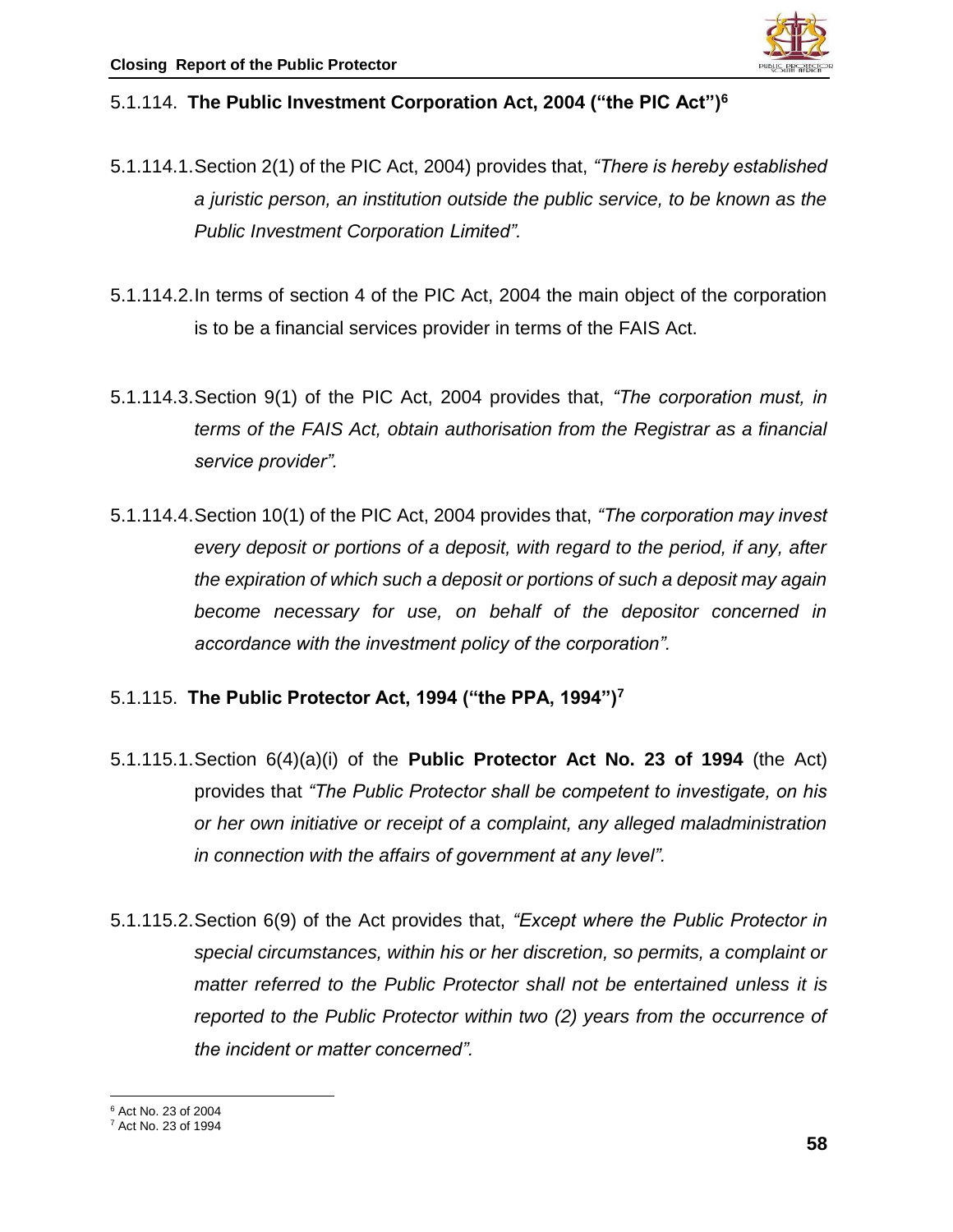

- 5.1.115.3.The PIC is juristic person established in terms of section 2 of the PIC Act, 2004, registered with the Companies and Intellectual Properties Commission (the CIPC) under company registration number 2005/009094/30 and a Financial Services Provider under FSP licence number 19777.
- 5.1.115.4.Furthermore, the PIC is an organ of State as contemplated in sections 239 of the Constitution and listed as national public entity in Schedule 3 (Part B) of the Public Finance Management Act, 1999 [Act No. 1 of 1999] (the PFMA). Like all organs of State, the PIC is required to discharge all of its duties and functions in accordance with the law. The PIC's conduct should be beyond reproach and it is expected to measure up to policy considerations and legislative prescripts that regulate its conduct. These requirements must also be understood together with the basic values governing public administration in section 195(1) of the Constitution.
- 5.1.115.5.Based on the above provisions, the Public Protector duly asserts her jurisdiction over the affairs or administration of PIC as envisaged above and it is further apposite to indicate that the mandate and powers of the Public Protector were not disputed by PIC in this instance.

## 5.1.116. **The Companies Act, 2008 ("the CA, 2008")**

- 5.1.116.1.Section 76(3)(a), (b) and (c)(i) to(iii) of the **Companies Act No. 71 of 2008** (The CA, 2008) provides that, *"Subject to subsections (4) and (5), a director of a company, when acting in that capacity, must exercise the powers and perform the functions of director-*
	- *(a) in good faith and for a proper purpose;*
	- *(b) in the best interests of the company; and*
	- *(c) with the degree of care, skill and diligence that may reasonably be expected of a person-*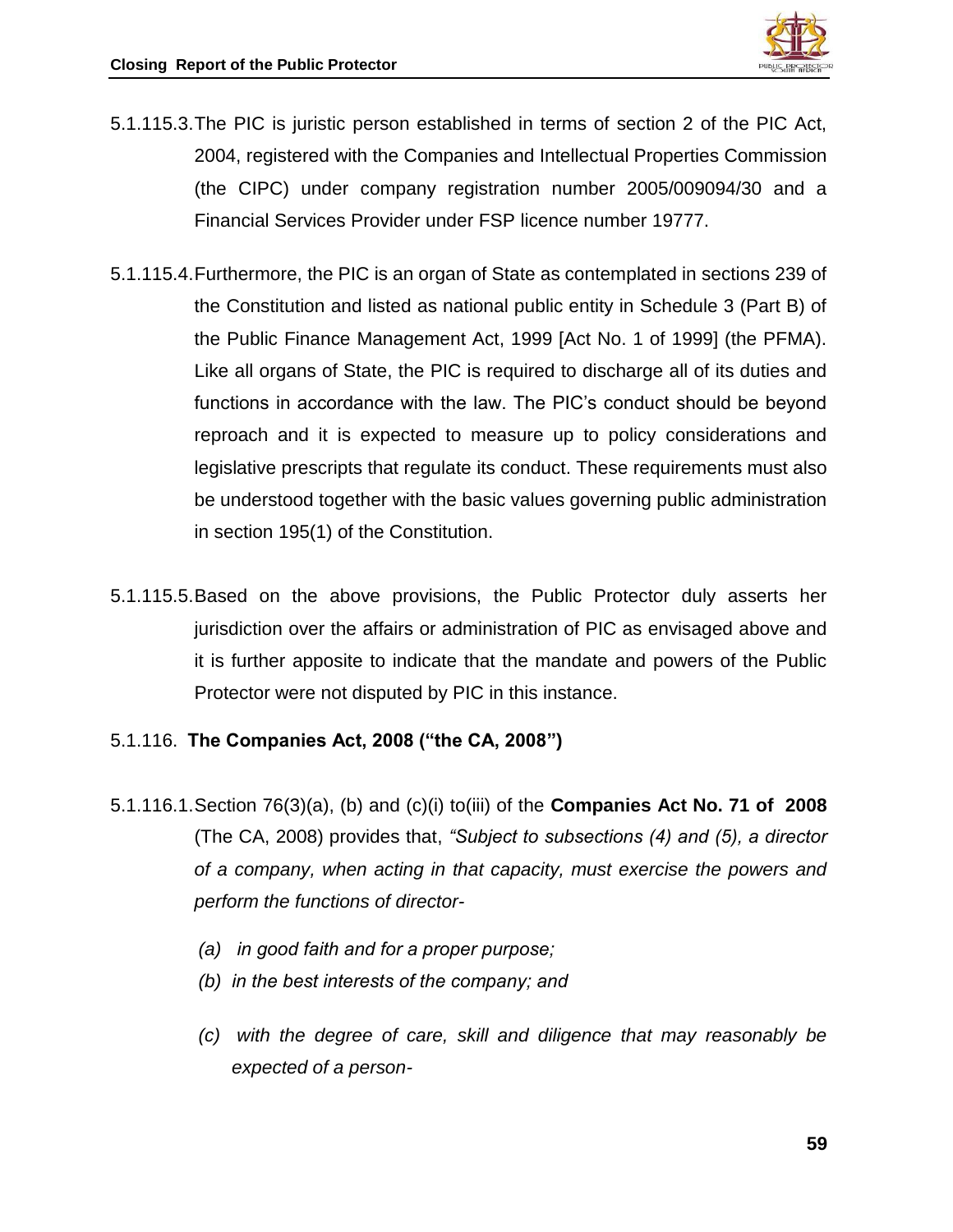

- *i. carrying out the same functions in relation to the company as those carried out by that director; and*
- *ii. having the general knowledge, skill and experience of that director".*
- 5.1.116.2.Section 6(1) and (3) of the PIC Act, 2004 provides that, *"The Minister must, in consultation with Cabinet, determine and appoint the members of the board. The members of the board must be appointed on the ground of their knowledge and experience, with due regard to the FAIS Act, which, when considered collectively, should enable the board to attain the objects of the corporation".*

# 5.1.117. **The Public Finance Management Act, 1999 ("the PFMA, 1999")<sup>8</sup>**

- 5.1.117.1.Section 49(1) and (2)(a) of the **Public Finance Management Act No. 1 of 1999** (the PFMA, 1999) provides that, *"Every public entity must have an authority which must be accountable for the purposes of this Act. If the public entity has a board or other controlling body, that board or controlling body is the accounting authority for that entity"*
- 5.1.117.2.Section 50(a)(b) and (d) of the PFMA, 1999 provides that, *"The accounting authority for a public entity must-*
	- *(a) exercise the duty of utmost care to ensure reasonable protection of the assets and records of the public entity;*
	- *(b) act with fidelity, honesty, integrity and in the best interests of the public entity in managing the financial affairs of the public entity;*

 $\overline{a}$ <sup>8</sup> Act No. 1 of 1999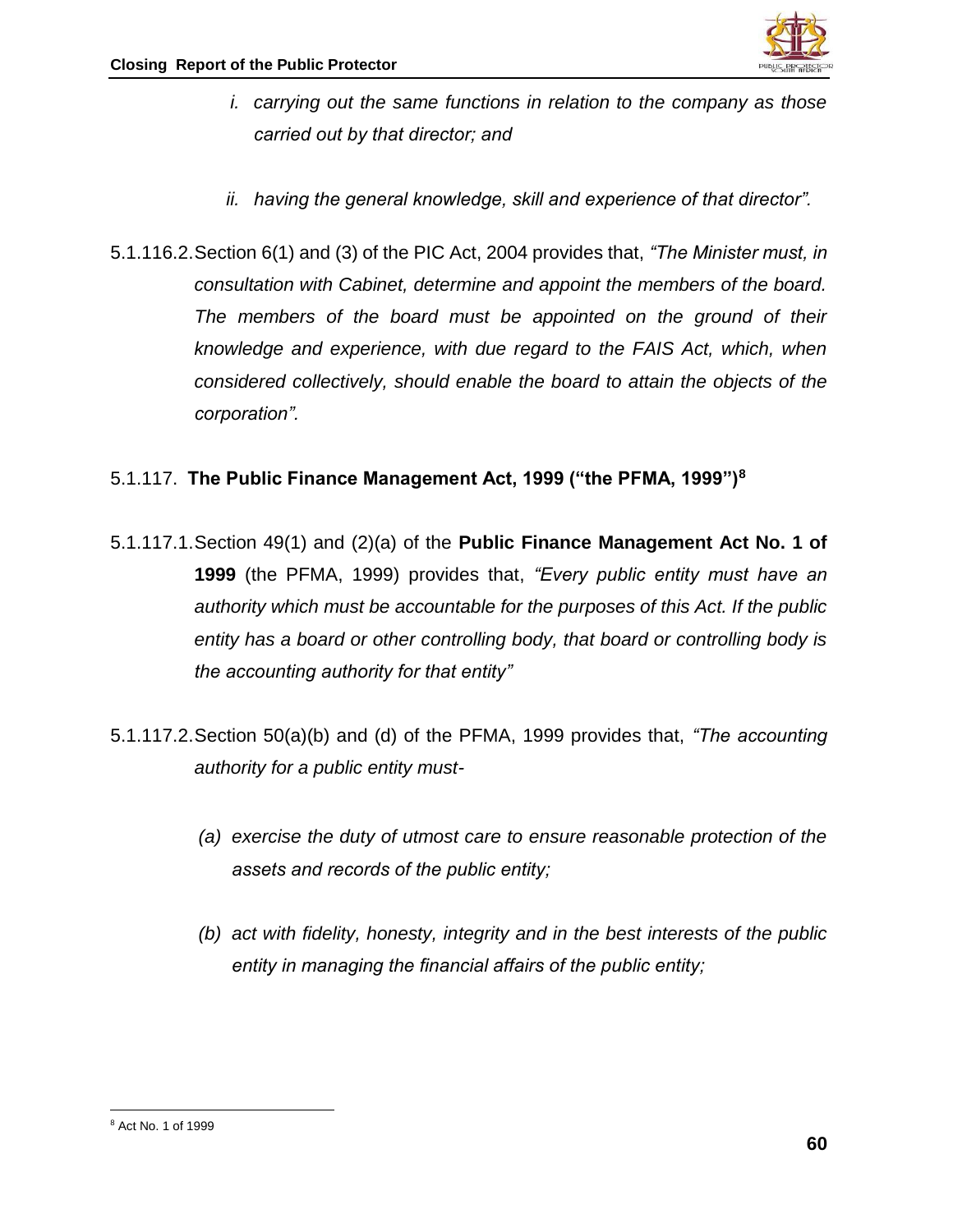

- *(d) seek, within the sphere of influence of that accounting authority, to prevent any prejudice to the financial interests of the state".*
- 5.1.117.3.The Members of the PIC Board of Directors, as the accounting authority, are required to exercise the duty of utmost care to ensure reasonable protection of the assets of the PIC and act solely in the best interests of the PIC with fidelity, honesty and integrity in managing the financial affairs of the PIC.
- 5.1.117.4.The responsibilities of the Board are separate and distinct from those of management. The Board exercises sound leadership, integrity and independent judgment in pursuit of strategic goals and objectives, to achieve long-term sustainability, growth and prosperity, while always remaining cognisant of the best interests of all stakeholders.
- 5.1.117.5.The Board is accountable for the overall performance and affairs of the PIC. It leads ethically and provides leadership within a framework of prudent and effective control, thereby ensuring that the PIC's ethics are managed effectively and that the PIC is a responsible corporate citizen.<sup>9</sup>
- 5.1.117.6.The principle of exercising the duty of care and skill was articulated by the court in the case of *Fisheries Development Corporation of S A Ltd v Jorgensen and Another; Fisheries Development Corporation of SA Ltd v AWJ Investments (Pty) td and Others<sup>10</sup>* where Margo J said at 166 D-E:

*"Obviously, a director exercising reasonable care would not accept information and advice blindly. He would accept it, and he would be entitled to rely on it, but he would give it due consideration and exercise his own judgment in the light thereof.* 

*Gower (op cit at 602 et seq) refers to the striking contrast between the directors' heavy duties of loyalty and good faith and their very light obligations of skill and diligence. Nevertheless, a director may not be* 

 $\overline{\phantom{a}}$ 

<sup>9</sup> https://www.pic.gov.za/who-we-are/our-leadership/board-of-directors

<sup>10</sup> 1980(4) SA 156 (W)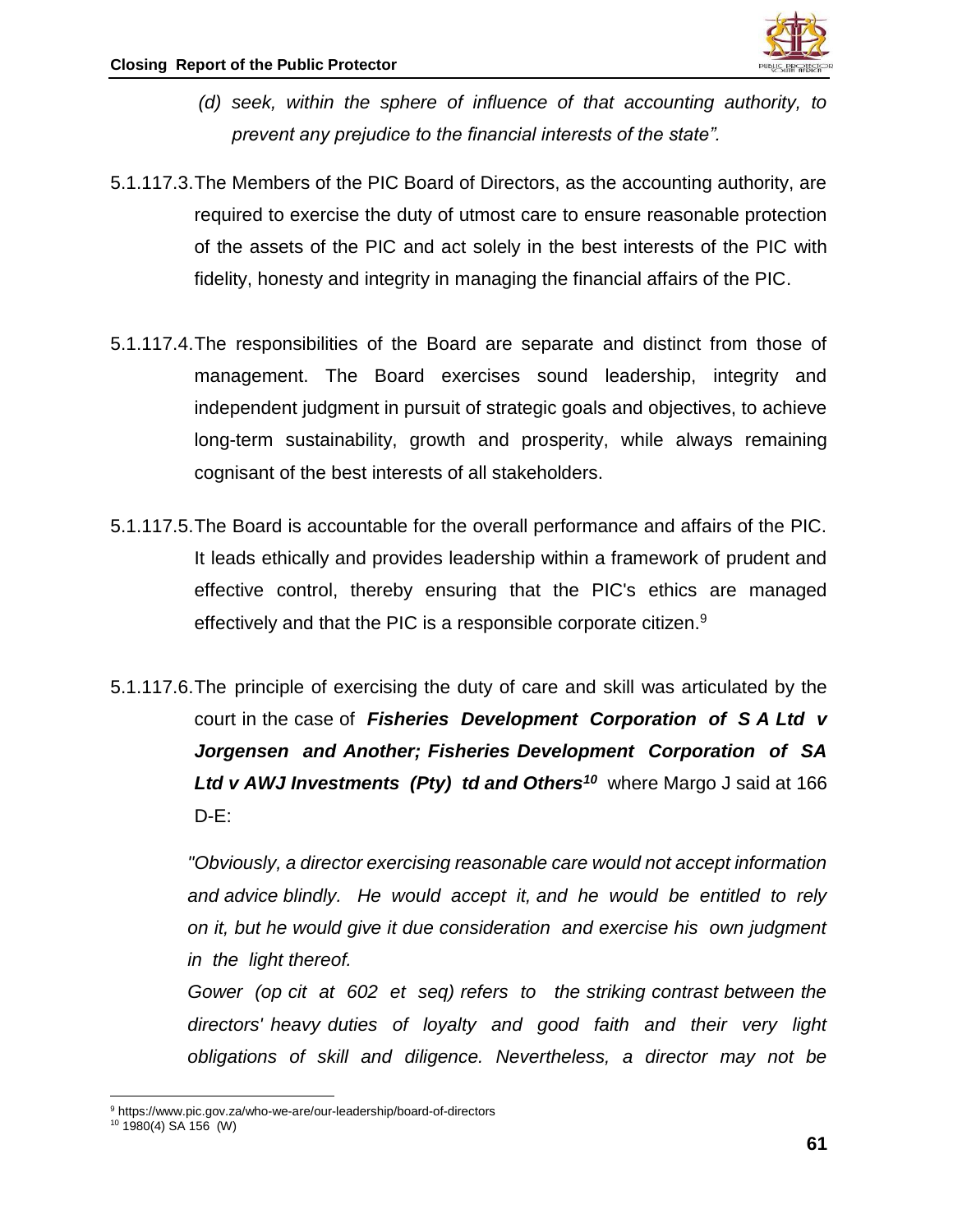

*indifferent or a mere dummy. Nor may he shelter behind culpable ignorance or failure to understand the company's affairs."*

- 5.1.118. **The Financial Advisory and Intermediary Services Act, 2002 ("the FAIS Act")***<sup>11</sup>*
- 5.1.118.1.In terms of section 1 of the FAIS Act) *"financial services provider" means any person, other than a representative, who as a regular feature of the business of such person-*
	- *(a) furnishes advice; or*
	- *(b) furnishes advice and renders any intermediary service; or*
	- *(c) renders an intermediary service;*
- 5.1.118.2.Section 8(1) of the FAIS Act provides that, *"With effect from a date determined by the Minister by notice in the Gazette a person may not act or offer to act as a financial services provider unless such person has been issued with a licence under section 8".*
- 5.1.118.3.It is evident that, the PIC was authorised to act, as envisaged in section 9(1) of the PIC Act, as a financial services provider effect from 06 December 2005 by the Financial Services Board (now the Financial Sector Conduct Authority (FCSA)) under Financial Service Provider (FSP) number 19777.
- 5.1.118.4.Therefore, the conduct of the PIC in acting as a financial services provider is in accord with the objects of the FAIS Act, 2002 read with the PIC Act, 2004, especially the requirement of acting as a service provider following the issuing of a licence by the FCSA.

 $\overline{a}$ <sup>11</sup> Act No. 37 of 2002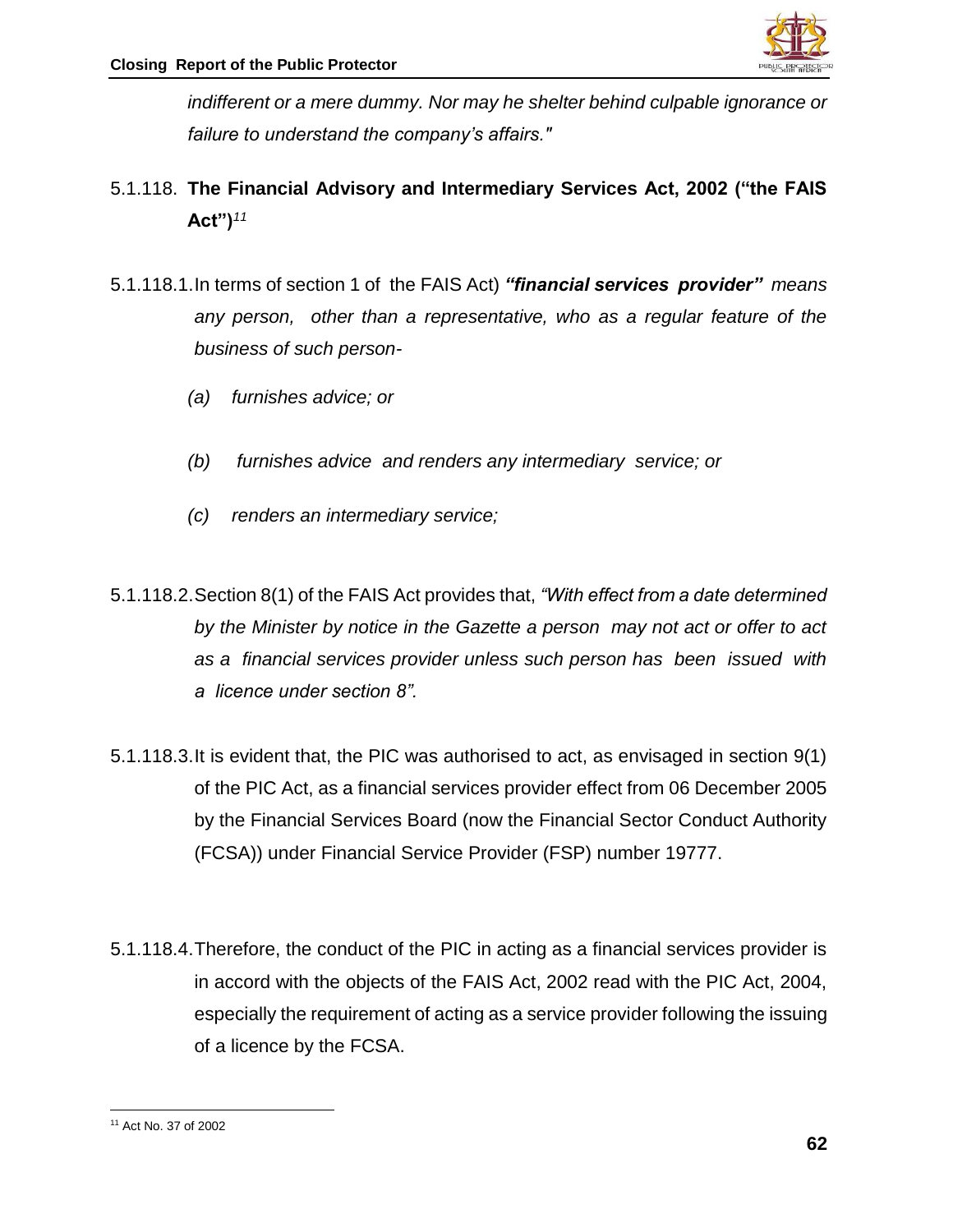

#### 5.1.119. **The PIC's Treating the Customer Fairly Policy ("the TCF Policy")**

- 5.1.119.1.Paragraph 5(5.1) of the TCF Policy provides that, **"***The TCF Guidance for Asset Managers states that FSPs and their representatives must at all times render financial services honestly, fairly, with due skill and diligence and in the interest of their Clients. This requires that we incorporate the 6 ("six") outcomes set out in the TCF Guidance for Asset Managers from the FSCA. A failure to ensure compliance with the 6 ("six") principles may constitute a breach of this obligation"*.
- 5.1.119.2.Paragraph 5(5.2) of the TCF Policy provides that, *"The TCF approach seeks to ensure that fair treatment of clients is embedded within the culture of FSPs. TCF uses a combination of market conduct principles and explicit rules to drive the delivery of clear and measurable fairness outcomes, and enforce the delivery of these outcomes through imposing a range of visible and credible deterrents to unfair treatment".*
- 5.1.119.3.In terms of paragraph 5(5.3) of the TCF Policy, the purpose of this policy is to set out the TCF outcomes being adopted by the PIC and the policy in place to ensure compliance with these outcomes. TCF is applied across the investment business activities in the course of achieving the PIC mandate.
- 5.1.119.4.Paragraph 5(5.4) of the TCF Policy provides that, *"This policy is aligned with the PIC approved Compliance Framework and Manual in order to ensure adherence to the necessary compliance laws, rules and standards. The Compliance function provides support to management in the PIC compliance risk management process, specifically in respect of management's identification, assessment, management and monitoring of compliance risks".*
- 5.1.119.5.Paragraph 7(7.1.3) of the TCF Policy provides that, *"Due diligence processes are conducted by the various divisions prior to investment decisions being made. The due diligence process includes members of the Listed and Unlisted divisions acting in terms of their DOA, Deal/Investment Team*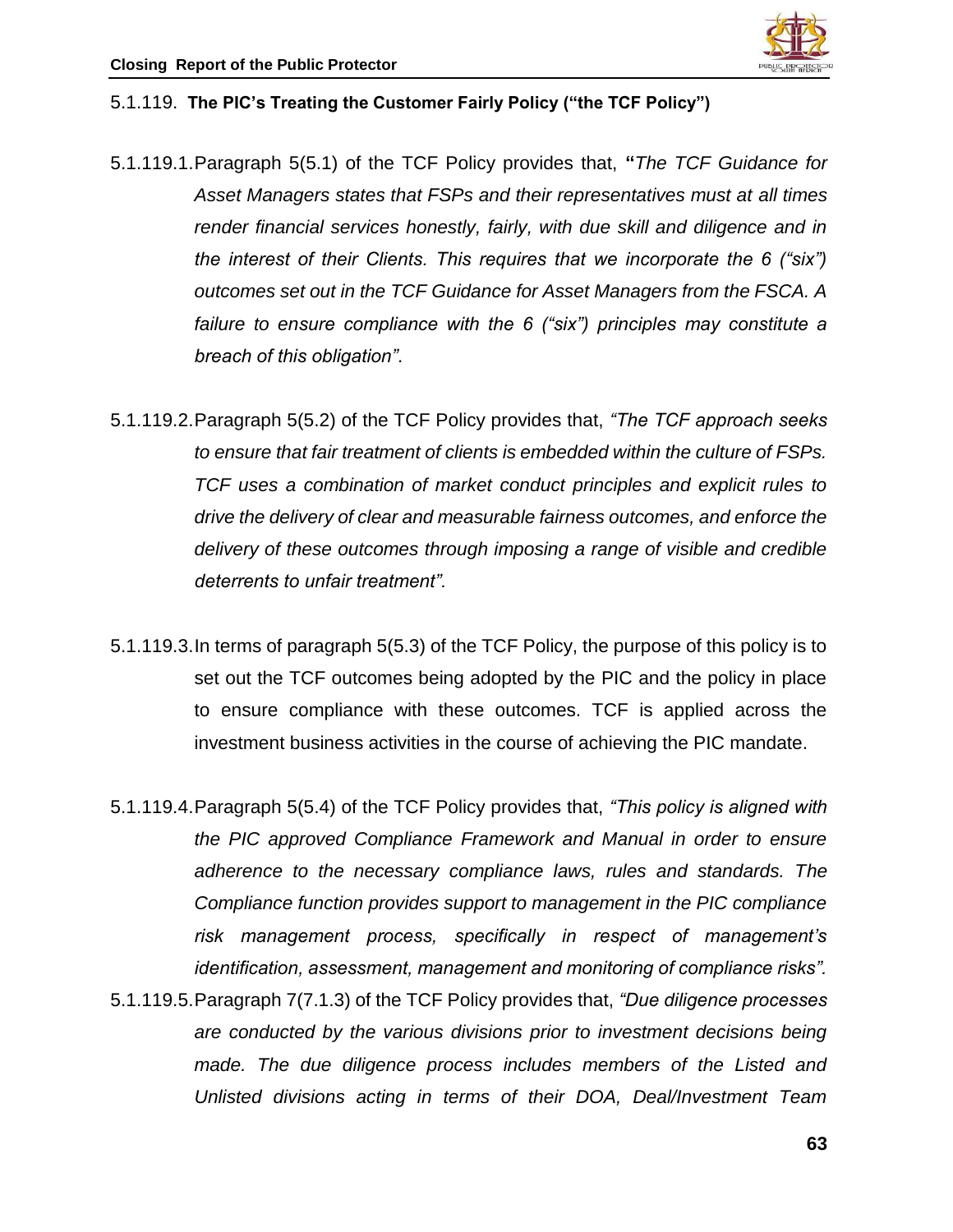

*assigned, Risk and Compliance, Legal, and Environmental, Social and Governance (ESG). Moreover, the PIC has various governance structures that form part of the investment decision making process, including the Executive Committee, Investment Committee and Board. The Audit and Risk Committee provides overall monitoring and assurance and in certain instances, where applicable, the Social and Ethics Committee".*

- 5.1.119.6.The PIC is compelled to conduct due diligence prior to making investment decisions and/or providing funding derived from public funds to any entity.
- 5.1.120. As evidenced *supra*, prior to approval by the PIC's PEPSSME FIP of the PIC's participation in the acquisition of Daybreak for a total investment of One Billion One Hundred and Ninety One Million Rand Only (R1, 191 billion), the PIC and Matome Maponya Investment (Pty) Ltd commissioned the following entities to conduct due diligence and final reports outlining key risks identified and the proposed mitigants were issued:

| No. | <b>Entity Name</b>                 | <b>Due Diligence Conducted</b>            |
|-----|------------------------------------|-------------------------------------------|
| 1.  | RIC Solutions (Pty) Limited        | Technical due diligence                   |
| 2.  | <b>McKinsey And Company</b>        | Commercial due diligence                  |
| 3.  | Cliffe Dekker Hofmeyr Incorporated | Legal due diligence and drafting of Legal |
|     | Attorneys                          | Agreements                                |
| 4.  | Basis Points Capital (Pty) Limited | <b>Financial Model Review</b>             |
| 5.  | Investec                           | Valuation                                 |
| 6.  | Genesis Analytics (Pty) Limited    | Social Impact Strategy                    |

5.1.121. The commissioning of entities by the PIC and Matome Maponya Investments (Pty) Ltd to conduct due diligence in respect of the Daybreak transaction was in accord with the provisions of section 195 of the Constitution as stipulated above, especially the requirements of ethical standards, transparency and accountability.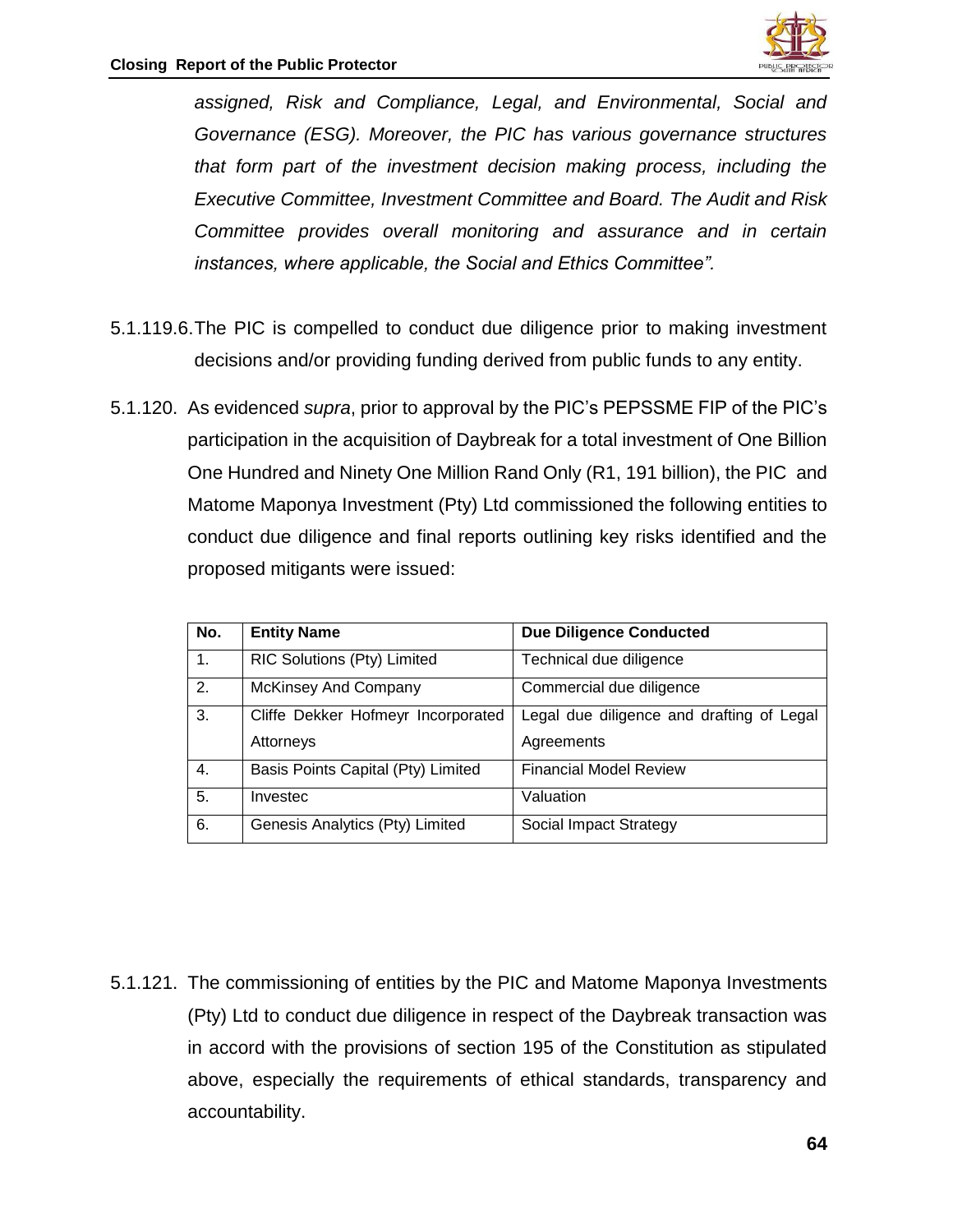

## *Conclusions that could be made based on the application of the law to the facts:*

5.1.122. Having regard to the investigation conducted in the matter, the evidence and information obtained therewith it can be concluded that, the PIC conducted due diligence prior to providing funding and participating in the acquisition of Daybreak for a total investment of R1, 191 billion.

#### 6. **FINDINGS**

Having considered the evidence as well as the regulatory framework determining the standard that should have been complied with by the PIC and/or any other persons that were involved in the facilitation of funding associated with the Daybreak transaction, I now make the following findings:

- 6.1. **Regarding whether the PIC failed to conduct due diligence when providing funding to Daybreak through public funds which it (the PIC) administered on behalf of the GEPF, the UIF and the CCF, and if so, whether the conduct constituted maladministration and improper conduct:**
- 6.1.1. The allegation that the PIC failed to conduct due diligence when providing funding to Daybreak through public funds which it (the PIC) administered on behalf of the GEPF, the UIF and the CCF, **is not substantiated.**
- 6.1.2. In terms of section 76(3)(a), (b) and (c)(i) to(iii) of the Companies Act, 2008 read with section 76(3(a)(b) and (d) of the PFMA, 1999, the members of the PIC Board of Directors, as the accounting authority, are required to exercise the duty of utmost care to ensure reasonable protection of the assets of the PIC and act solely in the best interests of the PIC with fidelity, honesty and integrity in managing the financial affairs of the PIC.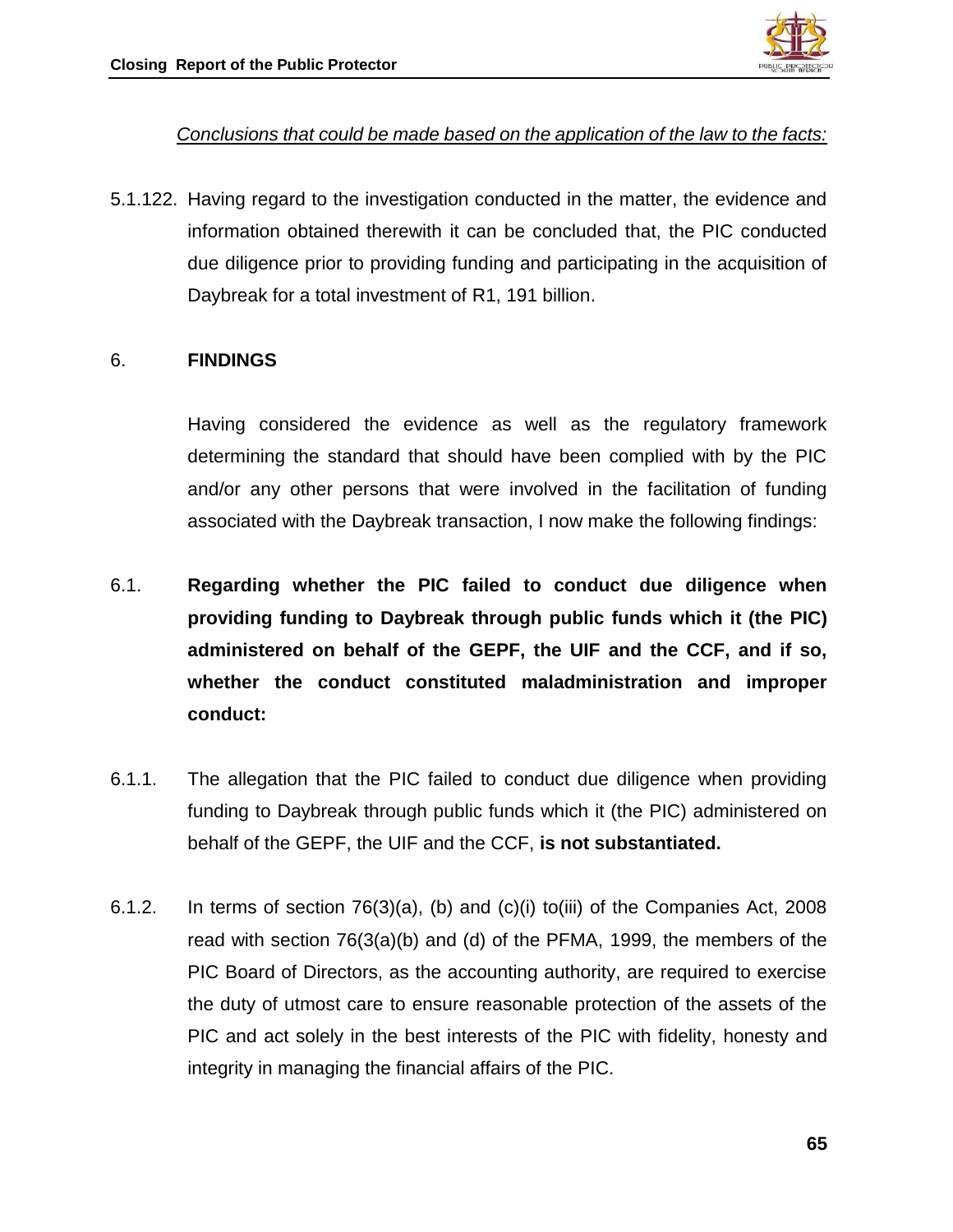- 6.1.3. The evidence obtained during the investigation indicates that, prior to approval by the PIC's PEPSSME FIP of the PIC's participation in the acquisition of Daybreak, the PIC Board directed the PIC to appoint service providers to conduct due diligence.
- 6.1.4. In particular, RIC Solutions (Pty) Ltd was appointed to conduct technical due diligence, McKinsey and Company was appointed to conduct commercial due diligence, Cliffe Dekker Hofmeyr Incorporated Attorneys was appointed to conduct Legal due diligence and drafting of Legal Agreements, Basis Points Capital (Pty) Limited was appointed to conduct Financial Model Review; Investec was appointed to conduct valuation of the business and Genesis Analytics (Pty) Limited was appointed to prepare a social impact and strategy in respect of the transaction.
- 6.1.5. Therefore, by appointing service providers to conduct due diligence the PIC Board and the PIC complied with the provisions of section 195 of the Constitution, 1996, section 76(3)(a), (b) and (c)(i) to(iii) of the Companies Act, 2008 read with sections  $50(a)(b)$  and  $(d)$ ,  $76(3(a)(b)$  and  $(d)$  of the PFMA, 1999, as well as paragraph 7(7.1.3) of the TCF Policy.
- 6.1.6. In the circumstances, the conduct of the PIC Board and the PIC did not constitute improper conduct as envisaged by section 182(1) of the Constitution, 1996 and maladministration as envisaged in section 6(4)(a)(i) of the Public Protector Act, 1994.
- (hh) In light of the foregoing, there is no remedial to be taken by the Public Protector as contemplated in section 182(1)(c) of the Constitution.

## 7. **REASON FOR CLOSURE**

7.1. In view of the foregoing, the Public Protector closes this investigation on the basis that the allegation made by the Complainant was not substantiated.